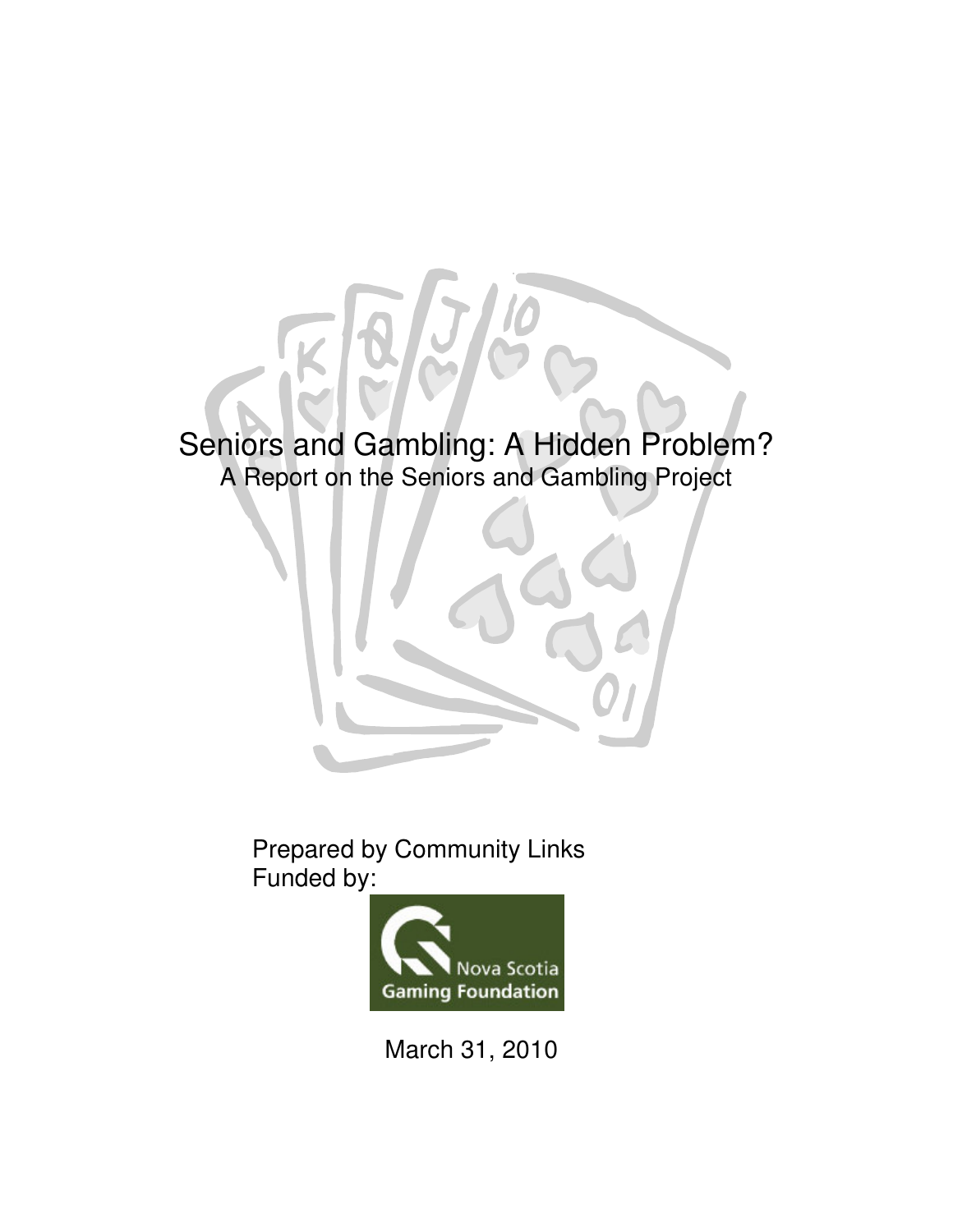# **Table of Contents**

| 4.0 Goal and Objectives of the Seniors and Gambling Project7               |
|----------------------------------------------------------------------------|
|                                                                            |
|                                                                            |
|                                                                            |
| 6.2 Gambling Prevalence and Revenues in Nova Scotia11                      |
|                                                                            |
| 6.4 Prevalence of Gambling Among the Older Population14                    |
|                                                                            |
|                                                                            |
|                                                                            |
| 6.8 Prevention and Treatment for Seniors with Gambling Problems 21         |
|                                                                            |
|                                                                            |
|                                                                            |
|                                                                            |
|                                                                            |
|                                                                            |
|                                                                            |
| 8.6 Spending Time and Money on Gambling Before and After Retirement31      |
| .32 <sub>1</sub><br>8.7 Participation in Casinos                           |
|                                                                            |
|                                                                            |
|                                                                            |
|                                                                            |
|                                                                            |
|                                                                            |
| 8.14 Evaluation of Amount of Community Leisure Activities in Community  37 |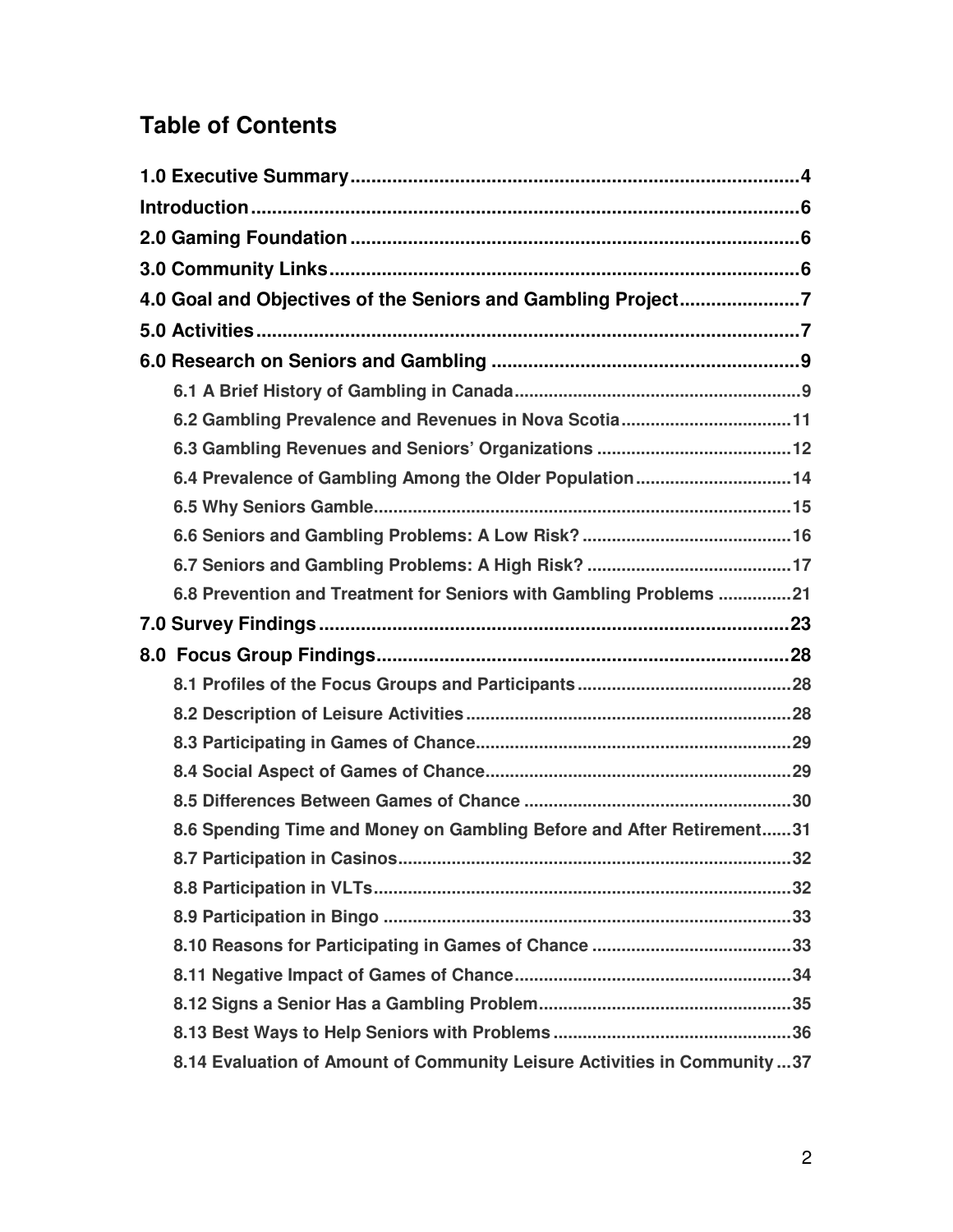| 8.15 Relationship Between Leisure Activities and Participation in Games of |  |
|----------------------------------------------------------------------------|--|
|                                                                            |  |
|                                                                            |  |
|                                                                            |  |
|                                                                            |  |
|                                                                            |  |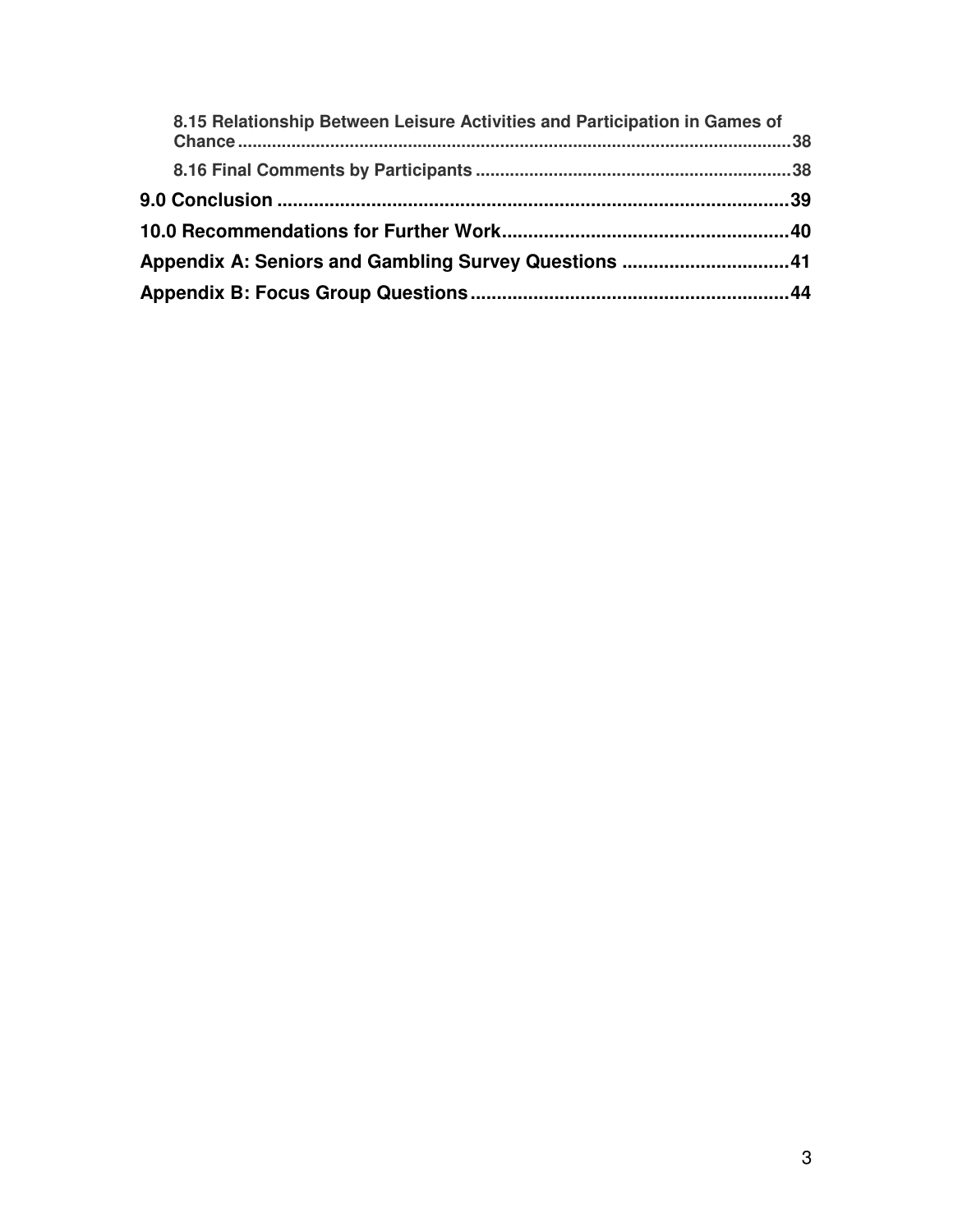## **1.0 Executive Summary**

Community Links conducted a project in 2009-2010, funded by the Nova Scotia Gaming Foundation, to explore some issues around seniors and gambling. The three methods used to obtain information on this issue were: a survey sent to 190 senior leaders and senior-serving organizations, 5 focus groups made up of 41 seniors and a review of the literature on seniors and gambling. The underlying purpose of this work was to explore the extent to which gambling is considered a serious issue for seniors in our province.

Based on analysis of the research on seniors and gambling, 51 responses to the survey and discussions with 41 seniors in the 5 focus groups, several key issues were identified. It was interesting to observe the consistency between what is said in research papers and what senior leaders, senior servers and seniors themselves said in the project survey and in the focus groups.

Seven themes are described in the report:

- 1. Gambling is a 'hidden problem' for seniors. Many more seniors are either at risk for having a gambling problem or are experiencing gambling problems than is indicated in prevalence studies and most research.
- 2. People who work with or for seniors and seniors, themselves are concerned about the growing number of seniors involved in gambling activities and the growing number of gambling activities promoted to seniors.
- 3. Seniors' organizations are increasingly dependent on the revenues from gambling activities, but there is little understanding of the implications that this has both for them and their members and users.
- 4. Advertising and promotional campaigns appear to promote gambling much more than caution against it or provide information for those who have problems with gambling.
- 5. Seniors perceive that the role of the government in gambling activities is confusing, contradictory and disturbing. As one senior said, "the government's foot is on the gas and the brake at the same time".
- 6. Peer support is indicated as the best way to reach and help seniors who are at risk for or who have gambling problems.
- 7. Strategies and methodologies used in prevalence studies do not always suit the senior population. Seniors are very reluctant to admit to having gambling problems, particularly in a survey.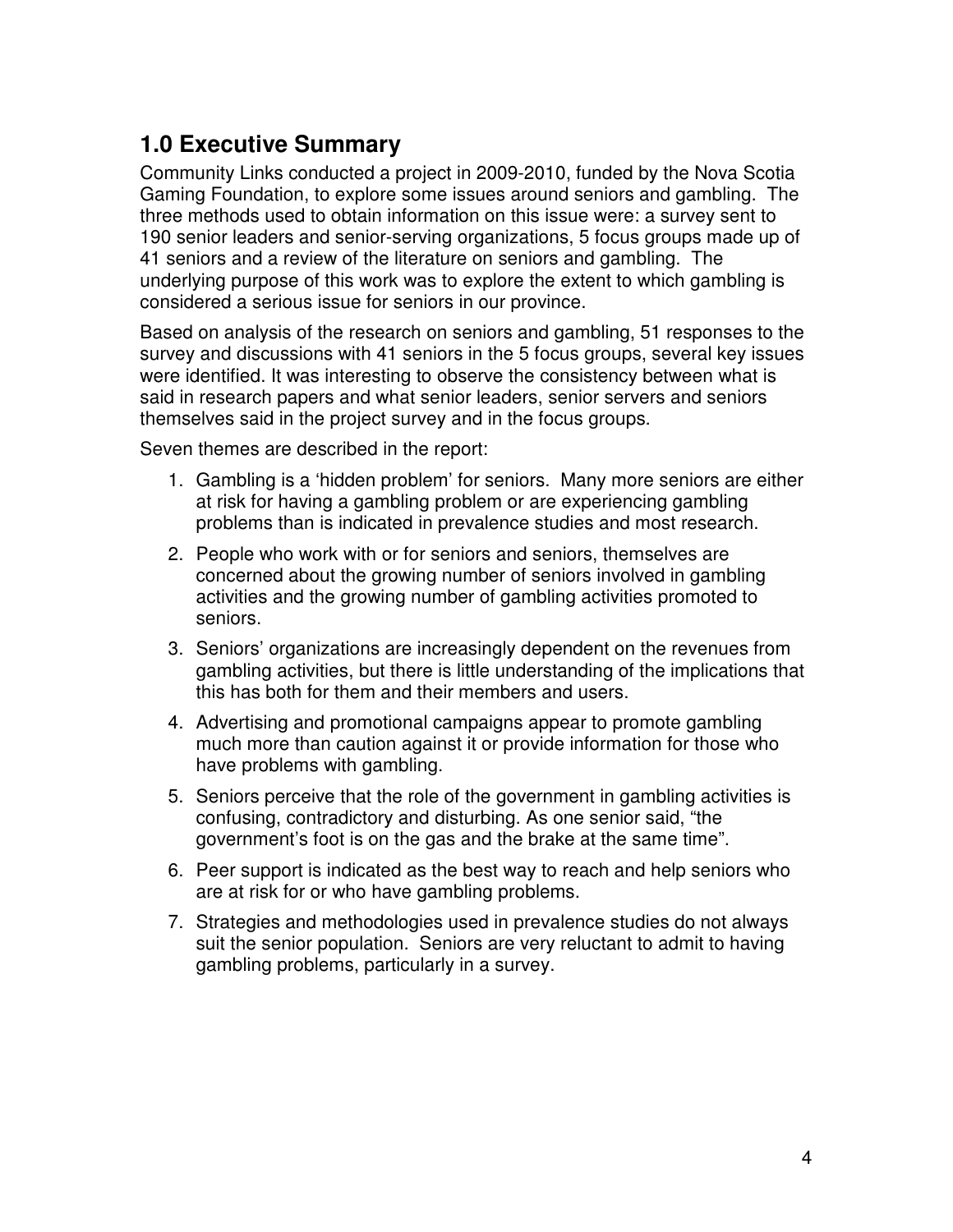Research, seniors and those working with seniors suggested the best ways to reach and help seniors who are at risk or who have gambling problems is through education and peer support.

The material incorporated in this report suggests several recommendations:

- 1. Develop preliminary knowledge translation tools, geared at seniors and senior servers;
- 2. Review and analyze the ways in which seniors who are problem gamblers could be identified;
- 3. Evaluate strategies used to reach those at risk; and
- 4. Research the impact (both positive and negative) of revenues from gambling on senior-serving organizations and community groups as a whole.

Gambling activities are a normal part of human life. Too much involvement, however, may be problematic not only for seniors and those who are concerned about the quality of life of seniors, but also for the overall quality of life in Nova Scotia.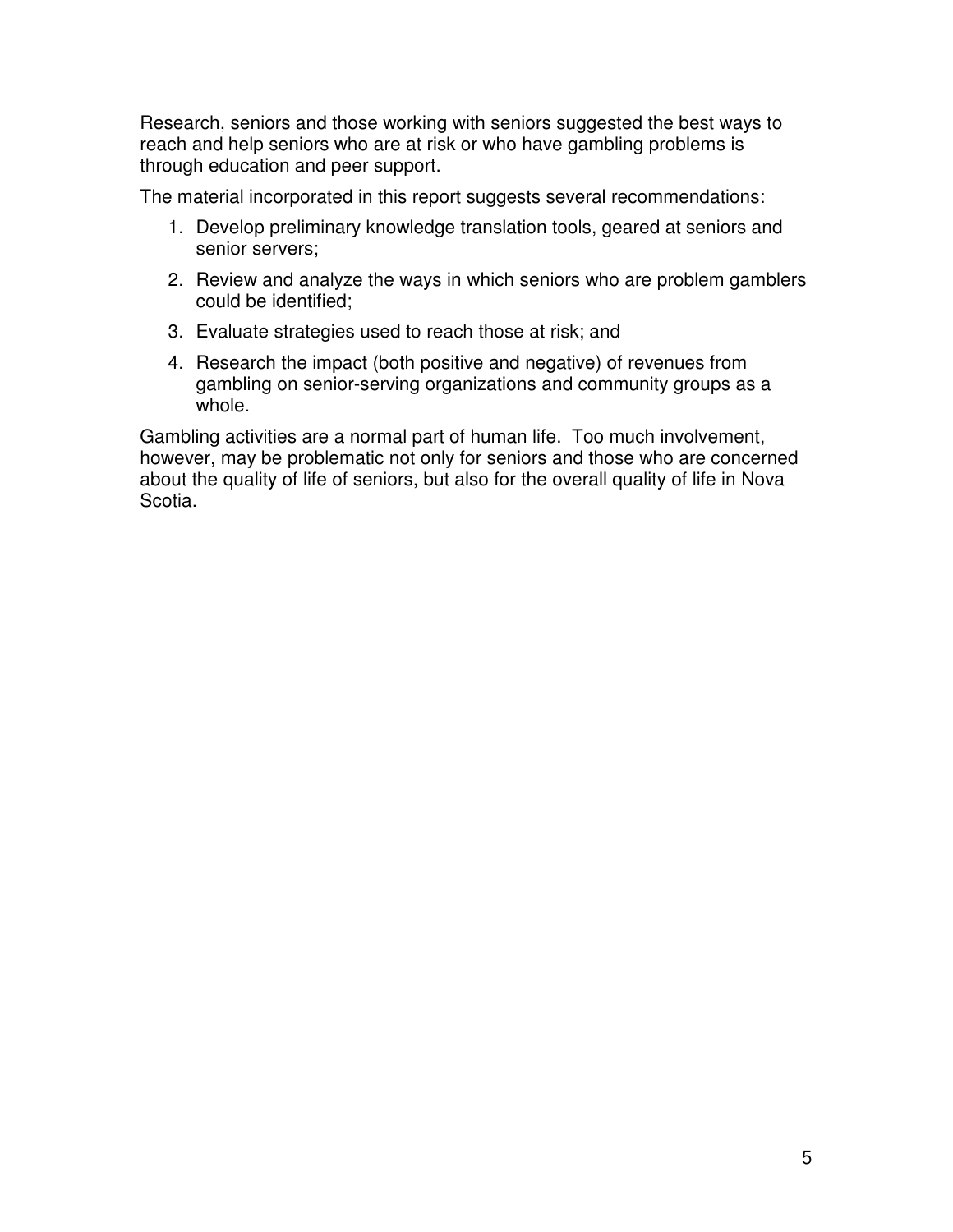# **Introduction**

# **2.0 Gaming Foundation**

The "Seniors and Gambling Project" was funded by the Nova Scotia Gaming Foundation, whose vision is "individuals, families and communities free from gambling harm". The Foundation's core values include ethical gaming policy, transparence and accountability, informed decision making and collaboration and community capacity building. The primary purpose of the Foundation's Community Funding Projects is "to disburse seed money for projects that will address the unmet needs of problem gamblers, their families and their communities". Reflecting this purpose, the Foundation provides grants for qualified applicants for projects addressing prevention, treatment, education, remedial intervention and research.

# **3.0 Community Links**

Community Links is a provincial organization with a membership of 240 mainly senior and senior-serving organizations with a mandate to support seniors' wellbeing in Nova Scotia. The organization has considerable experience in undertaking both large and small projects and efforts which engage seniors around issues of concern to them and the community.

Community Links submitted a proposal on "Seniors and Gambling" in the spring of 2009 after being approached by the Nova Scotia Gaming Foundation to explore issues of problem gambling among seniors in the province. Work began on the project in June 2009 and it was completed in March 2010, as projected. Community Links drew on its extensive provincial networks in undertaking this project.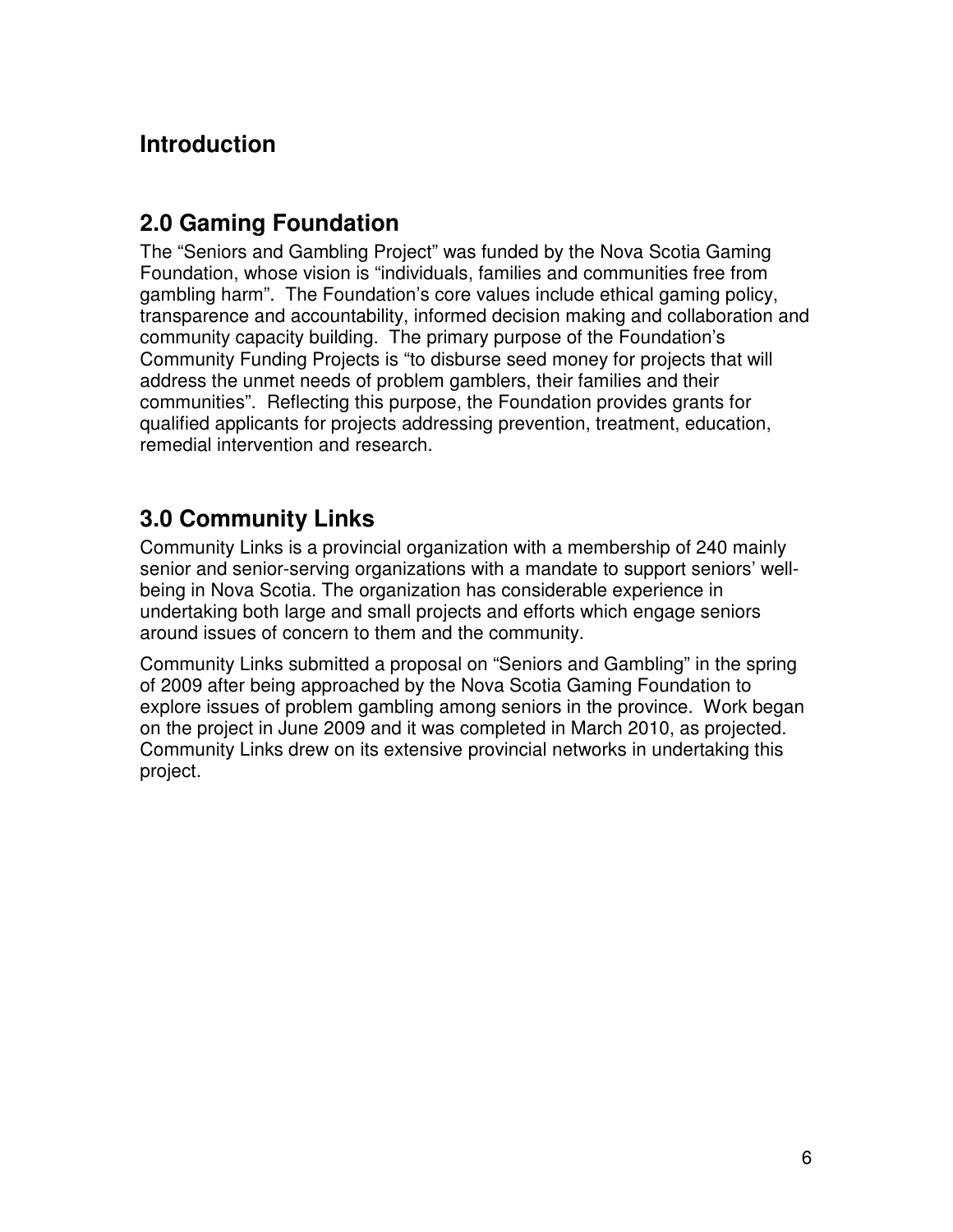## **4.0 Goal and Objectives of the Seniors and Gambling Project**

The goal of the project is to gather information about seniors in Nova Scotia who gamble, to identify the types of gambling most often engaged in by them, what can be done to support seniors with gambling problems, and who could be at risk for having gambling problems.

The project is an explorative study based on seniors' perceptions and experiences concerning games of chance and it is based on anecdotal evidence, not scientific research.

The objectives of the project are:

- To provide an overview of the research on seniors and gambling.
- To conduct a pre-survey on seniors and gambling with seniors' leaders and senior servers throughout the province.
- To conduct six focus groups throughout the province with targeted groups of seniors.
- To review the literature on seniors and gambling.
- To prepare a report and recommendations for future action or research. based on the literature scan, pre-survey and focus group results by March 2010.

# **5.0 Activities**

Activities undertaken by the project included:

- Beginning in June 2009, the Project Steering Committee met on a regular basis to provide overall direction for the committee, to assist in planning for the focus groups, developing the focus group guide and provide ongoing information and expertise in addressing issues related to the project.
- Beginning in June 2009 a review of the literature on seniors and gambling, using available materials and the Internet, identified several studies relevant to the project.
- In June of 2009, a survey was sent to seniors' leaders and seniors' servers throughout Nova Scotia (See Appendix A) and responses (51) were used to develop questions for the provincial focus groups.
- Based on the responses to the Survey and the advice of the Steering Committee, six locations were selected in which to hold focus groups. Two of the groups had participants who frequently went to the casinos, one focus group was with African Canadian seniors and two were held in rural communities. Due to the H1N1 flu, winter weather and a death in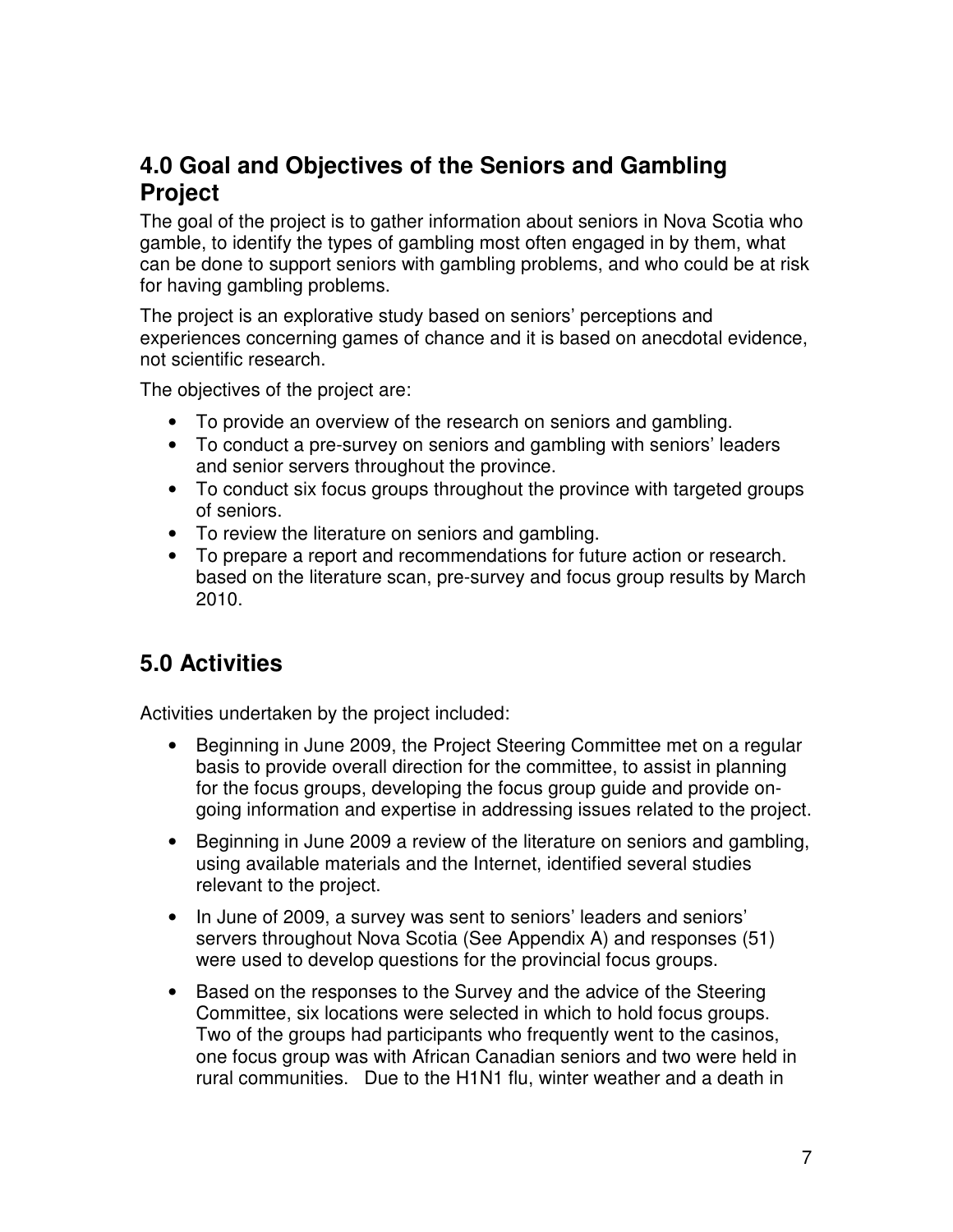the community, the focus group planned in the First Nations Community did not take place, despite many attempts to do so.

- A Focus Group Facilitators Guide (See Appendix B) was prepared and reviewed by the Project Steering Committee and Provincial Facilitators. A discussion on how to use the Guide took place during a Facilitators' Teleconference.
- Using the Facilitators guide, five Focus Groups were held in October November 2009.
- Focus Group Reports were prepared by the Provincial Facilitators and sent to the Provincial Coordinator.
- Based on a review of the literature, results from the Survey, results from the Focus Groups and advice/input of the Steering Committee, the Seniors and Gambling Report was prepared, reviewed and distributed.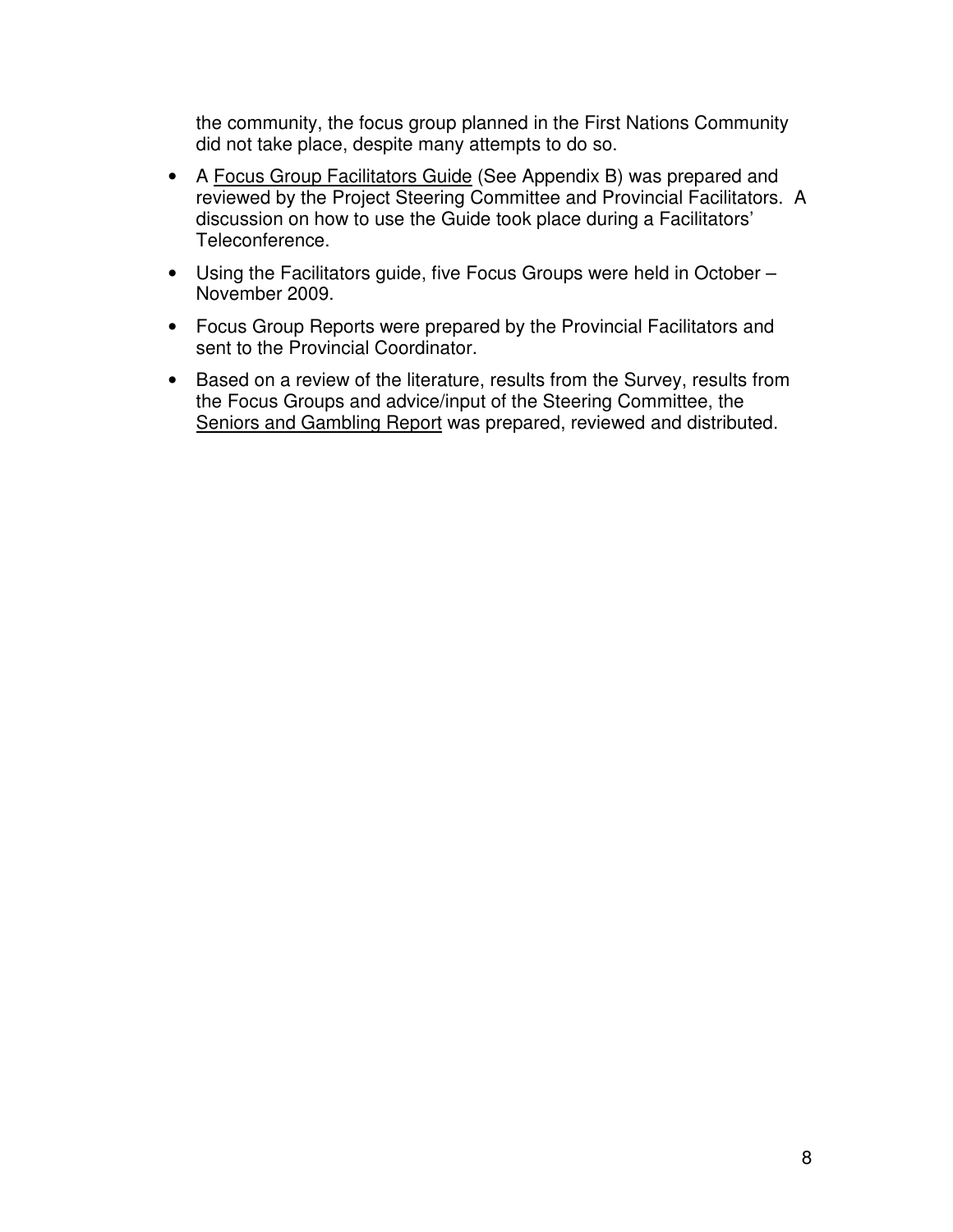# **6.0 Research on Seniors and Gambling**

## **6.1 A Brief History of Gambling in Canada**

A review of the history of gambling indicates that there has always existed an attempt to strike a balance between "out-right prohibition and regulation" (Colin S Campbell and Garry J Smith, "Gambling in Canada – From Vice to Disease to Responsibility: A Negotiated History", *Canadian Bulletin of Medical History,* Vol.20, p.121, 2003). A person who gambled went from being seen as a derelict/immoral criminal to having a problem that needed a government sponsored intervention to a person who needed to be a 'responsible gambler'. The underlying question has always been the degree to which problem gambling is a pathology and/or the degree to which it can be controlled by one's free will.

The first legal gambling was limited to race tracks, where it is interesting to note that, among the many arguments given for supporting horse racing, was the need to have 'horse stocks' to supply the British military with 800,000 horses for the Boar War (Colin S Campbell and Garry J Smith, "Gambling in Canada – From Vice to Disease to Responsibility: A Negotiated History", *Canadian Bulletin of Medical History,* Vol.20, p 125, 2003). Despite strong efforts to prohibit gambling, the introduction of 'games of chance' in agricultural fairgrounds during annual fairs began to flourish. It is argued these games were needed to promote rural life, to help the farmers and local businessmen and to attract new residents, in other words, to promote economic growth and prosperity in the community. During the Great Depression there were several attempts to introduce lotteries as ways to get funds for good causes, using the model of the Irish Sweepstakes that brought in sizable funds for Irish hospitals.

From early on in Canada, there was a disagreement as to whether bingos and raffles run by non-profit organizations for the purpose of doing good works were gambling or not. These games continued despite the formal prohibition in the Criminal Code. Public hearings began in 1955 to look into liberalizing Canadian laws governing gambling. Citing the fact that prohibition against alcohol did not work but that licensing and regulation had proved effective, changes to the Criminal Code began to be made.

What some histories call the 'third wave in gambling in North America', was brought on in 1963 by the introduction of the New Hampshire State Authorized Lottery (Colin S Campbell and Garry J Smith, "Gambling in Canada – From Vice to Disease to Responsibility: A Negotiated History", *Canadian Bulletin of Medical History,* Vol.20, p 128, 2003). This lottery signaled the beginning of many forms of legal gambling in both the United States and Canada. In 1969, the Criminal Code was amended to facilitate a significant change in the nature and scope of legal gambling in Canada. By 1976, every province had government-run lotteries and, through the influence of casino profits in the US, Western Canada had introduced casinos. In 1985, after the federal government gave the provinces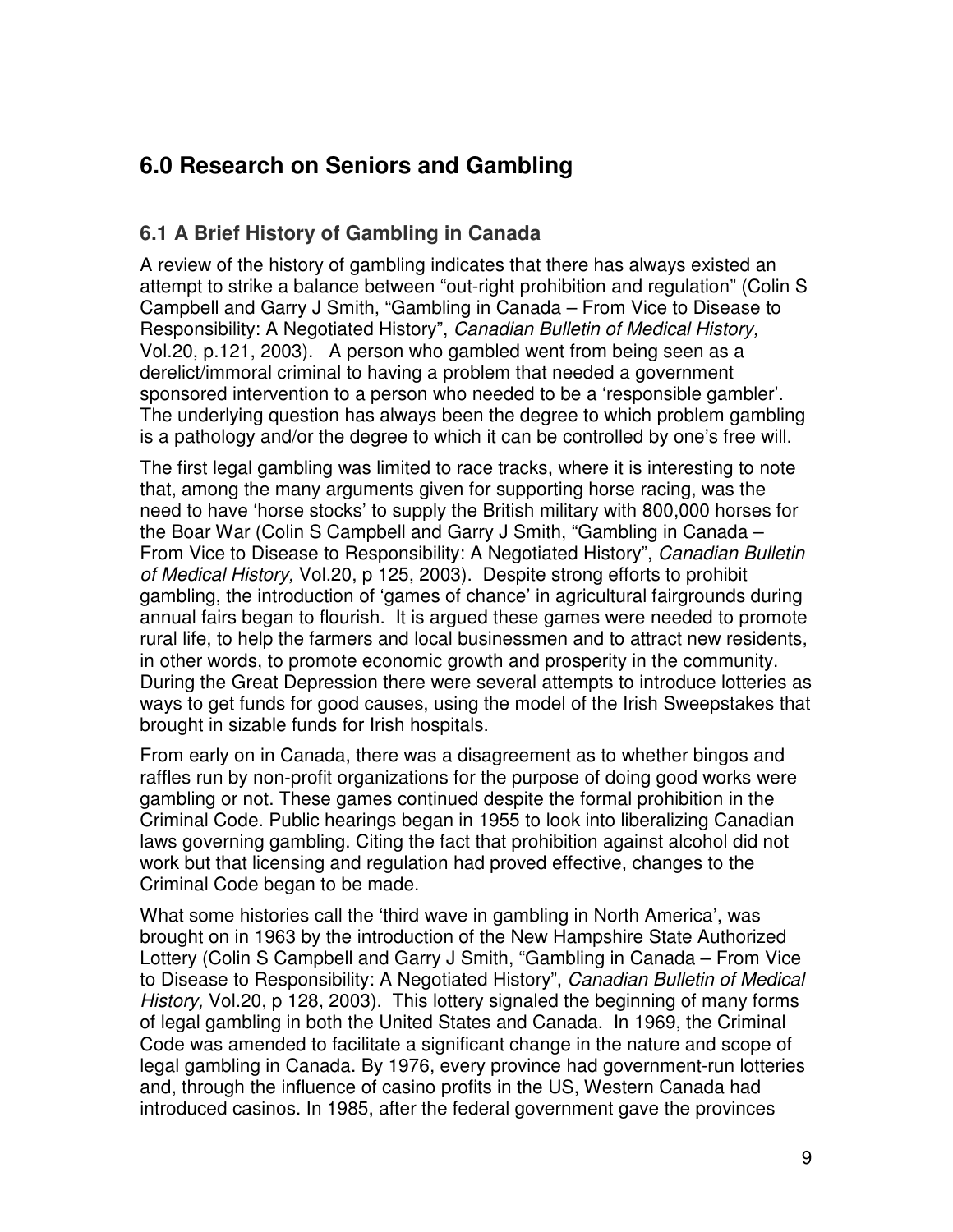exclusive control gaming, forms of gambling such as video lottery terminals, computer gaming, and slot machines were legalized in most provinces (video lottery terminals are not legal in BC or ON). Now, as asserted by Azmier and Smith, "…of all current gambling stakeholders, Canadian provincial governments have become the largest beneficiaries of gambling revenues". (Jason Azmier and Gary Smith, *The State of Gambling in Canada: An Inter Provincial Roadmap of Gambling and its Impact*, Calgary: Canada West Foundation 1999)

Gambling was legalized in Nova Scotia in 1976 with the introduction of lottery tickets. Video lottery terminals (VLTs) were legalized and then brought under the control of the government in 1991 (until then they were owned privately). In 1993 the VLTs were restricted to locations with a liquor license. Bingos continued to be operated by non-profit institutions, while horse racing declined in locations and revenues. Despite the fact that a 1993 Nova Scotia government-commissioned poll revealed that 58% of the respondents were opposed to the introduction of casinos and a 50,000 signature anti-casino petition was presented to the government, casinos were legalized and the first casino in Halifax opened in 1995.

The Gaming Control Act of 1995 set up agencies to regulate gambling in NS. The Nova Scotia Gaming Corporation manages the lottery and VLTs and the western-based Great Canadian Gaming Corporation took over ownership and operation of the casinos in 2005. The Alcohol and Gaming Authority regulates and licenses the VLTs, except for those on First Nations Reserves which are administered by the Office of Aboriginal Affairs.

Recently new forms of gambling have been introduced by the Atlantic Lottery Corporation, including PlaySphere, an online website for gambling activities, including bingo (www.playsphere.ca) and 'PlayStar Bingo', which is an electronically linked bingo game that connects to various bingo sites across the province (www.alc.ca/SuperStatBingo.aspx).

In 1998 the Nova Scotia Gaming Foundation was established to fund research and treatment of problem gambling. The purpose of the Nova Scotia Gaming Foundation is to receive, maintain and disburse VLT Problem Gaming Fund monies in furtherance of the purposes set out in the Gaming Control Act, including research or education with respect to gambling and treatment and remediation of the negative affects of gambling.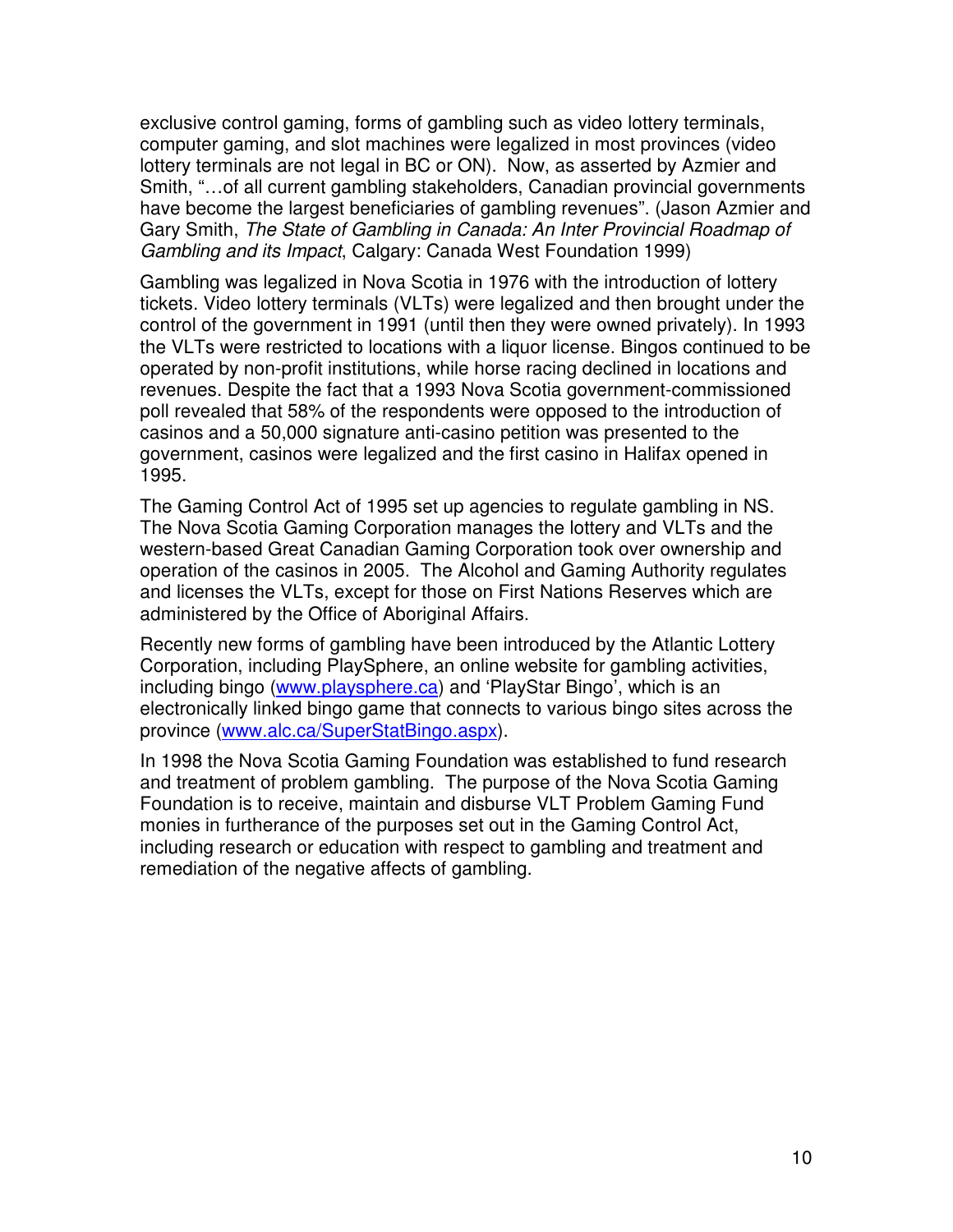#### **6.2 Gambling Prevalence and Revenues in Nova Scotia**

*In the 2007 Adult Gambling Prevalence Study* (Nova Scotia Department Health Promotion and Protection, 2008) statistics indicate that although the amount of wagering went up between 2003-2007, the revenues went down. The report said this was because the amount paid out went up, especially out of the revenue from VLTs (up 54.3%), ALC lotteries (up 27.%) and casino gambling (up 17.9%). As a result of the loss in gambling revenues, the net revenue to the province dropped by 4.5% due to "the decline in gambling profitability especially for video lottery"(p. iii). The exceptions were 'charitable gaming', bingo and charity tickets, where the rates remained the same.

There appears to be a disagreement between data on gambling coming from various sources in Canada. For example, the Canada Gaming Association data on gaming revenues presented by Statistics Canada (Statistics Canada *Gambling Data: Perspectives on Labour and Income*, September 2008) differs significantly from the data used in the C*anada Gaming Association's Economic Impacts of the Canada Gaming Industry Study* (2008). The Canadian Gaming Association claims that Statistics Canada excludes "a large part of revenues from charitable and First Nations gaming and this amounts to an underreporting of \$810 million". ("A Caution Regarding Recent Statistics Canada Gambling Data", *Everybody Wins*, October 28, 2008). Whatever the accurate numbers are, it is very difficult for the average Nova Scotian to understand the financial picture of the gambling industry. The NS Gaming Corporation puts out 'Fact Sheets' that present the financial picture, gambling revenues and expenditures in our province and the amounts that go to 'the community', but it may take an accountant to understand what these numbers mean.

It is not easy for the average citizen of Nova Scotia to find out where the money from gambling goes. The Nova Scotia Gaming Corporation states in its Web Site 'Accountable' page, that "100% of the revenue generated from gambling in Nova Scotia is given directly back to the province to help pay for programs and services that benefit all Nova Scotians" and the Corporation notes that in 2008- 2009, \$152.7 million was used in the communities, including, for example, paying for construction of 15 elementary schools, salaries of almost 2,800 registered nurses and the construction of roads (http://www.nsgc.ca/moneyGoes.php).

Some \$7.5 million was used for responsible gambling programs and problem gambling treatment and preventions that reached 41.000 people. Other funds were given to community programs including 'charitable sector support programs'. The degree to which seniors, seniors' organizations or senior serving organizations are directly or indirectly helped by these revenues is not clear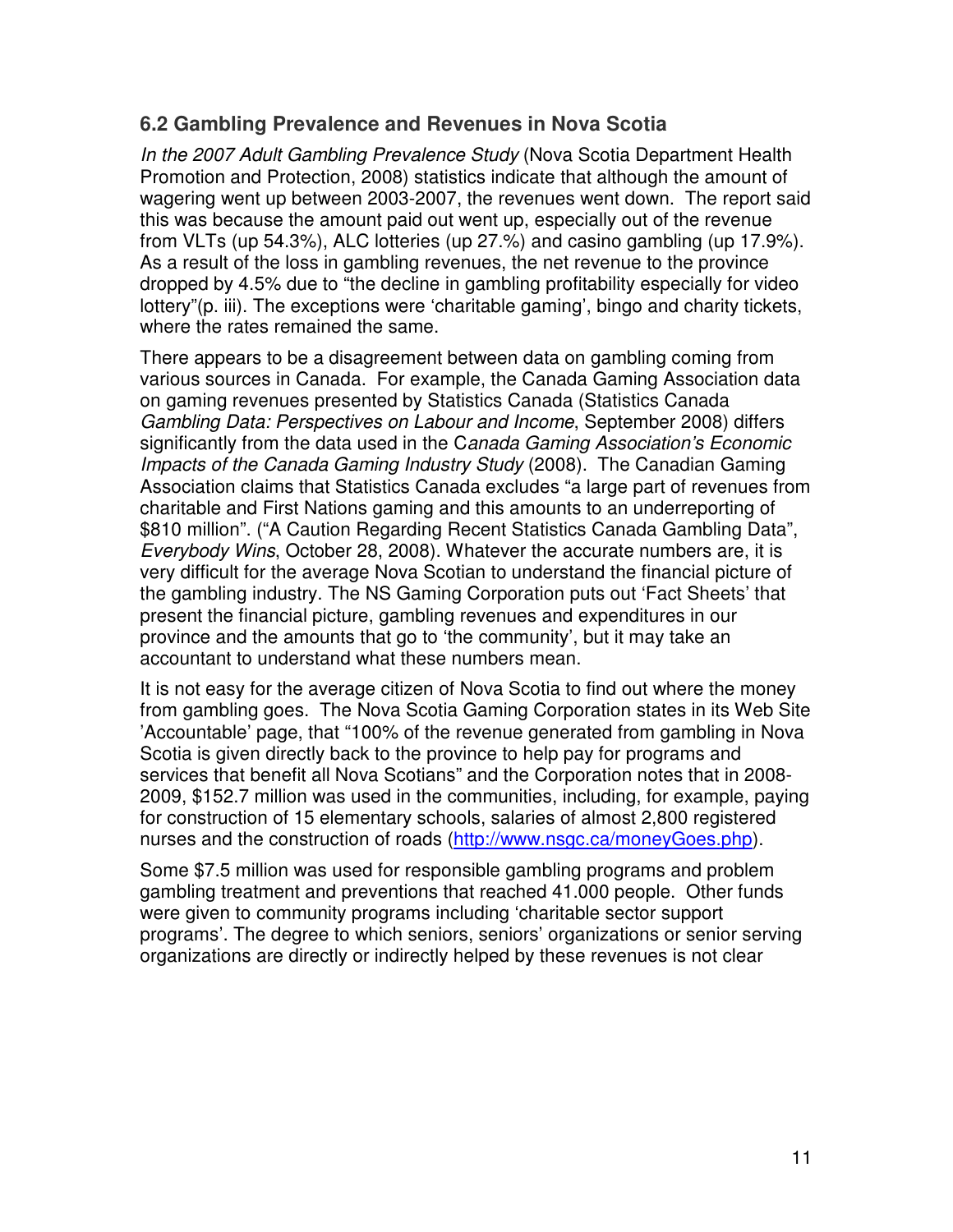The overall statistics in 2009 showed there were 2,234 VLTs in Nova Scotia and an additional 595 on First Nations Reserves, plus 655 in the Halifax Casino and 310 in the Sydney Casino. The VLTs were located with 368 retailers and, in addition, there were 1,230 lottery ticket retailers throughout the province. There are VLTs in 97 Royal Canadian Legions. Some 60% of gambling revenues come from VLTs, 22% from lottery tickets and 18% from Casino Nova Scotia (Nova Scotia Gaming Corporation, *Fact Sheet*, September 2009).

The data indicated that 94% of Nova Scotians had gambled at some time in their lives and 87% had gambled in the survey year of 2007. Of these, 93% said they gambled with no problems. Of those who gambled frequently, playing the VLTs or daily lotteries were at highest risk for having gambling problems. Another study claimed that 50% of the revenue from VLTs in Nova Scotia came from problem gamblers (Peter Nestman, *Briefing Note on Provincial Gaming and Video Lottery Terminals*, Nova Scotia Association of Health Organizations, 2005).

## **6.3 Gambling Revenues and Seniors' Organizations**

There is a great deal of confusing information and conflicting evidence in research on seniors and gambling. This is a part of the greater confusion regarding gambling statistics in Canada as noted above. This issue is beyond the scope of this project, but it is noted for example, that revenues may be larger or smaller than reported and that the community may or may not benefit from revenues to any significant degree.

Research indicates that seniors are conflicted concerning the dependence of seniors' organizations on the revenue from gambling. Gambling has always been a controversial activity and one that is becoming even more controversial as the number of gaming sites and revenues increase with governments and non-profits becoming even more dependent on these activities for financial viability (Jennifer Higgins, "Exploring the politics and policy surrounding senior centre gambling activities", *Journal of Aging Studies* (Vol.19, pp. 85-107, February 2005).

Charities have benefited from the revenues of gambling in Canada for over 100 years. As non-profits have grown to count on gambling revenues as a way to sustain their organizations, government involvement in gambling has continued to grow. One study of charitable gambling trends in Canada states "…revenue trends suggest that increased government involvement in gambling occurs at the expense of charitable involvement in gambling. Simply put, in recent years governments have been "crowding out' charitable gambling" (Jason J. Azmier and Robert Roach, *The Ethics of Charitable Gambling: A Survey*, Canada West Foundation, p. 2, 2000).

Although bingo has been traditionally viewed as a 'charity game', the introduction of SuperStar Bingo may have a significant impact on this game. SuperStar Bingo is played daily in 43 bingo sites in the province. There are two minimum prizes depending on what kind of card is played; \$500 and \$10,000. The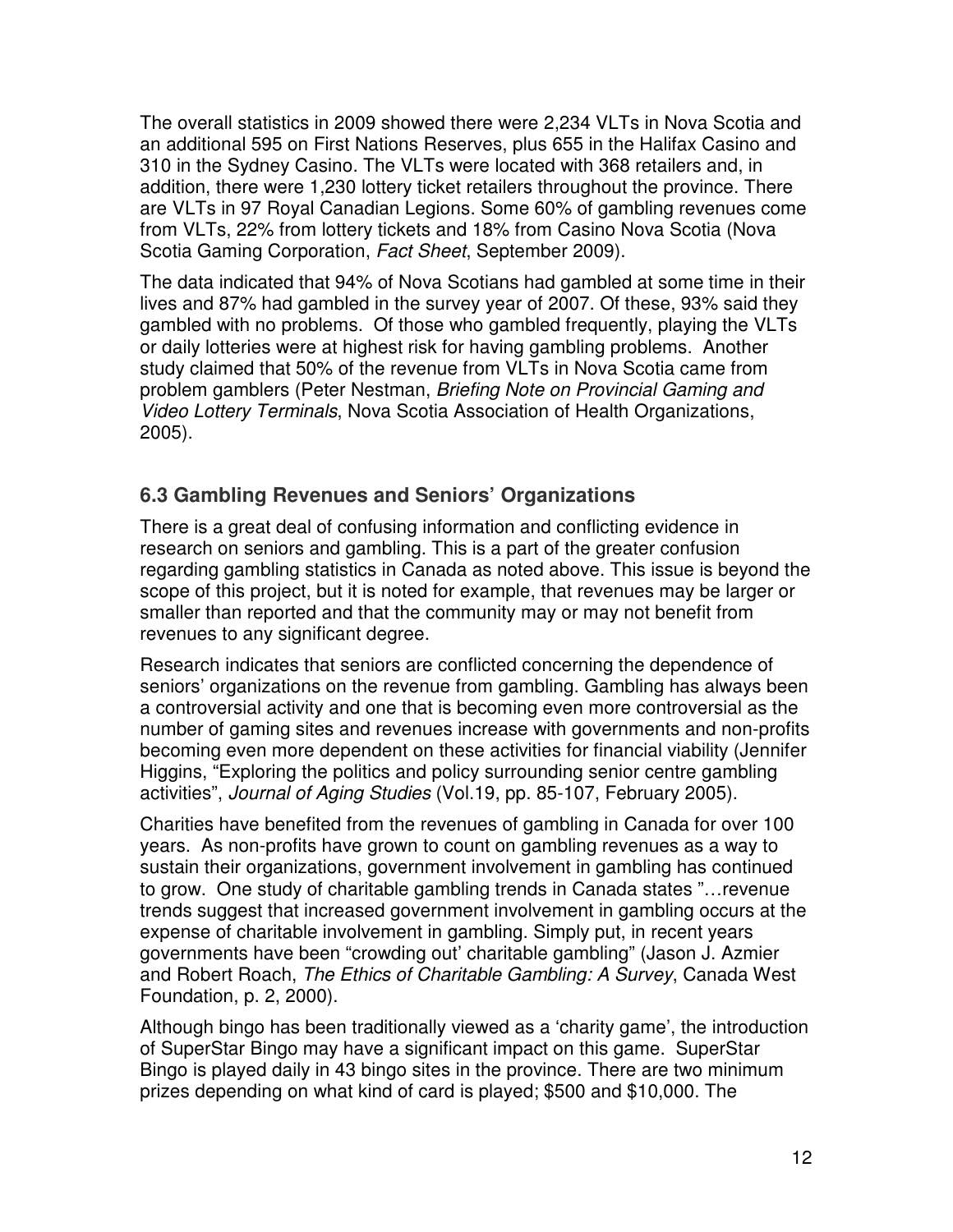SuperStar site says "This linked bingo game supports local charities throughout Nova Scotia" and that 25% of the revenues from the game are 'shared' with participating charities and 47% of revenues go to the prizes, but it does not state where the remaining 28% goes.

The question is whether bingo is morphing into a game that is quite different from the one traditionally played in the province and what effect this new game of bingo will have not only on seniors' gambling patterns but on the way in which revenue from this form of gaming is managed and distributed. SuperStar Bingo could be the 'camel's nose in the tent', the beginning of a gradual and unavoidable change from a game which is run by and for charities to a game that is managed by and for the government.

Several studies examining the role that revenues from gaming, such as bingo and VLT's, have on charities, suggest the possible negative impact of dependence on gambling for both the seniors**'** organizations and their members (Jennifer Higgins, "Exploring the Politics and Policy Surrounding Senior Center Gambling Activities", *Journal of Aging Studies*, Vol. 19, pp. 85-107, February 2005; Laurie Paarlberg, et al, "Charitable Bingo in Indiana, Issues and Implications, *Nonprofit Management and Leadership*, Vol. 15, pp. 443-448, June 2005).

At the same time the non-profit sector, including seniors organizations, is beginning to question the ethical implications of charitable involvement in gambling. The Canada West Foundation's national survey conducted in 2000, looked at this issue. The first half of the two-part report provides an overview of charitable gambling in Canada and 'an analysis of its pros and cons'. The second half of the report presents charitable gambling issues as seen through the eyes of persons in those organizations. At the end, the report provides recommendations for 'improving charitable gambling policy in Canada'. Included in its 8 recommendations is the need to 'establish a long-term funding strategy for charities that reflects the changing nature of gaming policy'. These recommendations specified four reforms: develop gambling grant systems that better reflect charitable sector needs, maintain current levels of gambling funding to the nonprofit sector, reduce the incentive to use charitable gambling and grants and research the effects of gambling on charities. (Jason J. Azmier and Robert Roach, *Gambling in Canada Research Report No 10: The Ethics of Charitable Gambling: A Survey*, Canada West Foundation, December 2000).

*Terminal Damage (2008)* controversial book about VLTs in Atlantic Canada by Peter McKenna, argues that the quality of life of our regions has been negatively affected by the introduction of these VLT 'killing machines'. He claims that government has profited from gambling and has therefore kept policies at the 'symbolic' rather than 'substantive' level and individuals and families have been the losers in more ways than one.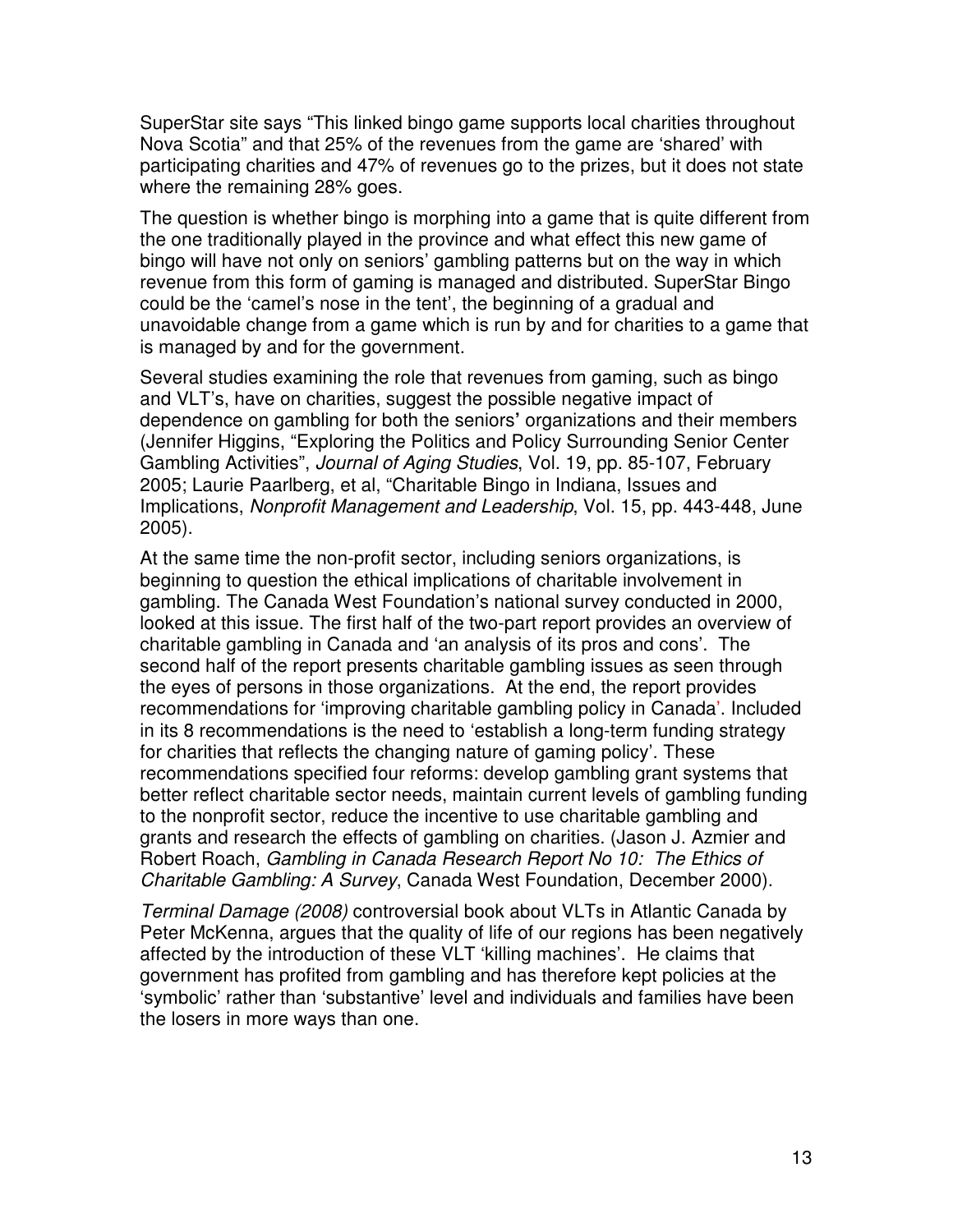## **6.4 Prevalence of Gambling Among the Older Population**

There is general agreement in research and popular media that seniors are one of the fastest growing groups of gamblers. Between the 1970s and 1990s, the percentage of seniors who recently gambled increased from 20% to 50% (National Council on Problem Gambling Website: www.ncpgambling.org) and most recent data suggests between 65% and 80% of older persons have gambled at least once during the previous year (K. Neufeld, et. al., *Report on Seniors and Gambling in British Columbia: The Canadian Approach,* 199; Jamie Wiebe, *Gambling Behavior and Factors Associated with Problem Gambling Among Older Adults*, University of Manitoba (Dissertation), 2002; W. Thomas, *Report on Senior Citizen Gambling Study for the Whitecourt Area of Alberta,* Alberta Alcohol and Drub Commission, 1996; Jamie Wiebe, and Brian Cox, "Problem and Probably Pathological Gambling Among Older Adults Assessed by the SOS-R*", Journal of Gambling Studies,* Vol. 21, June 2005).

Trying to determine the degree to which gambling is a problem among seniors is not an easy task. A review of the literature on seniors and gambling (Brenda Munro, et. al., *Seniors Who Gamble: A Summary Review of the Literature, Alberta Gaming Foundation, 2003*) presents 153 annotated studies that indicated many gaps in the knowledge and need for further research. Research is generally divided into those who find gambling is a safe, benign and even healthy activity for seniors or those who think it is or is becoming a serious problem for older adults. Most of the research on the 'positive side' comes from prevalence studies, research funded by or presented by gaming related bodies.

Although prevalence studies and other research indicate that the risk of problem gambling is much lower among older adults, this may not be the case. Inconclusive, misleading or inaccurate data on the gambling patterns of older adults may be due to the fact that the "research tools commonly being used to identify problem gambling may not be sensitive to the types of gambling problems or gambling effects that seniors are likely to experience". (*Alcohol and Seniors: Gambling,* October 26 2009, www.agingincanada.ca; Jamie Wiebe and Brian Cox, "Problem and Probable Pathological Gambling Among Older Adults Assessed by the SOGS-R", *Journal of Gambling Studies*, Vol. 21:2, June 2005; "Seniors and Problem Gambling", *B.C. Partnership for Responsible Gambling* October, www.bcresponsiblegambling.ca)

The South Oaks Gambling Screen-Revised (SOGS-R) is the screening tool most commonly criticized but other tools such as the Canadian Problem Gambling Index (GPGI) are also criticized as having problems that limit their value for gathering data on seniors gambling behaviour. It is suggested that other screening tools such as the Windsor Problem Gambling Screen developed for screening persons over 55 may provide more valuable information (Joan Norris and Joseph Tindale, "The Meaning of Gambling Among Ontario Seniors in Small and Rural Communities", Ontario Problem Research Centre, 2003).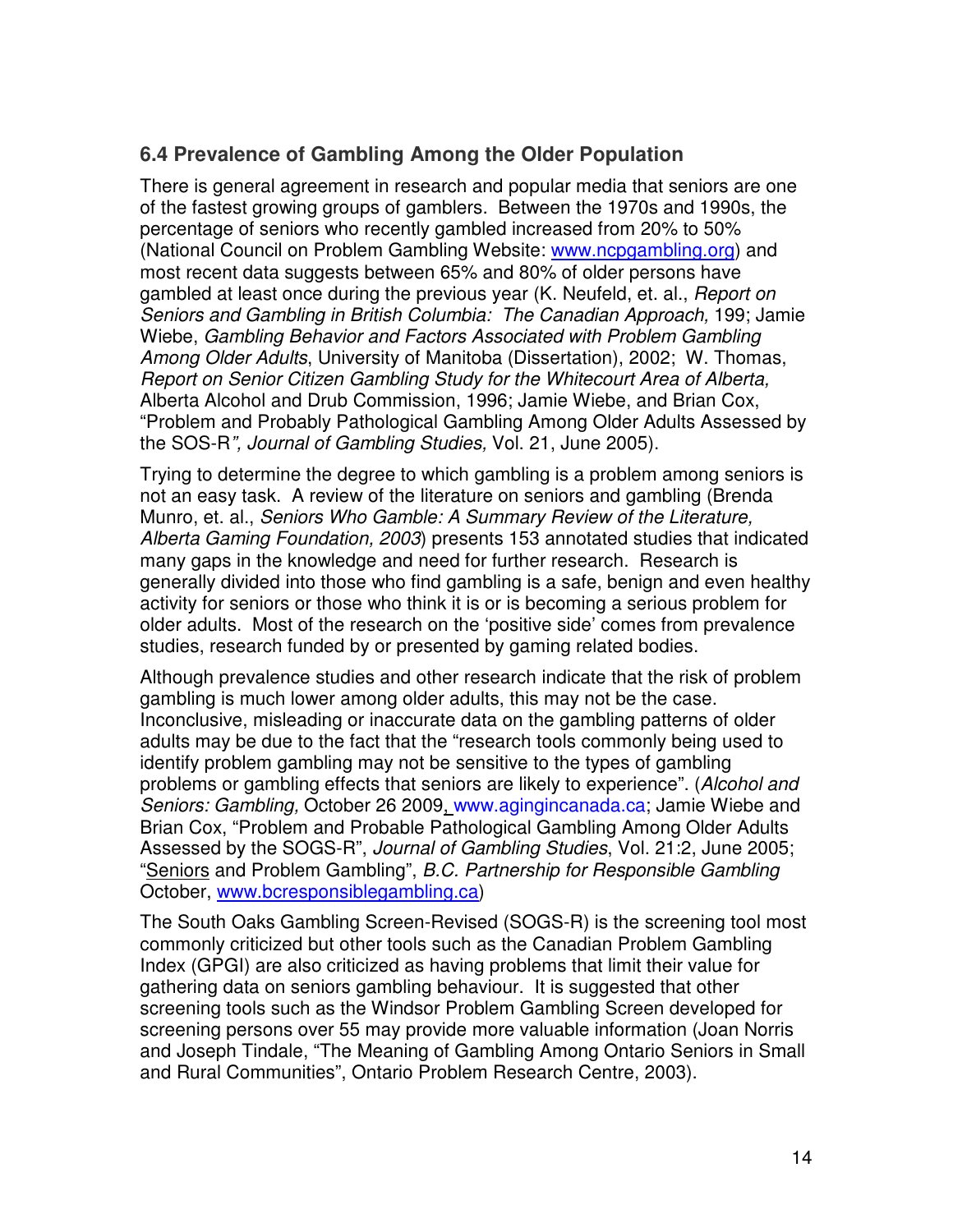The main reasons why current research strategies/methodologies aimed at getting information on the gambling patterns of seniors are problematic are that seniors either do not admit they may be at risk for a gambling problem or have one already, or, if they do recognize the problem they usually will not seek help. Reasons range from the reluctance of this generation to admit or discuss personal problems with others, distrust of going to outsiders for help or a perceived or real lack of appropriate services/programs in their communities.

An example of the conflicting data is found in the *2007 Adult Gambling Prevalence Study* (Nova Scotia Department Health Promotion and Protection, p. 54, 2008). The Report states, "There is a strong relationship between age and risk for gambling problems; risk for gambling problems declined with age". The study also notes that gambling problems are highest among those under 35 and only adults over 65 had significantly lower rates of gambling problems". Yet the report also states that those over 65 had the same regular slot machine playing patterns as all age categories, including those 19-25 year olds" (p. 12) and they also had the save levels of participation as adults aged 25-64 in casino gambling over the past year" (p. 12). Thus seniors have the same gambling patterns as other age groups in two major areas of gambling, regular slots and casino, but are still at lowest risk for problems. Generally, if different groups have similar behaviour patterns, it is hard to see the logic of one group having results different from the rest.

The *2007 Adult Prevalence Study* lists the factors that may lead to problem gambling such as lower levels of education, low income, being single and having physical disabilities, but uses these factors to explore gambling patterns for younger not older populations (see *Seniors and Gambling*, p. 12 for further discussion of this disconnect).

## **6.5 Why Seniors Gamble**

There are many studies that focus on why seniors gamble and the factors that influence their gambling. Most of their conclusions were also reflected in our survey and focus group findings. In general, the reason given for why seniors gamble is the opportunity to socialize, to be entertained and to have fun. Seniors also say they gamble to support charitable causes, to relieve boredom, to escape loneliness and loss, and to either make money or hope to make money, the fantasy being part of the appeal. As well, they are attracted to the comfortable, safe atmosphere of the bingo hall or the casino, or attracted to the exciting atmosphere and 'glitter' of the casino, or to escape problems and go to a place where they would not be judged and it is acceptable to go 'alone.'(Joni Vander Vilt, et.al., "Gambling Participation Among Older Adults: A Longitudinal Community Study", *Journal of Gambling Studies*, Vol. 20, December 2004, p 373, Natalie Taylor, "Gambling with Peace of Mind", *Windsor Star*, July 20, 2001, K. Neufeld and W.J. Burke, *Aging, Money and Life Satisfaction: Aspects of Financial Gerontology,* pp 225-41, New York: Springer Publishing Company, 1992).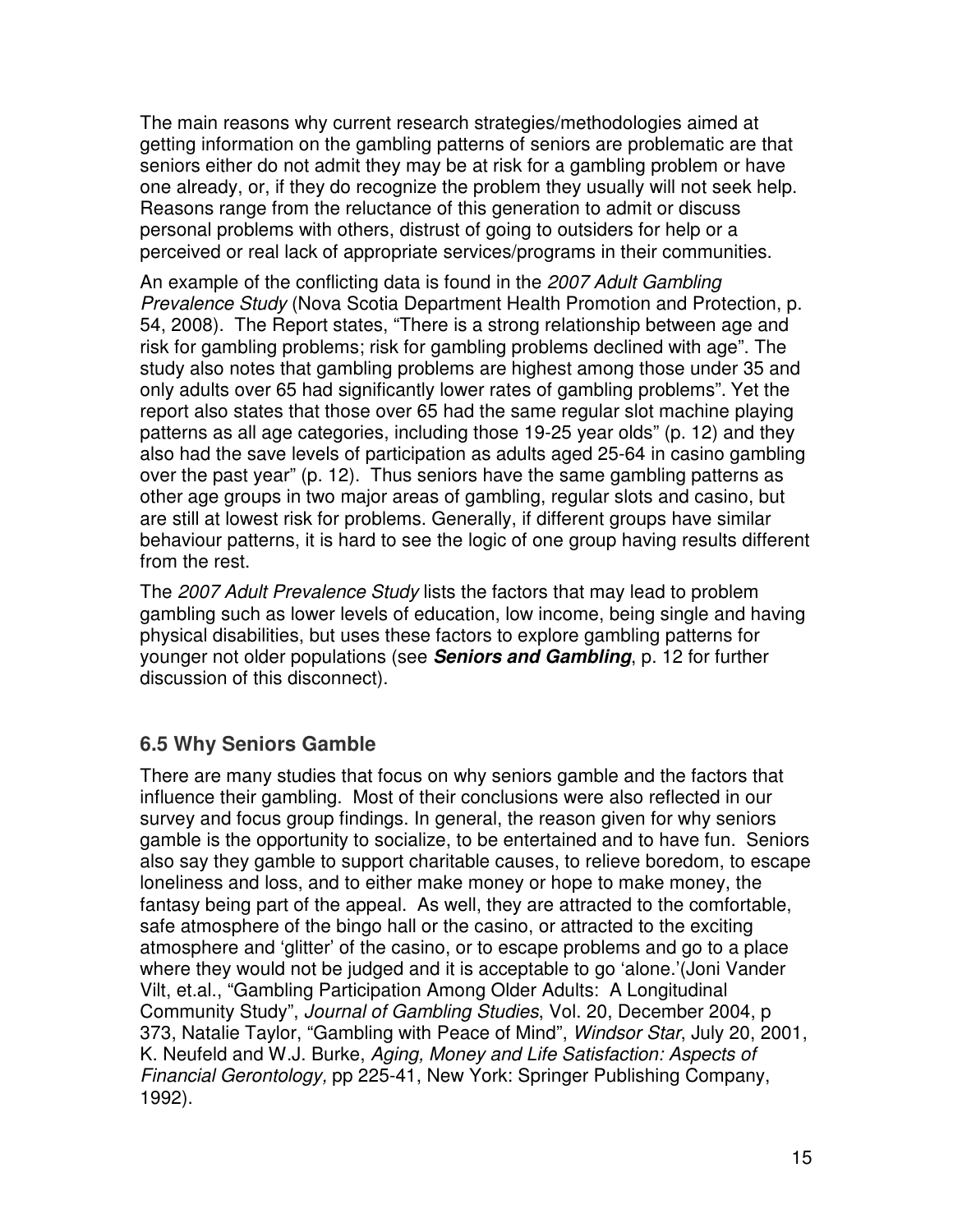Another reason why seniors may gamble, particularly those with lower literacy rates or those for whom English is not a first language, is that it is an activity where language is not a barrier – they can gamble comfortably.

External factors which influence gambling included promotions offered to seniors, easy access to gaming sites, friends or family asking them to go, perks at gambling facilities such as meals and free tokens, and advertising in the media.

## **6.6 Seniors and Gambling Problems: A Low Risk?**

It is generally reported that seniors are at low risk for being problem gamblers. Most studies state that about 2% of seniors are problem gamblers (*Seniors and Gambling*, Alberta Alcohol and Drug Abuse Commission, 2001; *2007 Adult Gambling Prevalence Study*, Nova Scotia Health Promotion and Protection, 2007).

Over and over again this research states that seniors gamble for 'social reasons', not to 'make money'. As well, it is asserted that seniors have lived through difficult economic times (including the Great Depression and recessions), are aware that they have to live on limited incomes, and they know their limits. Cultural reasons are also given for their low risk. They did not grow up in a culture that either condoned or permitted gambling, so they did not have opportunities when younger to gamble in places such as casinos or on video lottery terminals. Finally, the games they enjoyed, such as bingos and raffles, were played for the good of the community and involved small, manageable amounts of money.

Many studies describe gambling as a 'safe recreational activity for seniors'. It is argued that older people gamble safely and do not want to put their retirement or their children's inheritance in danger. One example, cited often in gambling research, is a University of Guelph study of 2,200 rural seniors, of whom 80% were regular gamblers. The study found "only 6% were moderate risk gamblers and 1% were problem gamblers" and "in contrast to concerned research reports about gambling and seniors, the vast majority in this sample of older people enjoyed gambling as recreation, recognized its dangers, and had largely effective attitudes and behaviors to minimize problem gambling risk" (Joseph Tindale and Jean Norris, *The Meaning of Gambling among Ontario Seniors in Small and Rural Communities*, Ontario Problem Gambling Research Centre, p. 32, 2003, also at www.gamblingresearch.org).

Research, often by gaming-related research organizations, describes the many positive aspects of gambling for seniors. In a study of bingo, Dr. Sandy O'Brien Cousins found that the 'bingo experience' contributed to a 'good old age – health, wellness and quality of life'. She suggests that bingo is popular, especially for older females with physical disabilities, because they have few choices of where to go where they can have fun. She acknowledges a few may be problem gamblers but 'on the balance' her research indicates bingo is a good thing for seniors. (Dr. Sandy O'Brien Cousins, "The Bingo Experience: Is it Really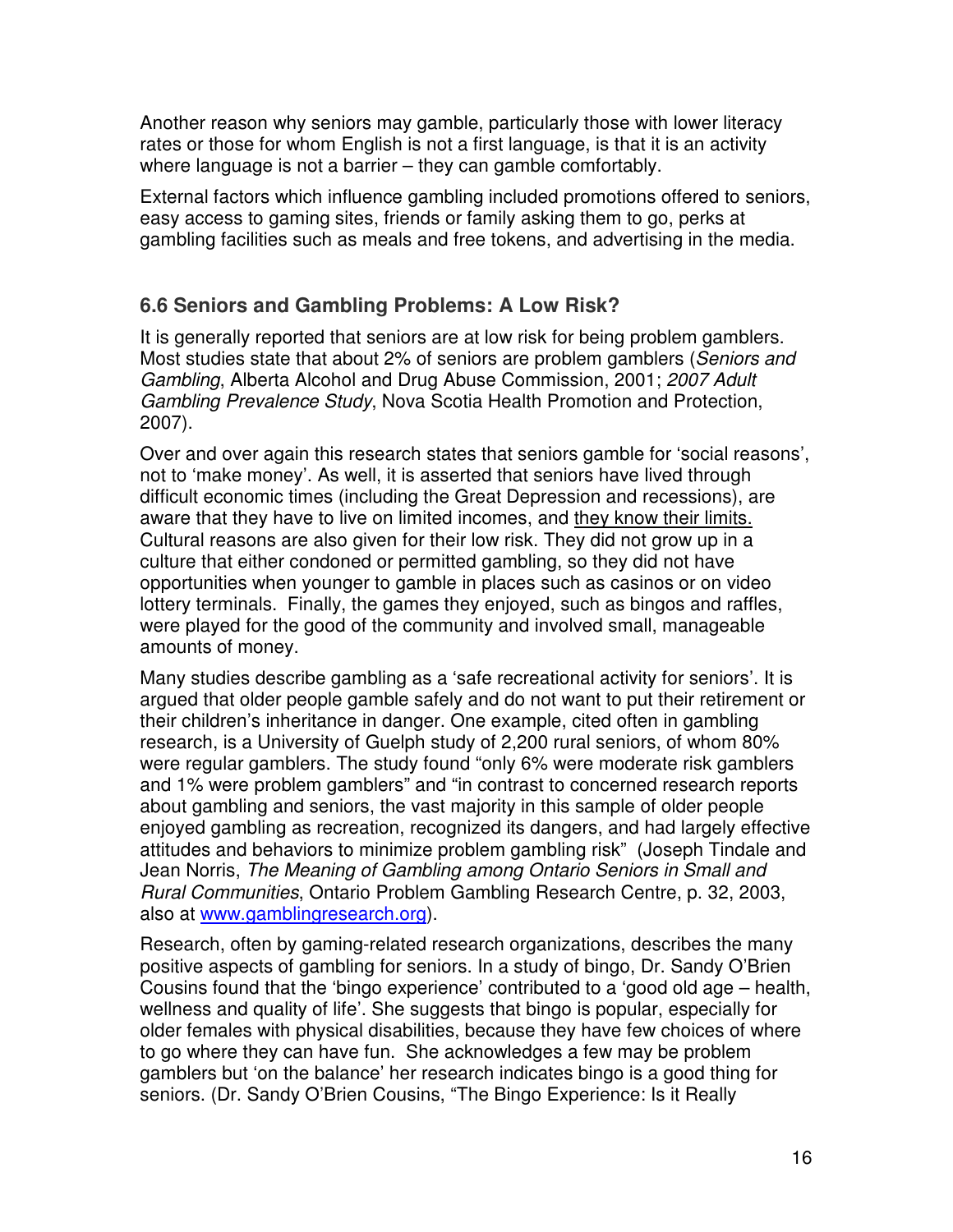Negative", *Research Reveals: An Update On Gambling Research in Alberta*, (Vol. 2, April-May 2003). Another study, focused on casinos, "finds no evidence that casino gambling threatens the [financial or physical] wellbeing [of seniors]" (Janet Hope and Linda Havir, "You bet they're having fun! Older Americans and Casino Gambling", Vol. 16, pp 177-197, *Journal of Aging Studies,* May 2002). She suggests that any assumptions that seniors may have problems come as a result of 'public concerns and media images that may be based on socially constructed assumptions and fear'. It is interesting to note that most of the sample in this study did not approve of gambling and would not be disappointed if the 'casinos disappear'.

Many studies indicate that while the current generation of older adults may not be at risk for serious gambling problems, this may not be true of Baby Boomers. They have grown up with gambling and therefore have different attitudes towards this activity. They also have more disposable income and may be greater risk takers. Participants in most of the focus groups also stated this opinion.

There were several studies that focus on bingo. Generally it is seen as either a relatively harmless way to pass the time or a way of life that has existed in many communities for a long time. A few studies indicate it is either changing (Laurie Paarlberb, et. al., "Charitable Bingo in Indiana: Issues and Implications", *Nonprofit Management and Leadership*, Vol. 15, pp. 433-448, June 2005)) or that those who participate in bingo are more likely than those who participate in other activities in seniors centers to have a lifetime experience of gambling (George T Ladd et all, "Gambling Participation and Problems Among Older Adults", *Journal of Psychiatry and Neurology*, Vol. 16, pp. 172-177, 2003).

Even those who find in their research that the number of seniors with gambling problems is not 'significant' acknowledge the fact that the suffering for an older adult with a problem can be devastating. With little if any opportunity to recoup financial losses, their health and well-being is even more at risk because of their age and they could become increasingly socially isolated due to the sense of shame that causes them to hide their problems from friends and family.

## **6.7 Seniors and Gambling Problems: A High Risk?**

Although prevalence studies and several other studies indicate seniors are at low risk for gambling problems, other research, both by academics and in the media, as well as information gained from the surveys and focus groups in this project, suggest that gambling may be a 'hidden problem among seniors'. This comes as no surprise to many researchers, since most adults gamble and seniors are 'adults'. It is an activity that is particularly attractive for older persons - "gambling suits the needs of older adults very well – gambling opportunities are close to home or bus trips to gambling places are provided. Casino, bingo halls, lottery kiosks, VLT sites tend to be in buildings that are on one level …and older adults can go any time of day or night or any day of the year. The games are easy to learn and an older adult can interact with other people as much or as little as they like and still feel comfortable" ("Older Adults and Gambling", Addictions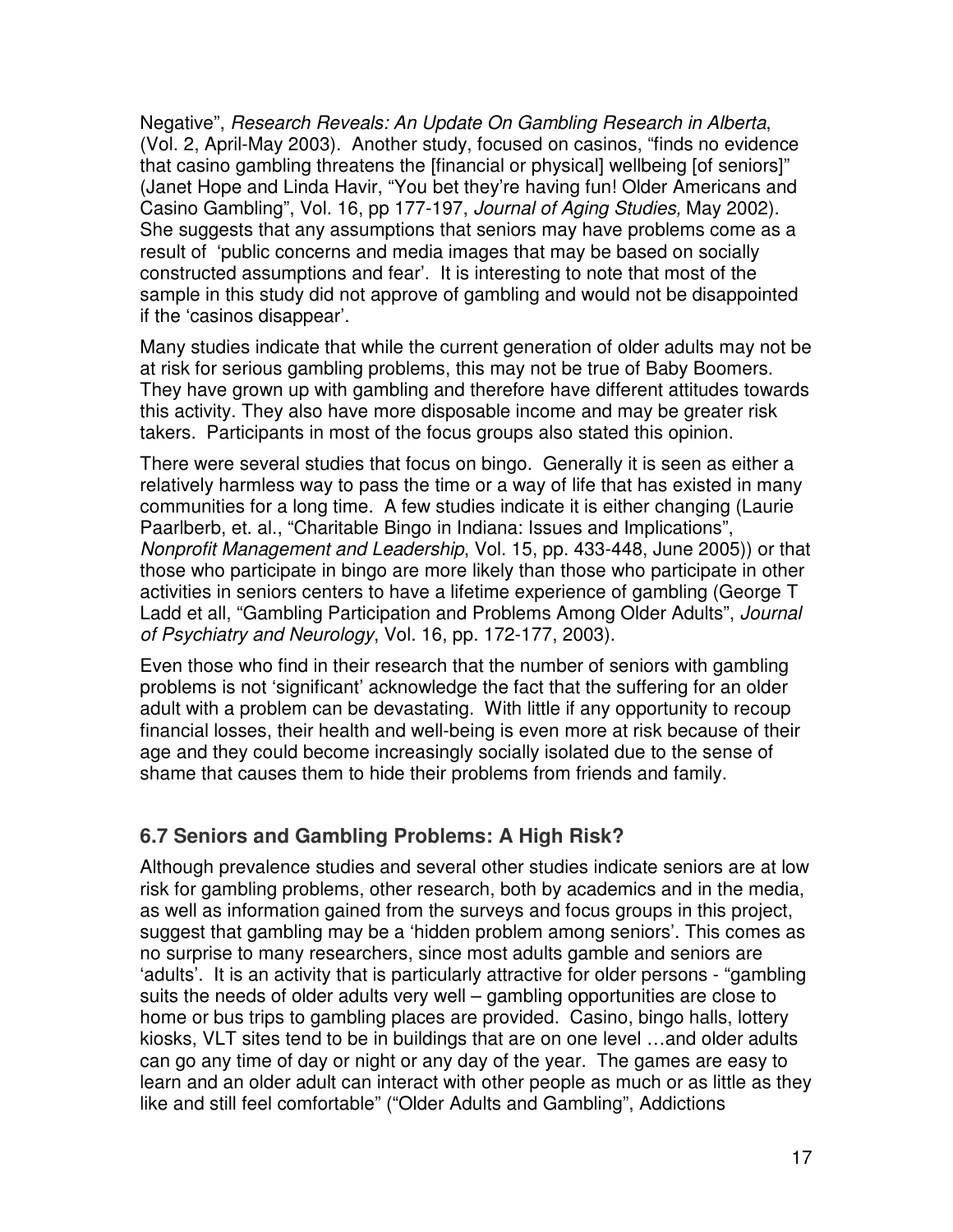Foundation of Manitoba Website: www.afm.mb.ca, 2005). Accessibility provided by new types of transportation (casino buses) is an additional attraction.

At least 68% of persons over 65 frequently participate in some games of chance according to most Canadian studies as well as the information from our survey and focus groups. This could be due to a combination of factors, including the growing number of seniors combined with the increasing opportunities to gamble and the change in attitudes among the senior population towards gambling. Some studies indicate that the number of seniors with at least one symptom of problem gambling has grown in the past decade. A study in New Jersey found that 23% of New Jersey residents over 55 had at least one symptom ("Seniors May be at Risk for Gambling Problems", www.ncpgambling.com).

Research also indicates that gambling among seniors may be changing because gaming is so much more acceptable than it used to be and there are also so many more opportunities to gamble. Also the places to gamble are accessible or made accessible to the older adult. As gambling evolves in their minds from being a vice to being entertainment, it may become increasing acceptable to older adults. While the *Alberta Seniors and Gambling Study* (Alberta Alcohol and Drug Abuse Commission, Government of Alberta, 2001) stated that less than 2% of seniors are problem or pathological gamblers (as measured by the SOGS-R), 83% of those surveyed believed that gambling could become an addiction for seniors, like smoking, alcoholism or drug use. Another study suggested that an estimated 8% of seniors might have a gambling addiction (Helena Katz, "Casino Excitement Attracts the Elderly", www.mcgill.ca, 2009). It is no longer accepted by most researchers that age protects people from gambling problems. This finding in earlier research may be inaccurate because it could be based on the small numbers of older people who seek help and prevalence studies that tend to report low levels of current and past gambling problems (Sean Sullivan, "A New Retirement Hazard, www.gamblingwatch.org.nz).

Studies indicate that gambling activity is distributed more or less evenly among age cohorts, but suggest new patterns are beginning to form, with the youngest and oldest age groups having the strongest likelihood of gambling more intensively, especially in Nova Scotia (Martha MacDonald, John L. McMullan and David C. Perrier, "Gambling Households in Canada", *Journal of Gambling Studies,* Vol. 20, September 2004). In other words, research does indicate that gambling may be or is becoming a problem for older adults in Nova Scotia.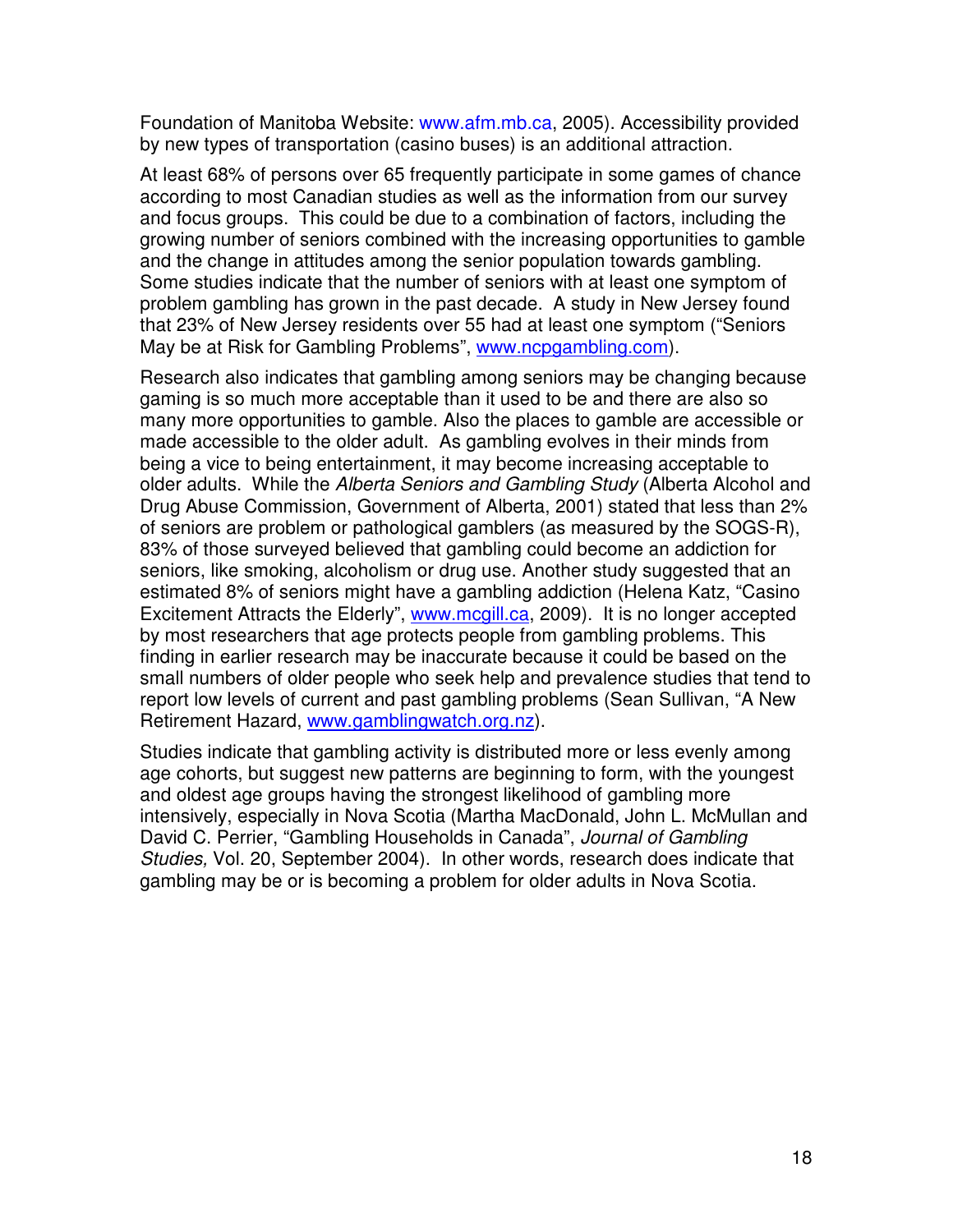Although data in the 2007 Adult Gambling Prevalence Study indicates that seniors appear to be the least likely to have gambling problems ('appear' because many numbers are not statistically significant), the factors the survey cites as precipitating problem gambling, such as lower levels of education and income, single status – mostly female and having disabilities, seem to be more highly reflected in the older population. Added to these 'life factors' are factors specific to seniors such as:

- Social isolation
- Loss of family and friends through death or relocation
- Care giving to adult children or spouses
- Possible reduction in capacity to make decisions concerning amount one can afford to gamble
- Experiencing financial losses or decreasing income with no hope for any change

Also there are medical conditions that could affect gambling behavior, including drugs given to persons with Parkinson's Disease that may 'cause' gambling problems ("Class Action Lawsuit Links Problem Gambling with Parkinson's Drug", *Touchpoint*, February 19, 2010). Since most people with this disease are older, this could be another reason why some older persons could be more at risk.

Another factor making seniors more vulnerable is the deliberate effort to attract seniors to many of the gambling venues. Promotions are aimed at older adults in the media, on the internet, in mail outs, in senior centres and many locations in the community, enticing them to participate in gambling activities.

Research indicates that the greatest risk for problem gambling is among older adults who are frequent gamblers and most have gambled throughout their lives. These problem gamblers were also more likely to have health and psychosocial problems compared to older adults who either did not gamble or gambled infrequently (Robert H. Pietrzak, et. al., "Health and Psychosocial Correlates of Disordered Gambling in Older Adults", *American Journal of Geriatric Psychiatry* (Vol. 13, June 2005; Alesia N. Burge, et. al., "Age of Gambling Initiation and Severity of Gambling and Health Problems Among Older Adult Problem Gamblers", *American Psychiatric Association,* December 2004). Although there is disagreement over whether there is such a thing as 'an addictive personality', if it is accurate to say that a person had an addictive personality, then it could be said that once one is an addict, he/she will always be an addict. Such a conclusion implies that addictions such as alcoholism, drug abuse and gambling would be expected continue into old age. The difference is that many older adults in Nova Scotia who could have a gambling addiction may not have had the time or opportunities to express this behaviour when younger. Today, they now have both.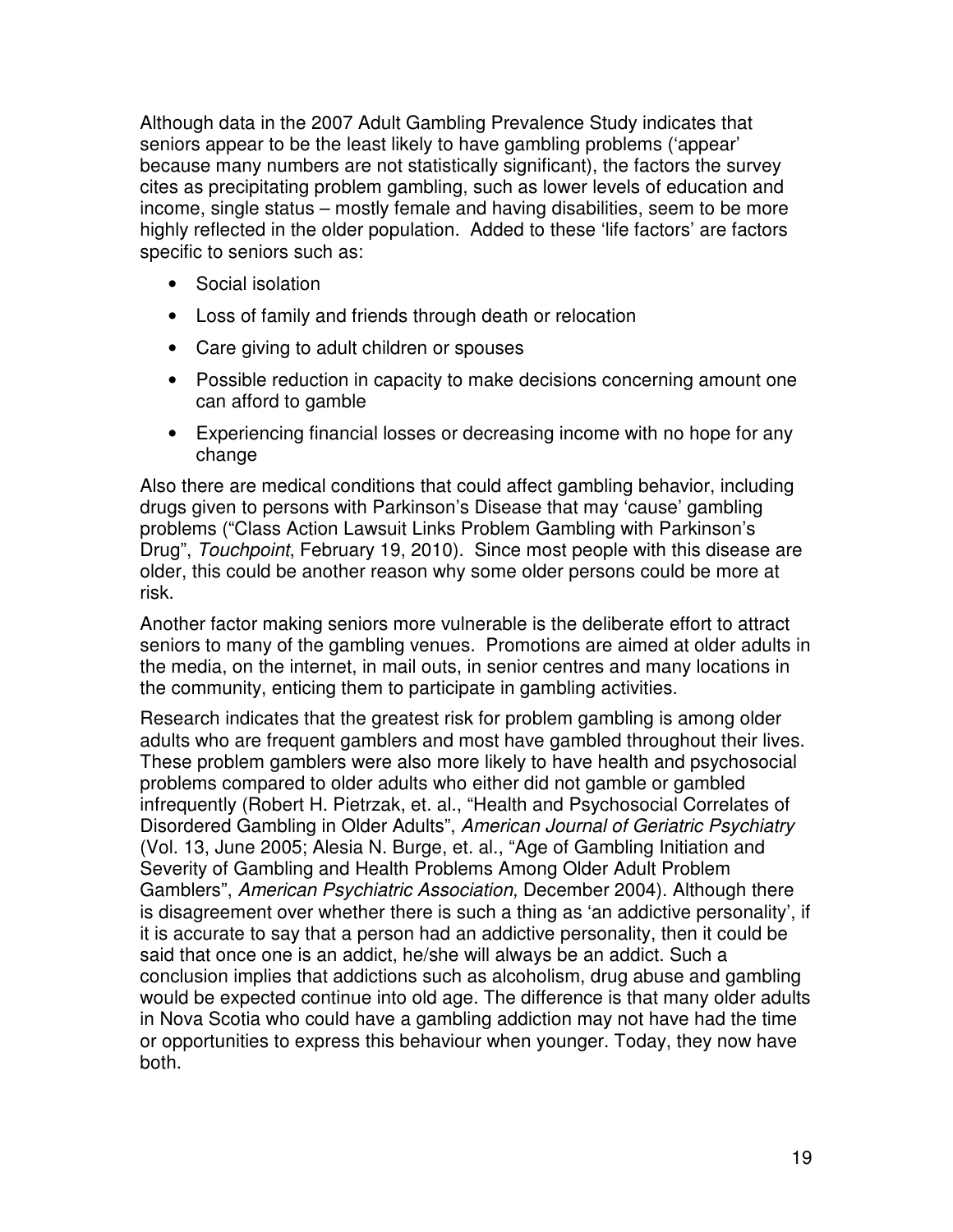It is often stated that 'seniors know how to live within their means'. Were this assumption to be inaccurate to any degree, then the risk to seniors' economic wellbeing is serious. In Alberta it was reported that VLTs and Casino gambling are partly to blame for the huge 15% bankruptcy rate among seniors ("Seniors and Gambling: The Losses and Costs of Gaming", www.communityherald.ca, May 21, 2009). Since a loss of income affects all aspects of a persons well being including physical, mental and emotional, the risks are manifold. Seniors also experience many losses and face their own mortality. Coping with all the downsides of aging may be relieved even temporarily by gambling. Research indicates that, "these factors may predispose a senior to the hypnotic, anaesthetizing effect of gambling" ("Seniors and Gambling: The Losses and Costs of Gaming", www.communityherald.ca, May 21 2009).

A report in 2002 on seniors and gambling (Lynn Langille and Eric Hemhill, *Seniors and Gambling Project*, Dalhousie University, funded by Nova Scotia Gaming Foundation, p. 47, February 2002) presented the results of a survey of Nova Scotia seniors (1,314) and 13 focus groups (91 senior participants). The focus group findings present mixed views of gambling. Of the 91 focus group participants, 21 felt gambling was not a problem for seniors, 12 felt it could be a problem and 53 thought it was or was becoming a significant problem for seniors. In the surveys sent to seniors in the Halifax Regional Municipality, 64% of the respondents thought that gambling was a problem for some seniors.

Recently there have been several articles in the media describing problem gambling by seniors. An article in the *Detroit Free Press* described the suicide of a senior caused by a gambling addiction. The article suggested that this gives 'fresh evidence' that gambling addictions are growing amongst the older population. It cited one study by Wayne State University that suggests that 18% of Detroiters older than 60 who frequently went to the casino showed signs of being addicted to gambling. The article argued that unless this problem is faced and seniors with gambling addictions are identified early, it may be too late for many because of limited ways to recoup income, declining mental and physical health and loss of social support networks. (Heather Newman, "Addiction to Gambling Among Seniors is on the Rise", *Detroit Free Press*, June 7, 2008). A similar tale was told in *The Globe and Mail* in which a 76 year old man hung himself because of his gambling problem. In the article the daughter blamed the Casino because no one there 'red-flagged' her father's problem. This article was part of a series on the growing number of gambling related suicides in Canada ("A Family Man's Tragic Transformation", *The Globe and Mail*. pp. 10-11, Saturday October 3, 2009).

According to a research study which compared 1,601 self-described younger and older gamblers in Australia, older gamblers who ask casinos to bar them from returning to the gambling casino are three to four times more likely to do so [to ask to be barred] because they fear they will kill themselves if they don't stop betting" (Lia Nower and Alex Blaszcynski, "Aging: Gambling May Increase Suicide Risk in Older People", *Psychology and Aging* Vol. 23:2, September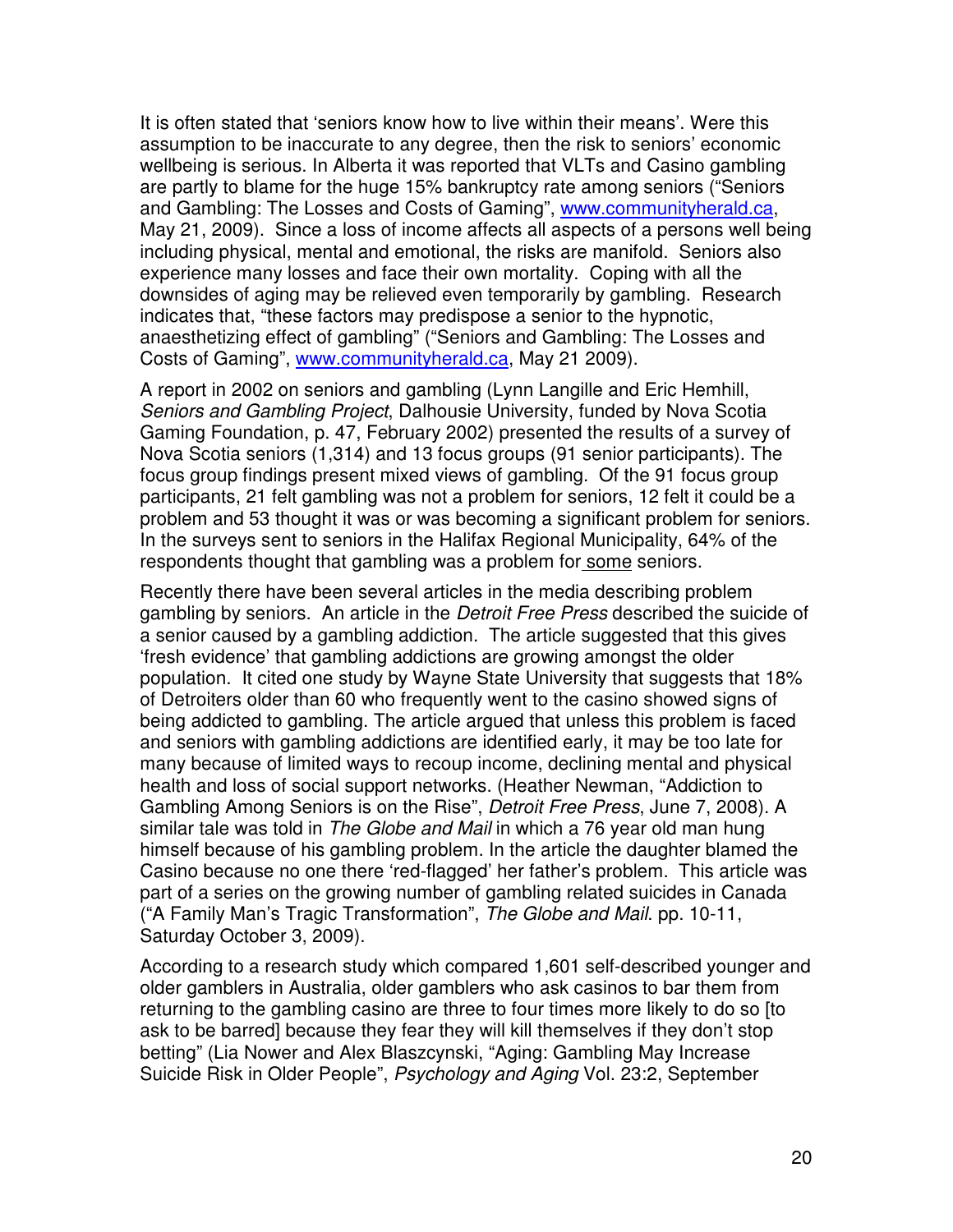2008). This study implies that older problem gamblers could be as likely or more likely to commit suicide as younger problem gamblers.

Therefore, the factors are there that indicate a gambling problem; the barriers that might have prevented seniors from becoming involved in gambling activities have to a great extent been removed, and the encouragements to go to gambling venues aimed at seniors continue to grow. All these factors indicate there could be a hidden problem among older Nova Scotians.

## **6.8 Prevention and Treatment for Seniors with Gambling Problems**

As noted earlier, the first challenge is to find ways to identify and reach seniors who are either at risk or who have gambling problems. Several new approaches have been suggested. The University of Windsor conducted a study that demonstrated that a 'Participatory Action Research Approach' may be more effective in developing community-based research and prevention programs for seniors and that screening tools used to identify problem gamblers in the younger population may not be as useful with the older population. This approach would involve observation, focus groups and personal interviews rather than surveys that are sent by mail/e-mail or over the telephone.

Analysis of services and programs designed to provide appropriate information and services to seniors concerning gambling suggest that a wide range of strategies need to be used. Research indicates that peer support (seniors helping other seniors) would have the most influence on those with a gambling problem or those at risk for a gambling problem. It is also suggested that "service providers address the unique nature and impact of problem gambling within this population… recognize the needs, view and concerns of seniors, and receive input from individuals within this age group in the development of programs in order to increase the likelihood of participation and success" (Michelle MacIntyre, "Obstacles Preventing Seniors from Obtaining Assistance", Dialogue, Nova Scotia Gaming Foundation, Vol.2, p5, April 2008).

There are workshops and presentations about problem gambling. Several Canadian communities provide workshops and counseling for seniors with gambling problems (Agewise in Hamilton, Ontario; Seniors and Gambling Prevention and Education, Manitoba; Older Adult Gambling Program, Thunder Bay, Ontario; Lifestyle Enrichment for Older Adults, Ottawa, Ontario; Community Outreach Programs in Addictions, Toronto, Ontario). One example of seniors helping seniors is the 'Senior Peer Mentoring Program for Seniors with Gambling Problems' in Kelowna, BC (www.kelowna.cioc.ca).

Services and programs designed specifically for older adults who have gambling problems are increasing in number. Research, articles in the media and results from focus groups and surveys of seniors in Canada suggest that friends or other seniors are the "most likely sources of support" (Lynn Langille and Eric Hamphill, Seniors and Gambling Project, Dalhousie University, Funded by Nova Scotia Gaming Foundation, p. 29, February 2002).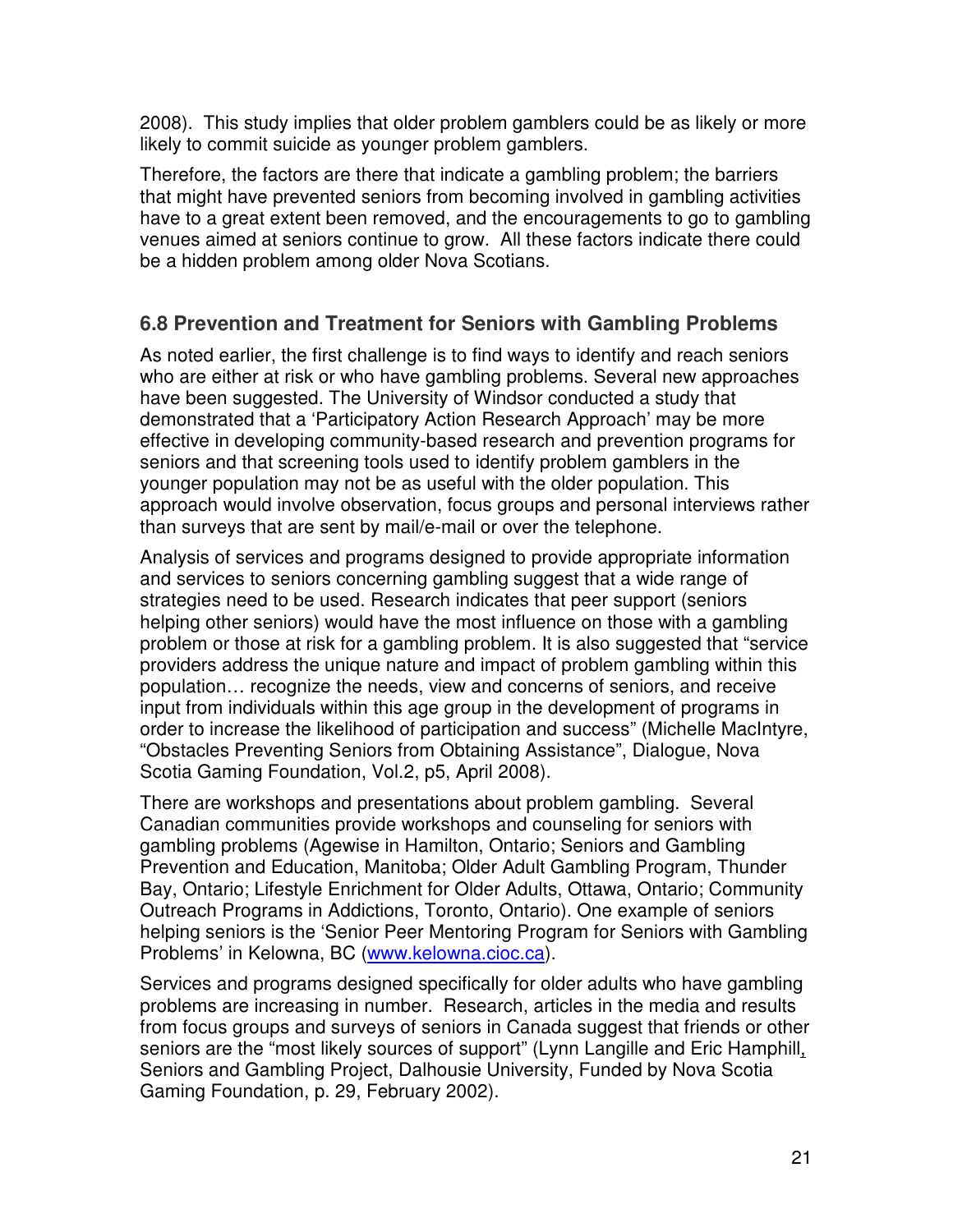Materials designed to help prevent or treat gambling problems among seniors are available, such as Gambling Away the Golden Years: Problem Gambling Kit and In Search of a Balance Educational Kit. Most of this material is from the late 1990s and from the United States. New Canadian materials address reducing the gambling risks among seniors by promoting alternative activities, such as encouraging 'wellness activities' (Colchester East Hants 'Wager on Wellness Brochure).

Several studies suggest that a public health approach is valuable in designing and delivering addiction programs and services for seniors. A public health perspective focuses on the person and the community and includes participation of all the stakeholders, including seniors. (Best Advice or Preventing Gambling Problems in Nova Scotia, Nova Scotia Health Promotion and Protection, Addiction Services, November 2003) This approach should be tailored to suit local circumstances and conditions of the community and include strategies which "target both the persons experiencing gambling problems and the circumstances which led to these problems" (David Marshal, "Gambling as a public health issue: The critical role of the local environment", Journal of Gambling Issues, Issue 23, June 2003).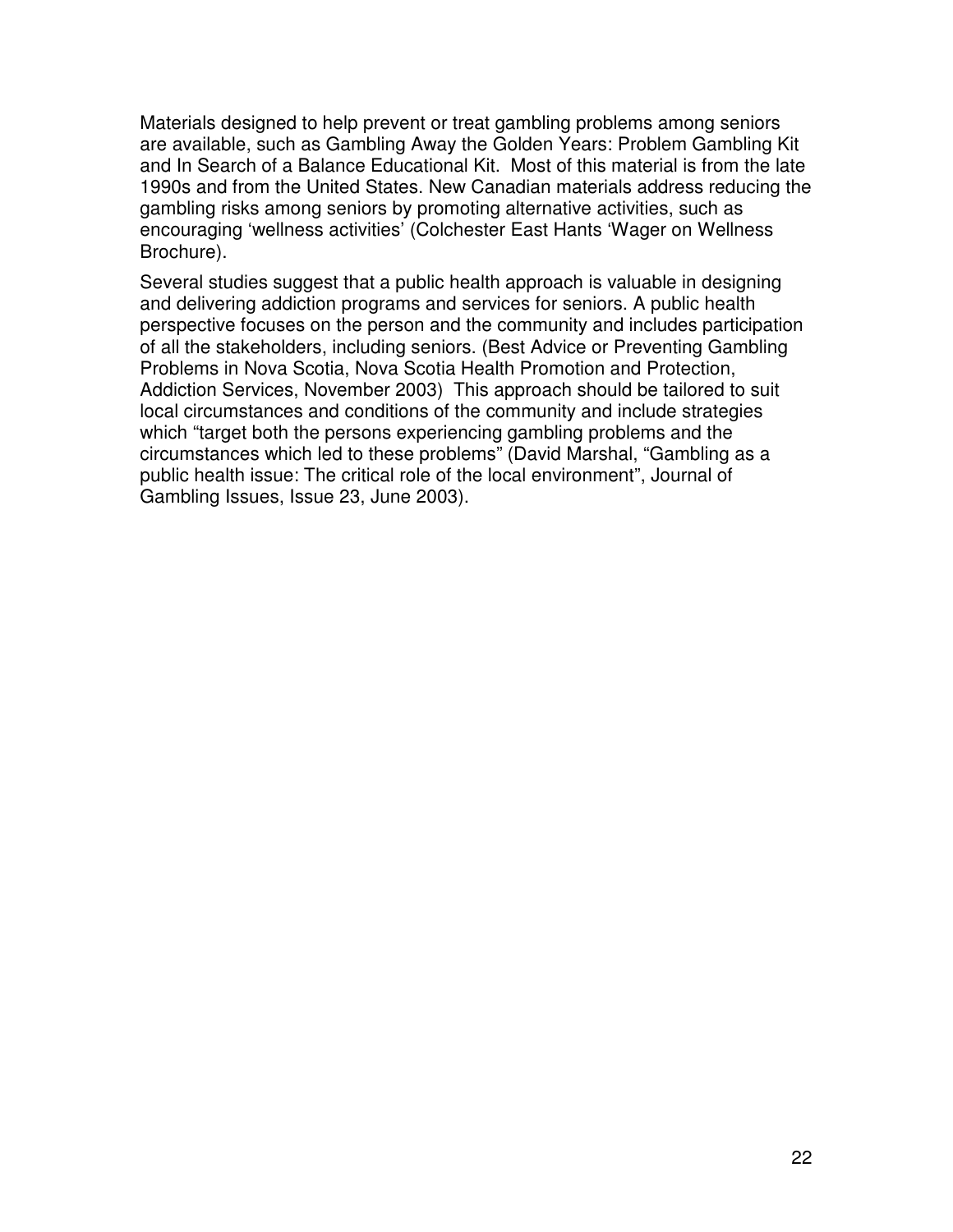# **7.0 Survey Findings**

Based on the input of the Steering Committee, questions were developed for the Survey on Seniors and Gambling that was sent to 190 leaders in seniors' organizations and staff who work in senior serving organizations in Nova Scotia using a survey-hosting web site, Surveymonkey.com. There were 51 responses to the surveys. The results are presented below.

#### **1. Which of the following gambling activities have you noticed seniors taking part? (See Survey for a list of activities, Appendix A)**

Responses: Of the 51 responses, bingo was cited by 47, scratch or lottery tickets was cited by 44 and raffle tickets/draws was cited by 36 of the respondents. VLT's (30), slot machines at the Casinos (25) and card games (25) were also described as popular with seniors. Respondents listed more than one gambling activity but it appears that bingo, scratch/lottery tickets, and charity raffles were gambling activities in which seniors participated the most frequently, followed by VLTs and slot machines at the casinos.

### **2. List some of the reasons you think seniors might gamble.**

The main reasons given why respondents felt that seniors gamble were:

- Socialization.
- Hope of financial gain.
- Entertainment.
- Relief from boredom.
- Support a good cause such as a charity.
- To forget problems.

#### **3. Do you think people gamble more or less after retiring?**

Most replied that they thought seniors gambled more (28 of the 48 respondents), some though they gambled the same (16) and a few thought they gambled less (9).

One of those who provided additional comments said "Some of our clients with disposable income think nothing of spending \$200 for an evening's entertainment at the casino 2 or 3 times a week, not including the price of food or drinks". One said they saw women going to bingo more frequently after being widowed. Time was cited as a major reason why the participation rates increased after retirement.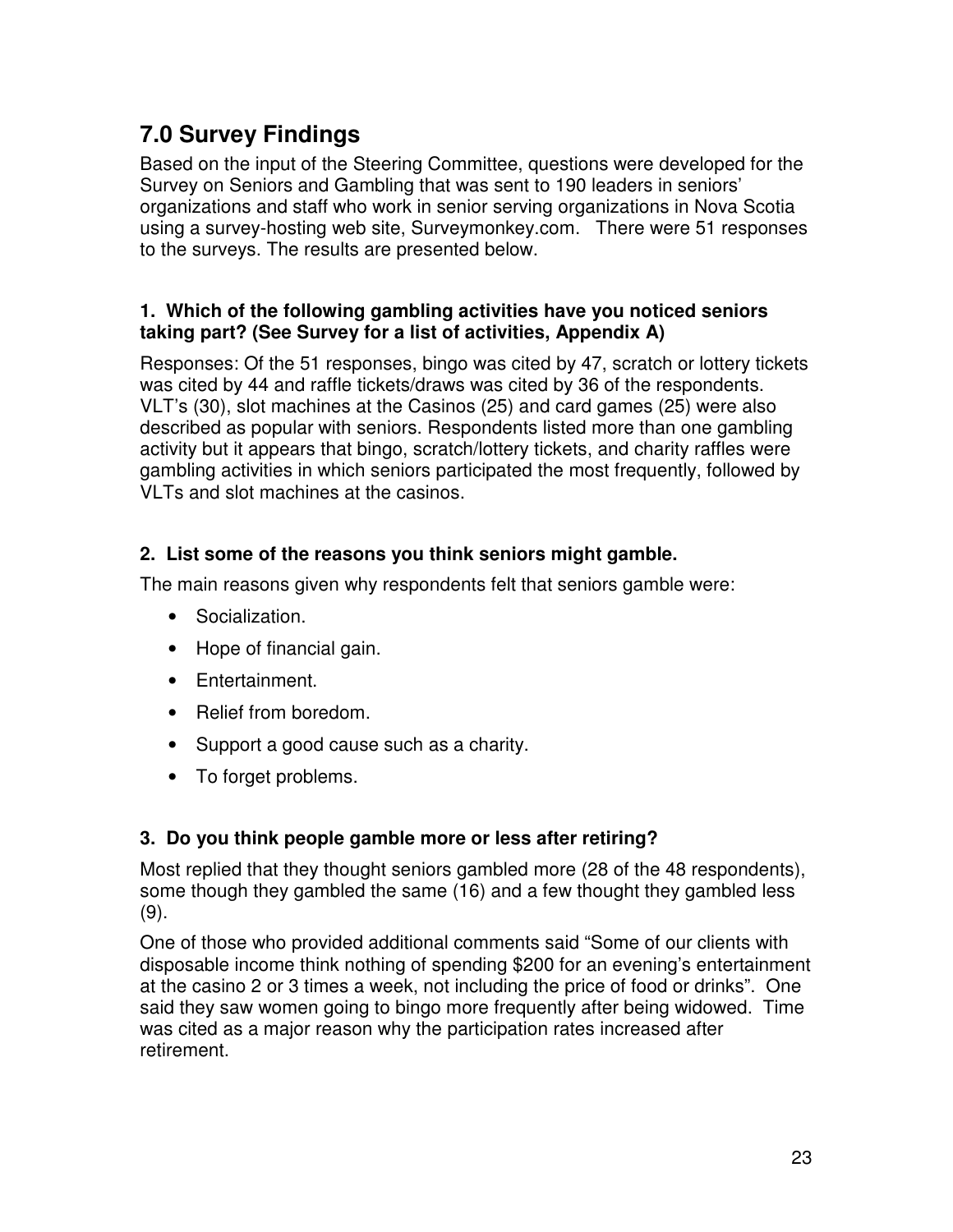#### **4. What would be a sign that a senior might be struggling with gambling?**

Respondents described the signs that a senior might be struggling with gambling:

- Many comments were made concerning not having enough money for groceries, medication or other bills.
- Defensiveness about the way they spend money on gambling, with seniors saying they win more than they lose or they will make up the loss in the near future.
- Respondents see seniors at the Legion whom they know do not have money to spend on the VLTs.
- Respondents see the same seniors at the VLTs day after day.
- They observed preoccupation about gambling and juggling bills to have more money for gambling.
- Eventually they see that health becomes a factor (emotional and physical) when the gambling becomes a 'lifestyle' and seniors arrange their day around gambling.
- Seniors borrow money from family or friends.
- Several respondents described 'depression', increasing isolation from friends and family, and growing agitation, especially when the seniors are worried about getting their lottery ticket or getting to the casino.
- A change in appearance (sloppier, agitation) is seen as a sign that the senior might have a gambling problem.
- Going to the food bank was a concrete sign that some spent money on gambling rather than food or the basics.

#### **5. Approximately how many seniors in your club or who receive services from your organization do you think might have financial issues due to gambling?**

Respondents said it was difficult to know how many seniors had financial problems due to gambling, but indicated that either ''very few' (15 of the 47 respondents) or 'some' (15) had problems. In their comments, they assumed that those with the least income would have the greatest problems and would suffer the most, but there were several reasons why those with problems could not be 'quantified'. Respondents indicated that seniors are very reluctant to admit they have a problem with gambling. They may not want to show 'by action', that is by attending meetings or information sessions on problem gambling or by talking to others that they have a problem. Some do speak privately to service providers or volunteers.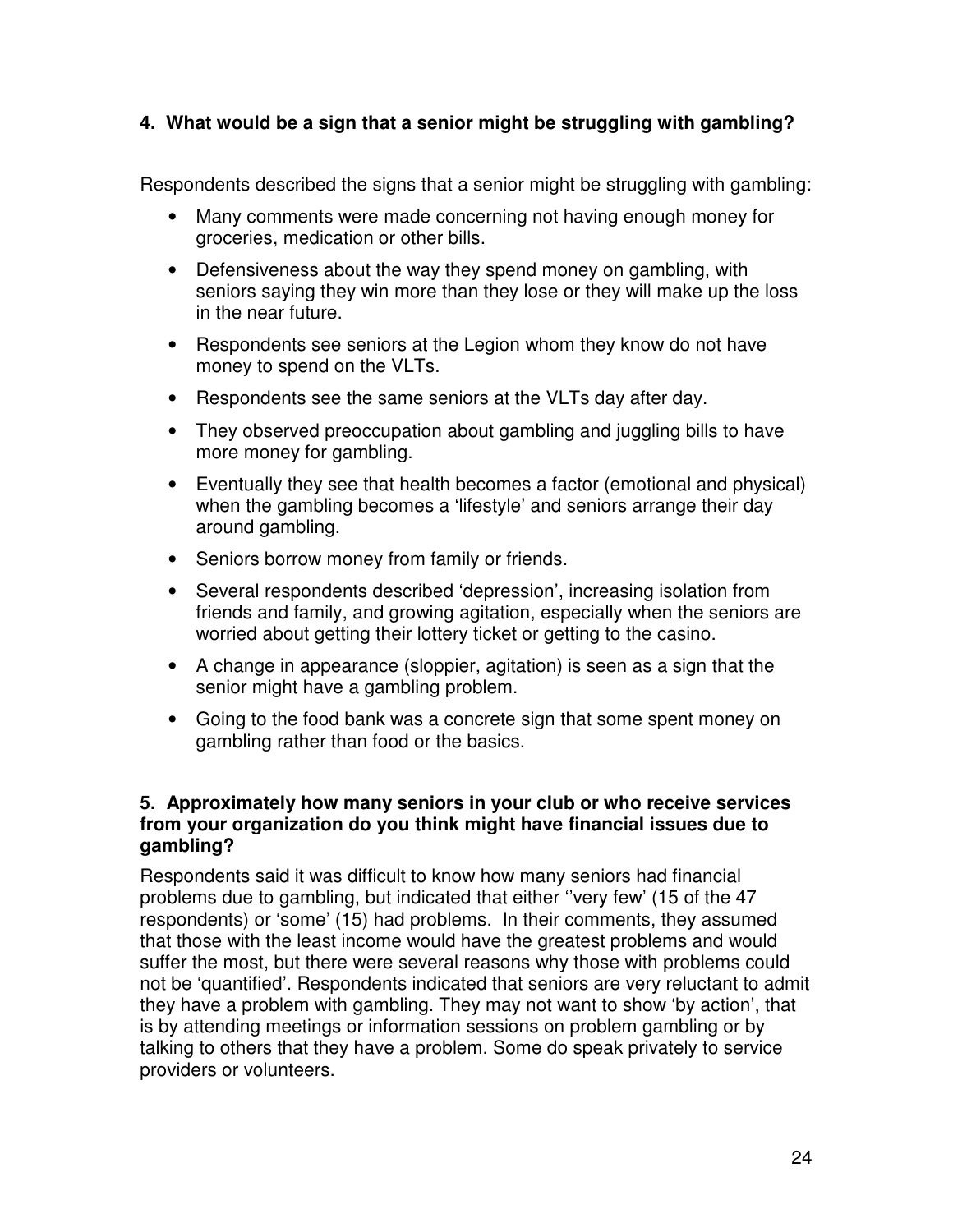#### **6. Are you aware of any situations where immediate family members of seniors, such as children, gamble?**

More than half of the respondents (26 of 50) were aware of situations in which family members of seniors gambled, 18 were unsure or did not know and 6 said they did not know of this situation.

#### **7. If you answered 'Yes' to question 6, do you know if this person or persons ever borrowed money from seniors to gamble?**

About half of the 34 respondents said that they were aware of situations in which immediate family members, such as children, borrowed money to gamble (16), but many were unsure or did not know (14). Of the 5 who gave additional comments, examples were given of seniors who gave money to caregivers, such as children who were 'constantly borrowing money for this purpose'. The respondents described how they provided seniors affected by this problem with information and sources of support.

#### **8. Are you aware of promotions aimed at getting seniors to gamble, such as a bus trip to a casino along with free meals?**

39 of the 51 respondents said they were aware of promotions aimed at seniors and 12 were not aware of these promotions.

## **9. If you answered 'Yes' to the above questions, please describe briefly.**

Most of the 51 respondents were generally aware of promotions to seniors (39), such as local bus trips provided by the casinos (30), free entertainment at casinos (24), advertisements including websites and telephone promotions (12), mail promotions (11), TV commercials (8) and in-store commercials (4).

#### **10. Regarding the above question, have any seniors in your club or ones who receive service from your organization ever participated in a promotion?**

Most of the 48 respondents were unsure or did not know (32), some said they knew of seniors who participated in gambling promotions (11) and 3 did not know of any seniors in their organizations who participated in a promotion.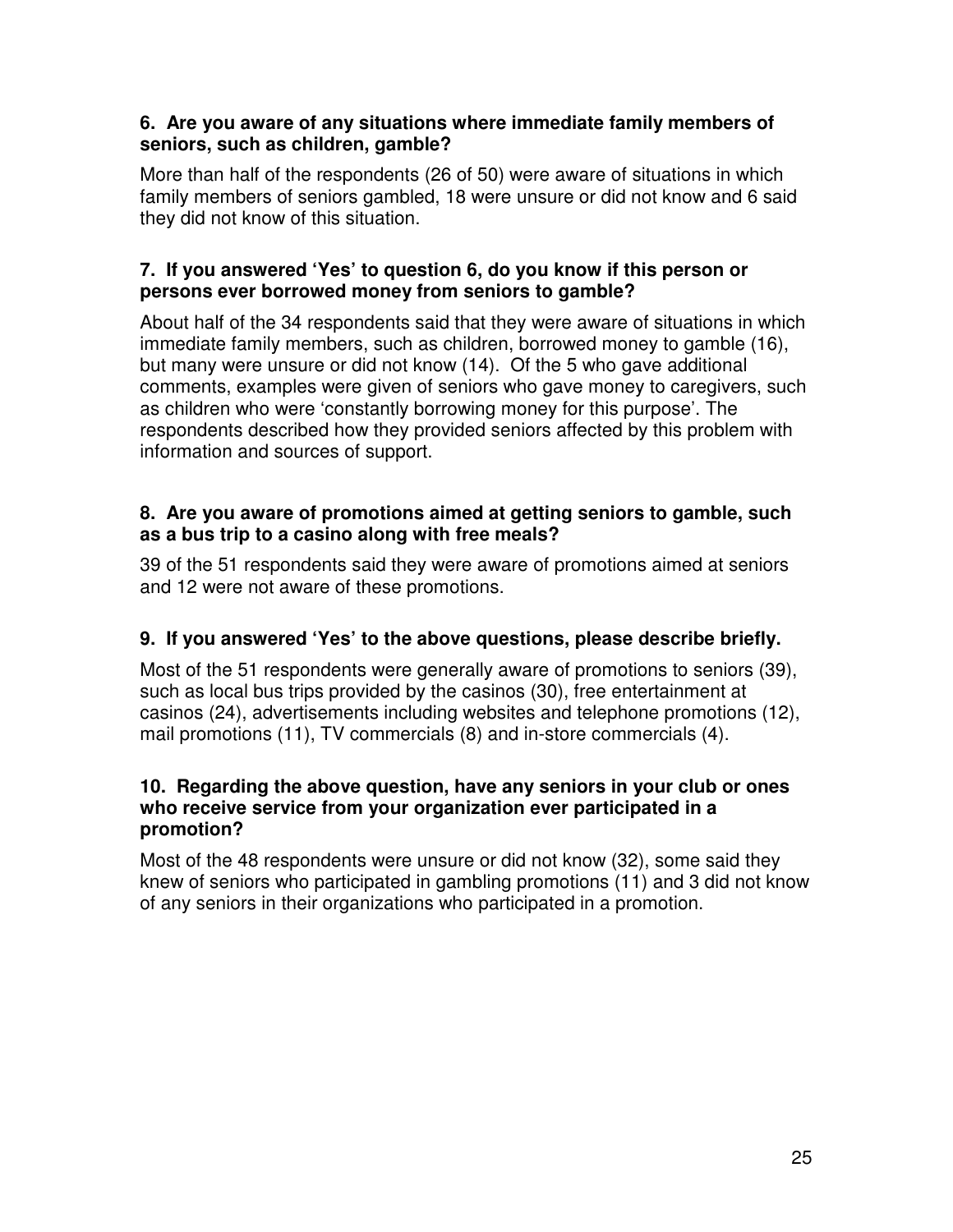#### **11. Do you consider a form of gambling to be the main leisure activity for seniors?**

Of the 48 respondents, 21 did not think gambling was main form of leisure for seniors, but 11 thought that it was (17 were unsure or did not know). In the additional comments of 10 respondents, it was noted that for those living closest to casinos, gambling was a leisure activity and seniors who played bingo saw it as a social activity, not a gambling activity. For some seniors, mainly "a substantial number of lonely, isolated widows" gambling was a 'main' leisure activity.

#### **12. Do you feel seniors would gamble less if there were more leisure activities made available for them?**

Based on the comments made by respondents, several felt this was a difficult question to answer. Those that agreed that more leisure activities might affect gambling participation rates (22 of the 51) said they needed more money for activities that would attract seniors and promote new friendships Those who felt additional activities would not make a difference (8 of 51) provided several reasons. First, many seniors are not 'participators" and would rather not be involved in public or community activities, so additional services would not mean anything to them. Others felt there were enough things for seniors to do in the community. About half of the respondents were not sure or did not know (21).

#### **13. Are you aware of the Problem Gambling Help Line, administered by Nova Scotia Health Promotion and Protection?**

Most of the 51 respondents were aware of this service (45).

#### **14. Do you think seniors are aware of the Problem Gambling Help Line?**

Only 14 of the 51 respondents said that seniors seemed to be aware of the Help Line. Most were unsure (24) or said that seniors were not aware of the Help Line (12). In the additional comments the respondents said their organizations did promote the Help Line in various ways such as in Health Fairs, Workshops, on bulletin boards, in newsletters and brochures. They also thought seniors may not become aware of this service until they 'have lost so much' they know they have a problem. Even then, several said that seniors would be reluctant to either categorize themselves as problem gamblers or seek out help if they did. Concern about privacy issues and reluctance to go to 'government' for help with problems were two reasons given why seniors with gambling problems would be unlikely to use services such as the Help Line.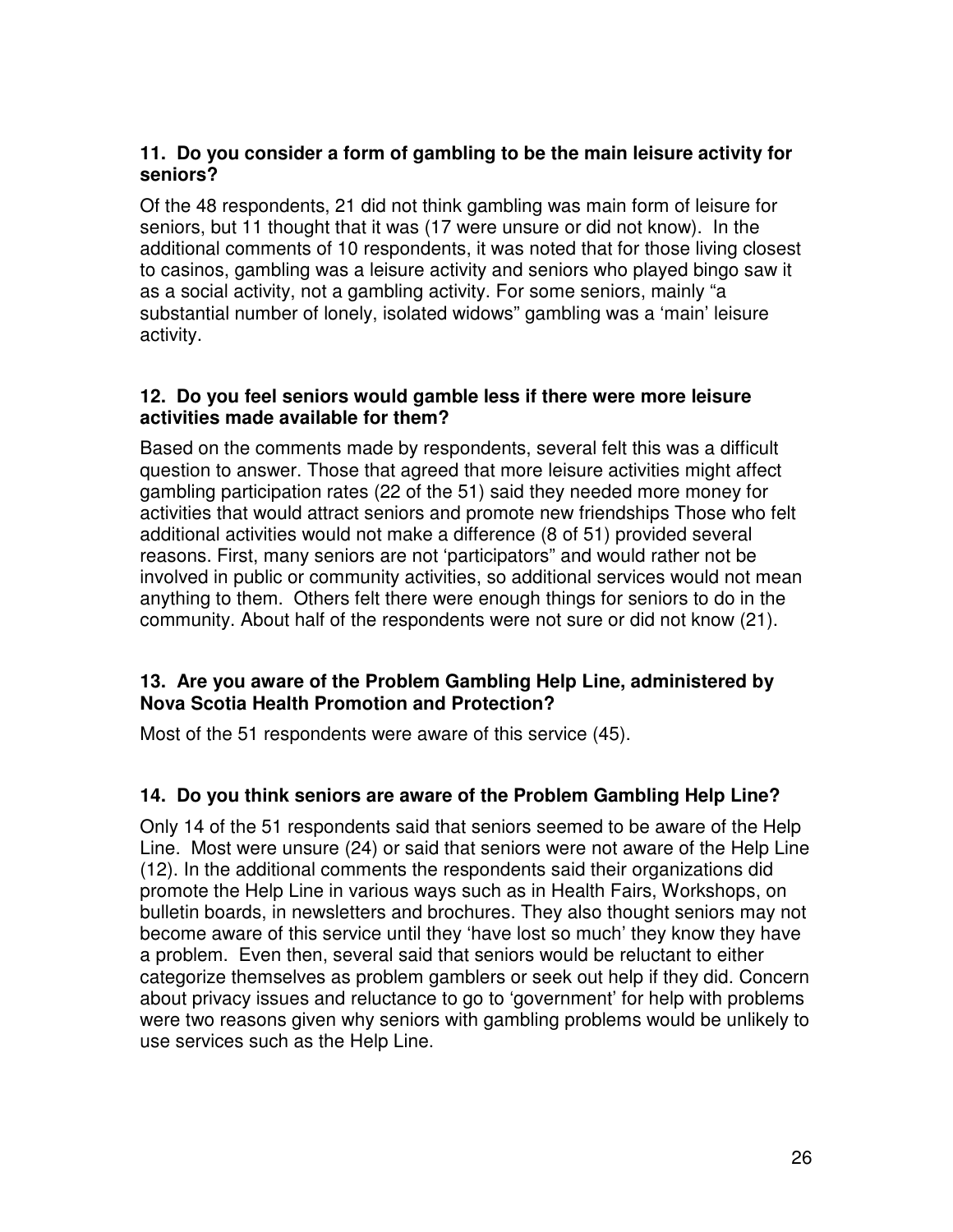#### **15. Focus groups will be held in the fall to help better understand the gambling habits of Nova Scotia seniors. Would you or your organization be potentially willing to help us with a focus group in your community?**

Of the 51 respondents 15 said they would and 25 were unsure or did not know. Only 9 said would or could not help.

**Note:** Some respondents indicated that there might be problems holding focus groups related to gambling problems because attempts to do so by some of the respondents' organizations were not successful. For example, one organization had organized a workshop on gambling and addictions for seniors in their area and only 3 people shoed up, whereas workshops on other topics would usually bring in over 25 seniors.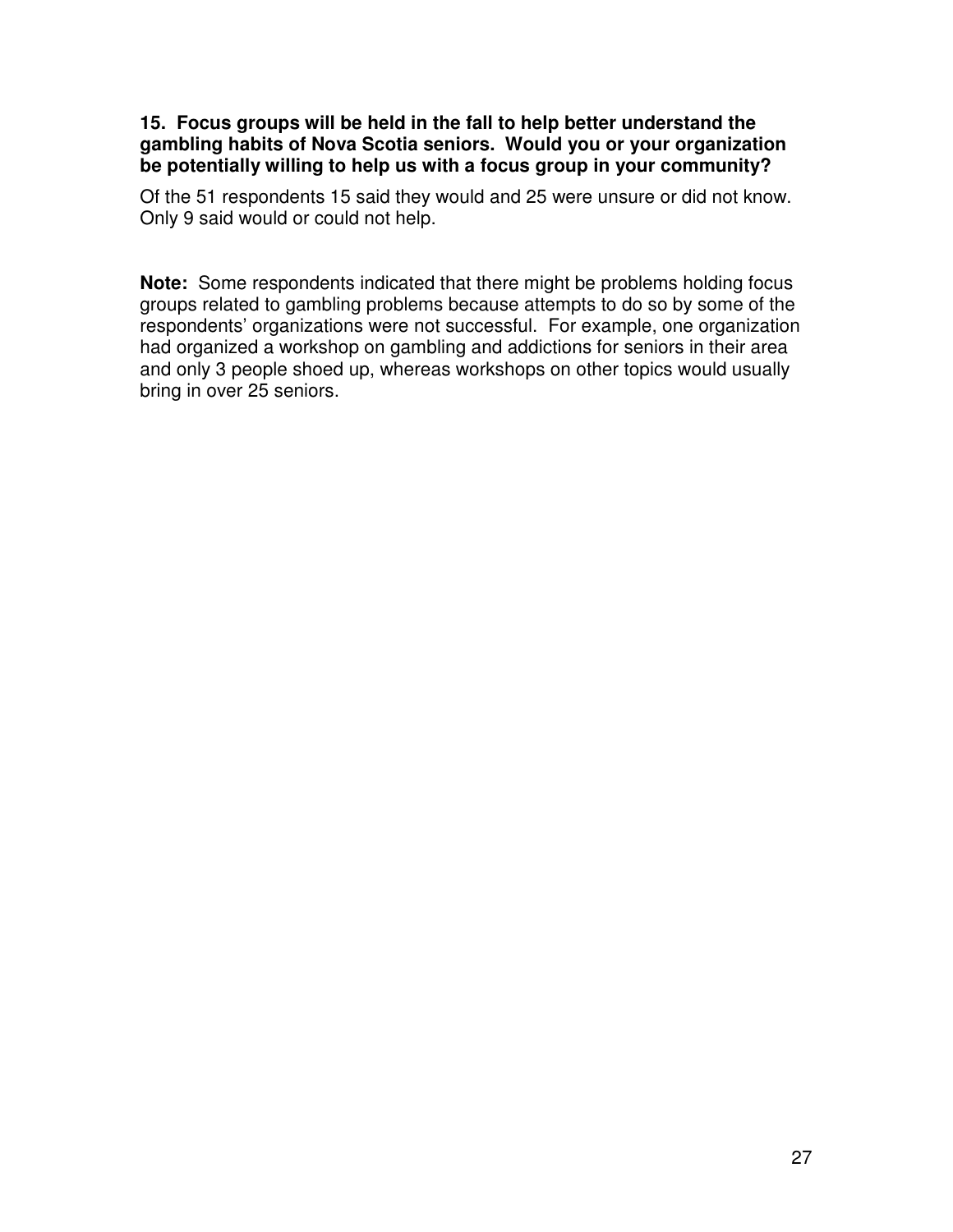# **8.0 Focus Group Findings**

Based on the responses to the Survey distributed to seniors' organizations in the summer and the advice of the Project Steering Committee six locations were selected in which to hold focus groups. As indicated in the proposal for the project, two of the groups would target seniors who go to the casinos (in Halifax and Sydney), one focus group would include African-Nova Scotian seniors, and one for seniors in First Nations communities. It was also suggested that focus groups be held in East Hants, Antigonish, Digby or the Valley region. Since there were funds for only 6 focus groups, East Hants and Clementsport were selected because interest in holding a focus group was expressed in the survey by respondents in these places.

## **8.1 Profiles of the Focus Groups and Participants**

Six locations were identified for focus groups and five focus groups took place in the fall of 2009. Over 40 participants, most of them over 65 and female, attended focus groups in Elmsdale, Sackville, Sydney, East Preston and Clementsport. As described in our proposal to the Nova Scotia Gaming Foundation, the project focused on 5 target groups, African-Nova Scotian Seniors (North Preston), seniors who went to casinos in Halifax (Sackville), seniors who went to casinos in Sydney (Sydney), and seniors in rural areas (Clementsport). We planned for a focus group that would include First Nations seniors, but the H1N1 flu, weather and a death in the community in addition to time constraints meant we were unable to meet with this target group.

In the focus groups, many of the participants knew each other and were comfortable discussing the questions. Most of the participants came from the local communities in which the focus group was held. All but a few of the participants were over 65. There were 8 men and 32 women. Most were members of seniors' organizations or community groups. With a couple of exceptions, all were involved in many community activities. With only a few exceptions, all either had been involved or were involved in gambling activities. The ones who were not currently involved either were unable to do so because of family responsibilities (1), lack of transportation (1), opposition to gambling (1) or problems with gambling (4).

## **8.2 Description of Leisure Activities**

Seniors described a wide variety of leisure activities. Most of the activities were social, including volunteering, membership in clubs, participation in church and family activities, playing cards, and other games. Some social activities were also physical such as bowling, dancing, hiking/walking, bird-watching, going to the gym and swimming. Other activities may or may not have involved others, such as piano playing, knitting, building things, cooking and crafts.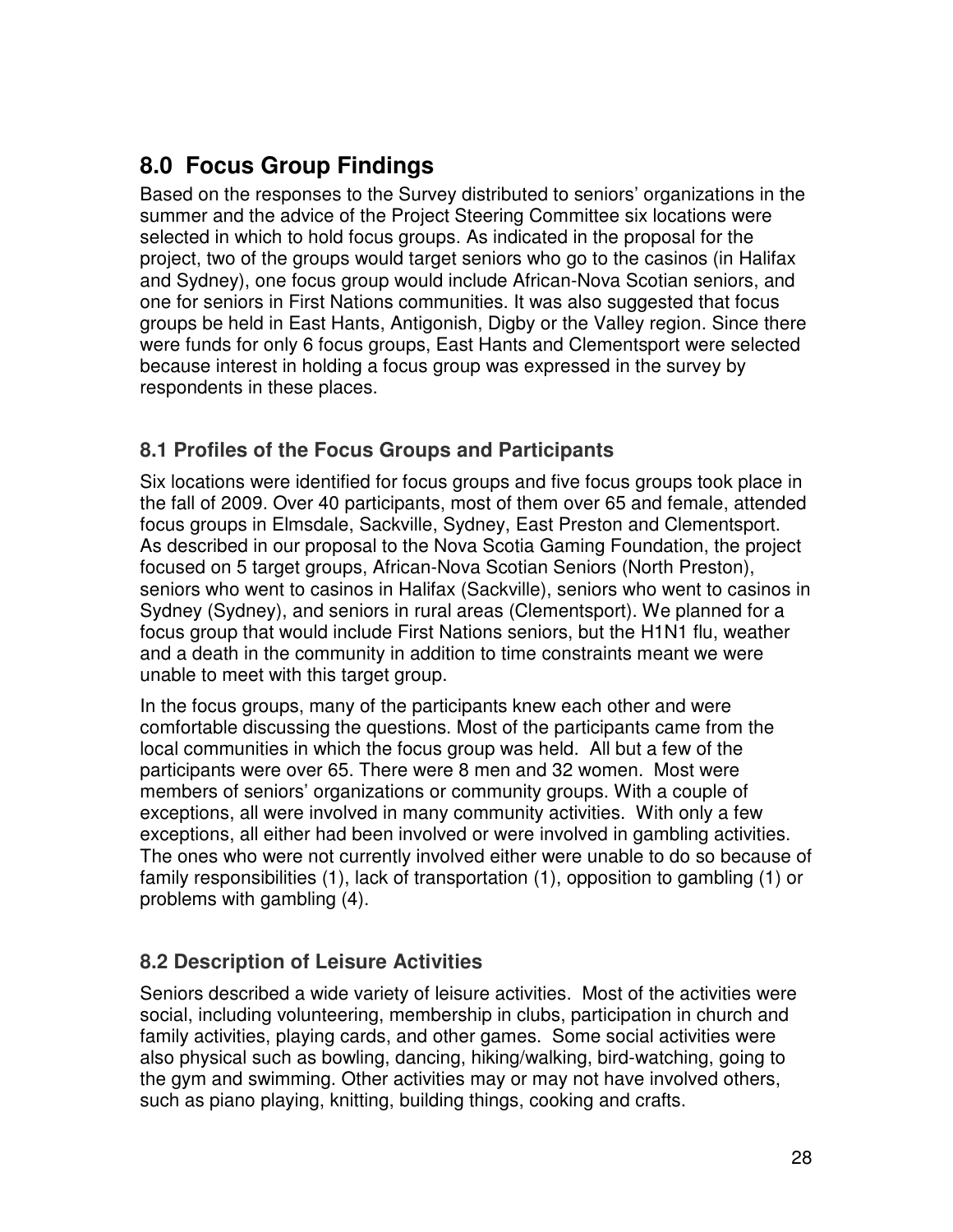Other leisure activities were more solitary, such as reading, crosswords, making puzzles, gardening and 'washing and ironing'. A computer could be used to play games alone/playing against the computer, such as playing bridge or Texas Holdem, or it could be used to play games with others on-line (not for money) or communicating with friends and family by e-mail.

Most of the activities listed were 'social,' in that they involved participants either in interpersonal contact or contact through the computer. This should be expected since most of the participants were 'joiners'. (Note: a criticism of this and other focus groups or information sessions was that it attracts mostly seniors who are joiners). A common comment was "I'm never home".

In all but one of the focus groups, seniors listed games of chance as one of their leisure activities. In these focus groups all mentioned bingo and playing scratch or lottery tickets as part of their leisure activities and they described going to the casino. This was particularly true in the focus groups in which the target group was meant to include casino 'goers', as in Sackville and Sydney.

## **8.3 Participating in Games of Chance**

When prompted by the question concerning participating in games of chance, everyone described participating in these activities, either currently or in the past. Most had purchased lottery or scratch tickets, charity or raffle tickets, played bingo and had gone to the casino (either in Halifax, Sydney, in other provinces or on vacation (cruises or trips to the U.S.).

All of the participants had purchased tickets for lotteries, raffles or charities and the majority had participated in bingos. About three quarters said they had gone to the casinos. In five of the focus groups, 8-12 had played on VLTs in the Legions or other community locations. Several played card or board games for small winnings and 3-4 had gone or were going to the horse races where they placed small bets.

## **8.4 Social Aspect of Games of Chance**

In their initial discussions, almost everyone described their participation in games of chance as a social activity involving others. In fact, this was given as one of the main reasons for involvement in these games – 'I only go to bingo because it is a social event'. Others also saw going to the casino as a social activity, but only one person saw the VLTs in any way being a social activity. This participant frequently went to the Legion or Dooley's to play the VLTs and usually went with others.

Yet it was interesting to note that many saw differences not just between different types of gaming but also within the specific type of gaming itself. For example, bingo was described overwhelmingly as a social activity and not a 'serious' game because it is an older game with a long tradition in the community. Others said bingo is not all 'social' and that, once the game began, talking was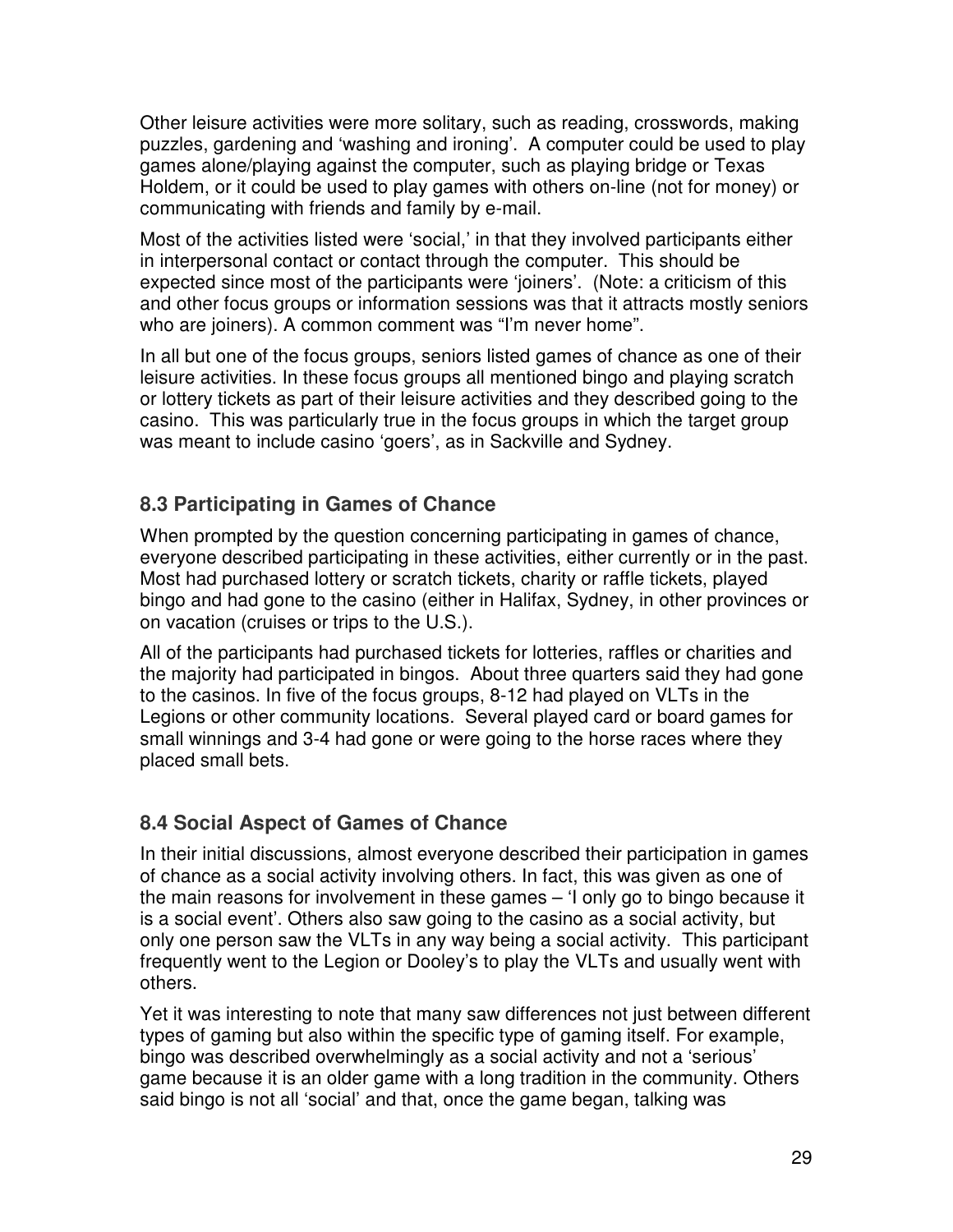discouraged. They also gave examples of how the unwritten rules of bingo affected social interaction. They felt that it is changing into a much more serious game, and for many becoming a serious form of gambling (from 'soft' gaming to 'hard' gaming). They described how those playing bingo often played at the same location at the same time on the same day, and it was not a good thing to get in the way of long standing practices. Two similar examples were given. In one bingo a 'new lady' won the 'cookie jar' and the 'regulars' wanted the rules changed to prevent new people from winning – "She put no money in [from not winning on previous nights as the pot rolled over] and could have won \$300 with a \$.25 card, which was not fair". In another story, an outsider came into a bingo and won a large jackpot and there was almost a serious fight. Many were mad at the caller and it was quite a loud night. One senior who attended this bingo said, "Lots of unhappiness if the regulars don't get the money." Many told of how seriously seniors took the game, how the numbers going to many of the bingo halls were growing and that seniors were putting much more money into playing.

Another way that bingo was perceived as changing from a merely social activity to a form of 'serious' gambling was with the introduction of the on-line bingo game "PlaySphere' to the 'local' bingo games. Some compared this new type of bingo unflatteringly to the old community based church hall bingos. In the beginning, even these bingos were considered a 'vice' and a form of gambling, but this gradually changed into bingo becoming an acceptable social activity. Now it may be going in the other direction, where it is once again considered 'gambling' and viewed more negatively.

Also in the casinos, which most again described as a social activity, social interaction decreased as playing the slots or other games began. The social interaction took place before, during the breaks and after, but it was emphasized as very important. The trip to the casino on the bus, going to the casino with friends and family were 'social events'.

As one senior put it, "gambling permeates the leisure world of seniors, on land or on sea". She was talking about the prevalence of casinos and other gaming places in all cities where seniors live and on every cruise ship in the world.

## **8.5 Differences Between Games of Chance**

There were quite vocal opinions expressed concerning different games of chance. A few were strongly against the casinos and most were very concerned about the use of VLTs by seniors and others in their communities.

There were interesting discussions concerning bingo. Most felt it had always been a social community activity that benefited not only those attending but also seniors' groups themselves because of the funds that bingo brought in. As noted above, many thought bingo was evolving into a different game, one that could be as potentially dangerous to persons susceptible to having gambling problems as other games like VLTs and slots.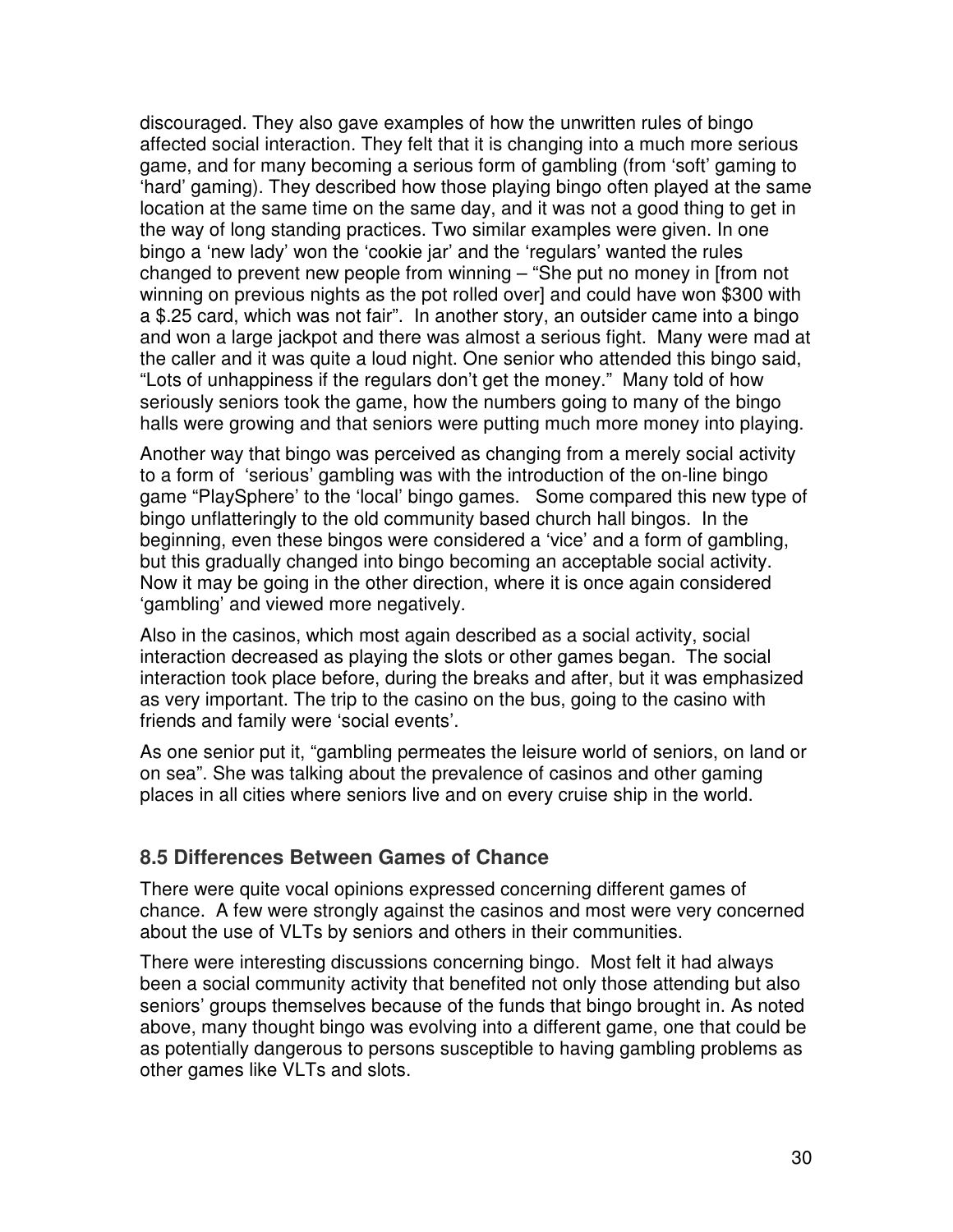Generally, participants perceived that there was a clear difference between the various games of chance, with bingo being primarily a social activity, one that has been around for a long time and which the community relies on to support local causes. This is also true of community lotteries or raffles which most felt benefited the community and had little threat to individuals. Some said they were "very enthusiastic bingo players" and said "bingo is not a high-priced affair like the VLTs". In other words, it was a safe social activity that benefited the person and the community. One participant cited a report that showed bingo was good for the 'brain'.

On the other hand, there was quite a bit of difference of opinion on casinos. Many felt that it was a social outing for seniors and that seniors knew their limits when it came to playing the various machines. Others felt that seniors were losing more at the casinos than is believed and all one has to do is to look around the casinos to see how many seniors are present to realize that these places could present a real threat to seniors' financial security and physical and mental health.

It was also suggested that all games of chance are the same, it depends on your reason for playing. As one participant said, "If you go in there with your money, you take a chance with winning or losing and come back a little poorer than you left. You think you've learned your lesson after losing but it's like you get addicted to it and you just keep going, as you have the thought at the back of your head that you might win the next time. Whether you go to the casino or play scratch tickets, they are all games of chance".

It also appears in analyzing the reports from the focus groups that many seniors associated the casinos and VLTs (and scratch tickets) with the government, but saw raffles and bingo as more of a community and social activity.

## **8.6 Spending Time and Money on Gambling Before and After Retirement**

With only a couple of exceptions, seniors said they spent at least as much time, if not more, on games of chance since retirement. The two main reasons are that they have more time and that there are more opportunities. Since they have more time, they go to the Senior Centres, the Legion and other places during the day. Also, when they were younger, there were not as many opportunities to play games of chance. Casinos, many lotteries and raffle tickets were either not around or not as prolific before they retired. As one senior stated, "We did not get into the habit of gambling. There were no casinos, few lottery tickets, and no computers to play games on line. Bingo was a community affair and VLTs were just beginning to develop".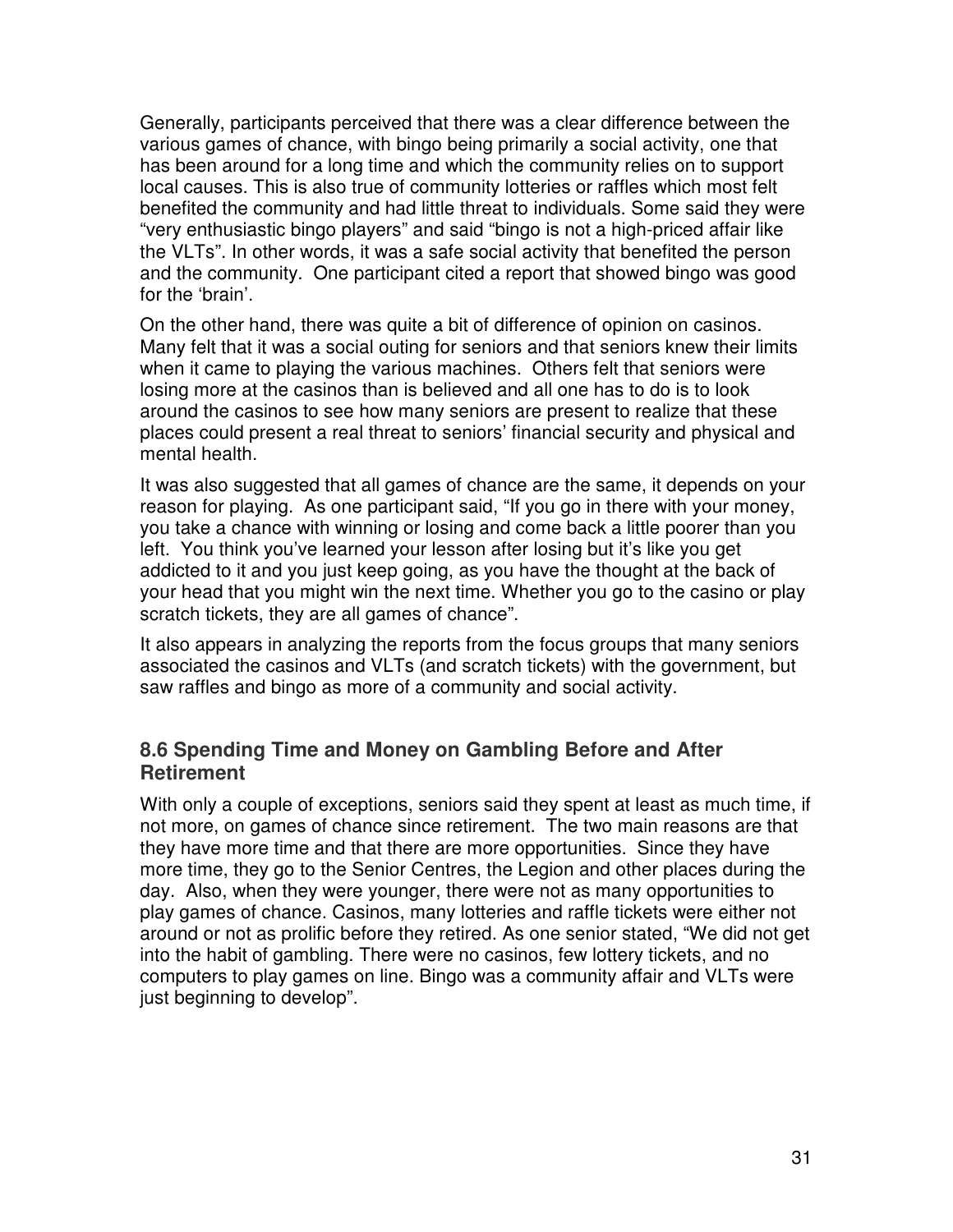With some exceptions, seniors all said they knew their limits or spent very little in the first place. Many only bought the occasional lottery ticket and went to bingo or the casino rarely, so this was not a problem for them. But there were many stories about other seniors who lost everything after retirement. With more time and a limited income, the impact on senior's lives, social, physical, mental and financial, was often devastating.

## **8.7 Participation in Casinos**

All of the participants had gone to the casino, though some of them only once or twice. In two of the focus groups, all had gone to the casinos and most went frequently, especially when the buses took them from the Seniors' Centres to the Casinos. When the Casino decided in the fall to discontinue the bus service from Sackville, the seniors were disappointed and wondered why this happened. They were told the Casino was not making enough money off this venture, but doubt was expressed concerning this explanation. Seniors thought that the casino did not know exactly how much the seniors were spending because many did not use their 'user cards' at the casino or leave them there when leaving, thus there was no way of tracking how much individual seniors really were spending. It was known that both casinos in the province were having a downturn in revenue, but cutting out the bus service was not going to make the situation better, they suggested.

Two had very strong feelings against the casino and many were not sure that casinos were good for our province.

## **8.8 Participation in VLTs**

Although most seniors said they never played VLTs, some said they did. One said "I like to gamble and play when I get the urge and play VLTs. I am lucky. I can't stand to go where people stink (convenience stores with VLTs) so I go to the casino, 'one-hourish' distance away". Another told of losing everything at the VLTs and gave an example of a senior who spent over \$1,000 in two nights at the Legion. Several told stories of going to either Dooleys or the Legion to play VLT's and said 'Lots of seniors play the VLTs at Dooleys, to try to get their bonus points'.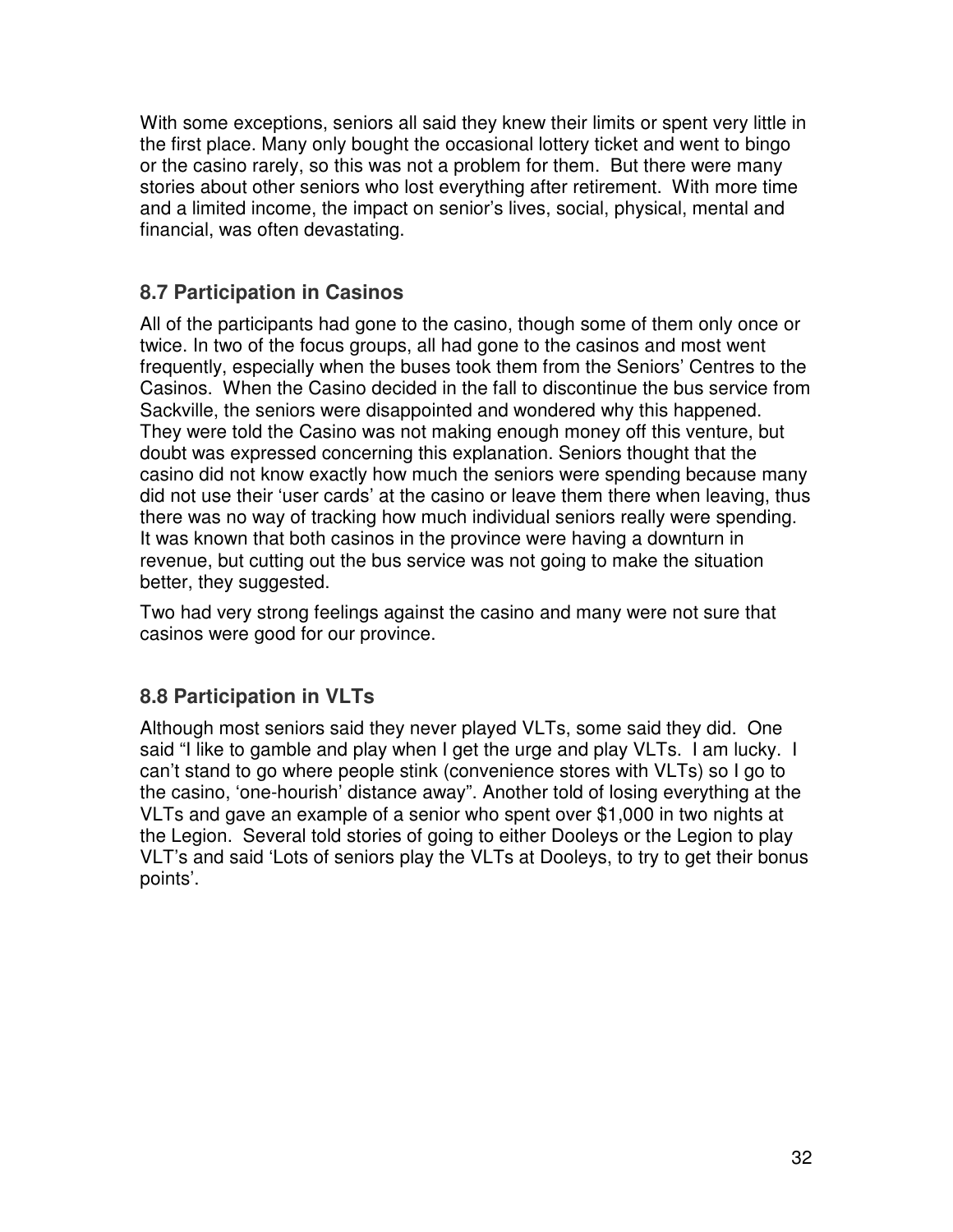## **8.9 Participation in Bingo**

Almost all the participants had played bingo. Most perceived it as a social activity but others said that they felt more and more seniors were spending more time and more money on the game. Several participants talked about the 'new bingo' that was increasingly popular in the bingo halls in the province. They told of the sign that went up on the screen before the game that said 'Know Your Limits!', but most people will not remember what the sign said if they were asked shortly after. One of the seniors described the new game, run by the Atlantic Lottery, and said she thought this would change the game of bingo forever and not for the better.

## **8.10 Reasons for Participating in Games of Chance**

The main reasons given why seniors played games of chance were the need for more social interaction and for something to do. One senior summed up the reasons given by many, "They gamble out of boredom and the need for social contact". Some said they used to take their parents to bingo to help them get out and be with others, and now they are going for the same reasons themselves. Many went with friends as an 'outing'. It is a form of entertainment, provided a chance to have fun and let you feel younger.

Casinos are another 'fun place' where seniors can feel young once again. "They get fascinated with the light and the décor of the place – it's Hollywood-like, and it draws them in… There is a little blue thing that is put in the machine and they tell you it helps you to win but they [casino workers] just want to know how much you are putting in."

In one focus group all the seniors said they viewed games of chance as a social activity and money was not a reason to play these games. They said they go as a group and love playing together because "it is a very uplifting experience".

Seniors described their physical/psychological/emotional reasons for participating in games of chance. The talked about "the rush you get when you win" and that it gives you a way to fantasize – to dream about things you could do. It gives you the opportunity to hope. Playing was a way to compete –it fulfilled the competitive spirit. With so many losses happening as a person ages, loss of spouse, friends, family moving away, loss of job and loss of any potential for an increase in income, participating in games of chance filled the vacuum and provided ways to remain connected with the bigger world. That, plus the possibility of 'winning something', either a small amount or 'the big one', made life a bit more exciting.

In many different ways, the seniors said that playing games of chance relieved the loneliness that comes with aging. Some said there is little going on in rural communities which is what drives seniors to the casinos.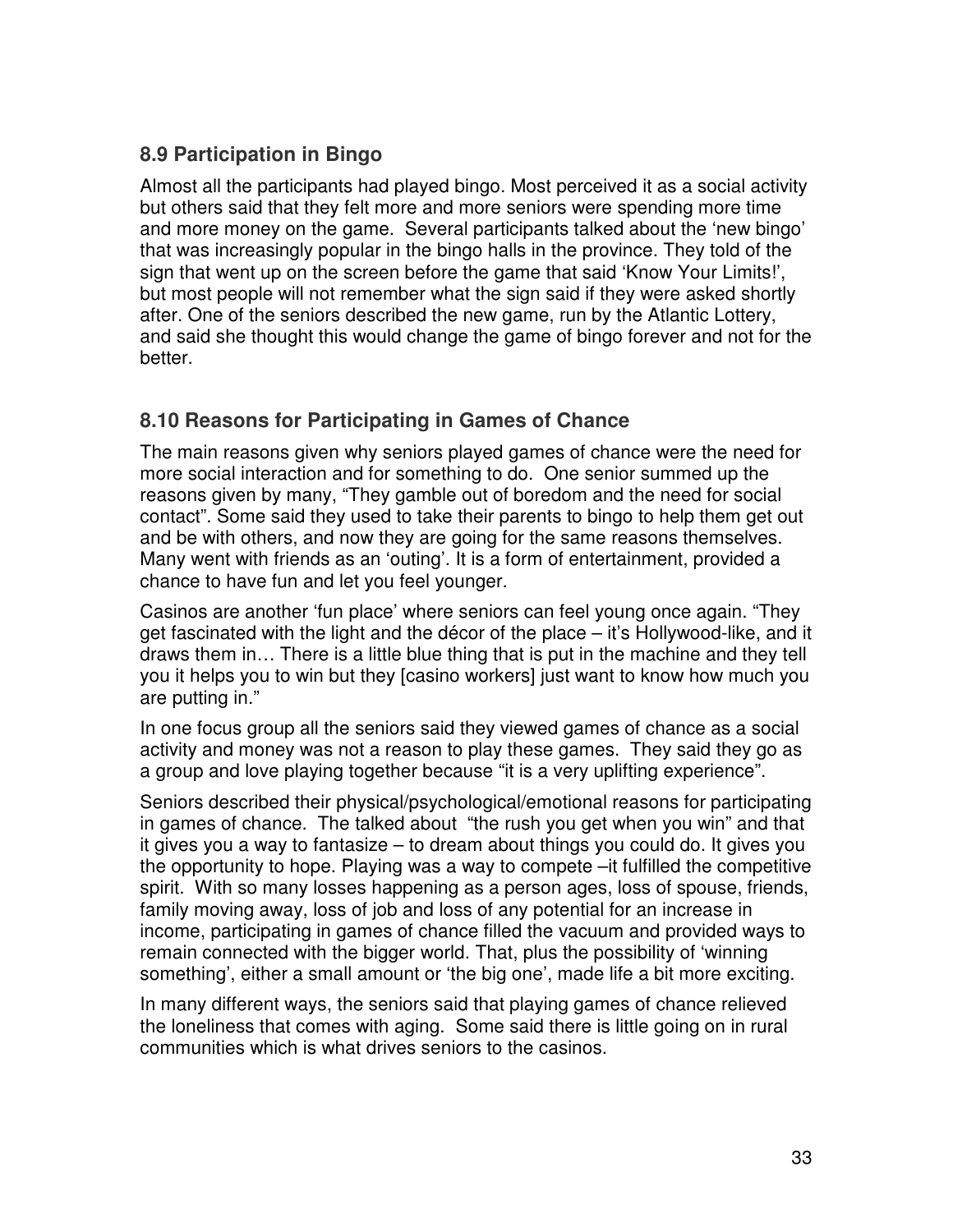Many commented on the promotions aimed at seniors to go to the casinos or to buy lottery tickets. The promotions were also given as reasons seniors went to the casinos.

## **8.11 Negative Impact of Games of Chance**

In the initial discussions, few said they personally knew of seniors who had a problem with gambling. Yet, as the discussion continued, several seniors said they knew seniors who had gambling problems. They described the impact on the seniors' lives. Examples were given of senior's gambling problem, e.g. seniors spent most of their pension cheque at the casino, seniors who spent large amounts of money weekly or daily on bingo and seniors who lined up at the lottery counter right after they received their pension cheque. Many participants were worried that seniors with limited income could be spending beyond their means and have to cut costs in other areas, such as food or prescription drugs.

In addition to describing the problems of others, some described their own experiences. One described losing everything and has made sure that the casino or places with VLTs will not allow him/her to play. One told of her experience with bingo: "The reason I came here today is because I used to be a big bingo player. I gambled every day of the week."

Seniors in the focus groups often spoke of the gambling problems of 'the younger generation' and their concern that this problem is increasing. A few seniors described situations where younger family members had a gambling problem. They told of the ways in which seniors tried to help; for example, by leaving brochures on 'problem gambling on the coffee table' for them to see.

There was an awareness in the focus groups that gambling funds supported community infrastructure which supports many non-gambling services and activities. No one was sure, however how this money was managed or distributed. They said transparency concerning the revenues from gambling is extremely important. Most had no idea if or how the money that came in from gambling (in lotteries, casinos and VLTs ) was used to help local communities. Except for the revenues that came in from bingo, 50/50 draws and the VLTs in the Legion, no one had any idea where the money went. As one senior put it, – "We don't know where the money is going…look at the fiasco with 6/49. Never fixed it yet".

One theme appeared over and over: gambling is a double edged sword; one that both benefits the community and hurts it at the same time. "It is a way to make money for the Legion, but it comes with a price tag". A seniors apparently familiar with the legion said that 73.8% of VLT revenue from the Legion went to the government and a maximum of 26.2% came back to the Legion, which used it to support many community activities.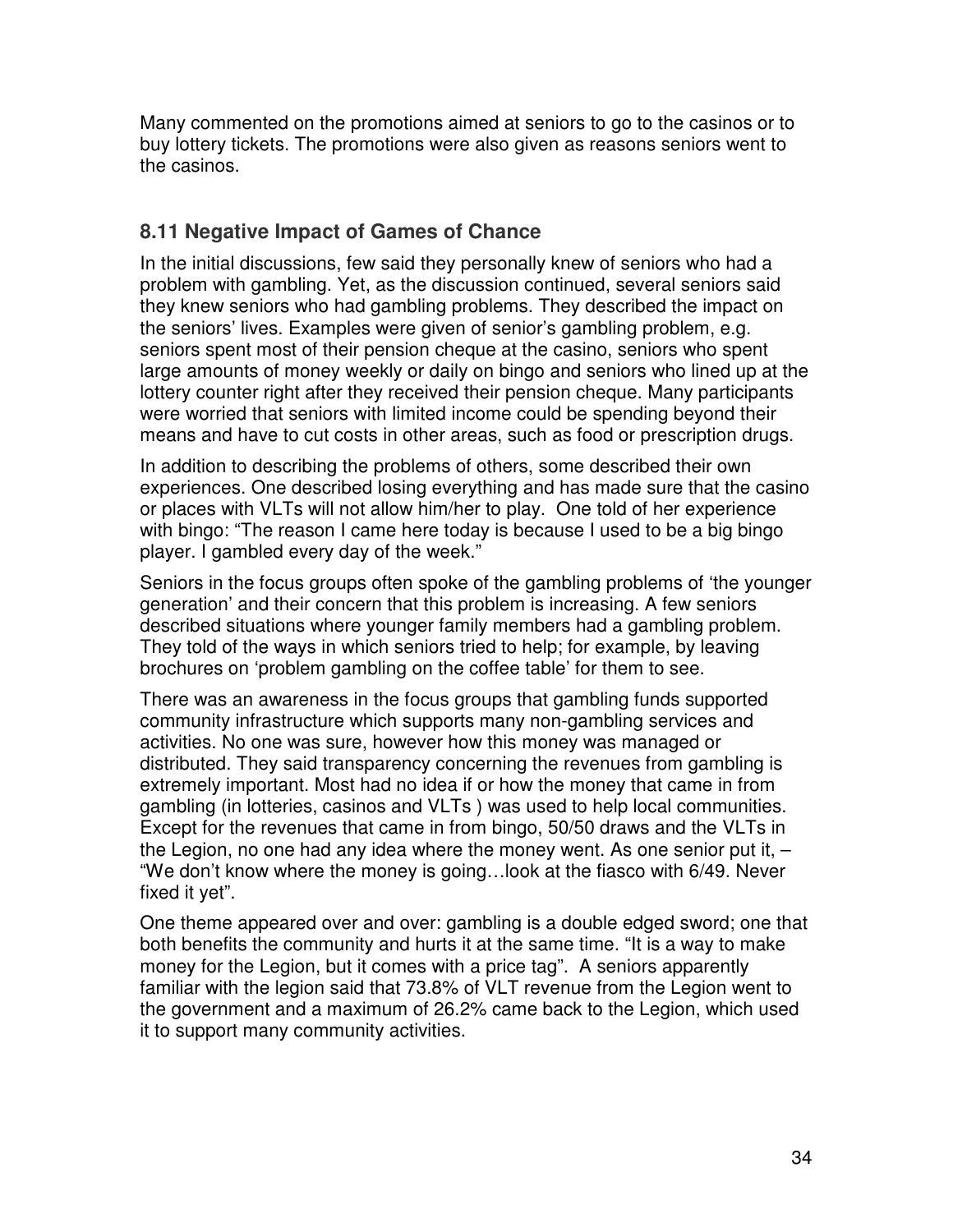## **8.12 Signs a Senior Has a Gambling Problem**

The participants described many signs that a senior might have trouble with gambling. Some were based on personal observation or experience: others were opinions or speculations. They are presented here as financial, social, physical behavior patterns or actions.

#### **Financial Signs:**

- "When you spend money you don't have."
- Lack of funds for medication and food and other necessities.
- Inability to pay bills, such as utilities or rent.
- Going to the food bank.
- Loss of their house or having to move to a place where rent is lower
- Asking family or friends for financial help.
- Spending all their money before their pension cheque arrives.
- Appearing in a gambling venue as soon as their pension cheque arrives.
- Losing their car and bumming rides.
- Stealing money from others.
- Talks about winning the big one or winning back the money.

#### **Social Signs:**

- Withdrawal from church or other public activities.
- "Being shunned by members of the community".
- Spending more and more time on bingo, in casinos, in queues for lottery/scratch tickets, in places such as the Legion or Dooleys that have VLTs, or playing on-line games for money. Never wanting to leave the place where they gamble.
- Seeing the same faces at the casino or VLTs all the time.
- Seeing the same faces at bingo many times a week, playing many cards each time.
- Arranging their day around gambling. Being irritated if something or someone disrupts their schedule.
- Less contact with friends and family, even divorces.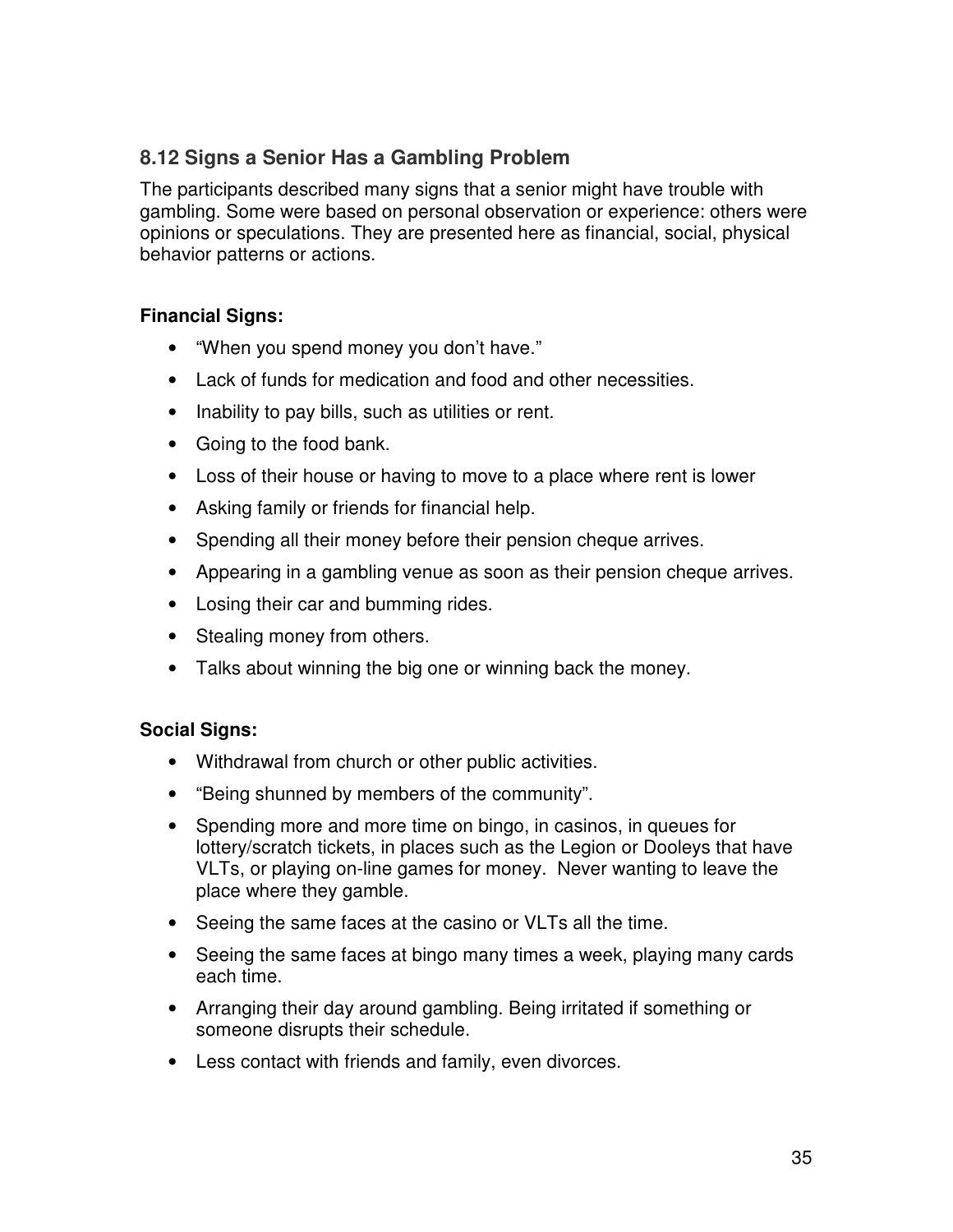### **Physical Signs:**

- Decline in physical and mental well being shabby appearance, weight loss, inability to concentrate, forgetting things
- "It is number one on their list... they neglect even their own selves as they get too involved in gambling that they no longer take care of their bodies."
- Not eating or sleeping

## **Psychological Signs:**

- Increasing depression and/or anxiety
- Lying to others and to themselves
- Becoming very defensive when asked about the amount of time they are spending gambling
- Having a sudden problem with alcohol, as gambling problems can exacerbate drinking problems
- Obsessive thinking about gambling
- Agitation when gaming

In general, seniors said that to the degree that there is a gambling problem among seniors it is a 'hidden problem'. Psychological and attitudinal problems related to problem gambling may only appear gradually, and because it is an older person, the wrong assumptions may be made about them. One could think such changes are a natural part of aging or that the economic times are especially hard on those with very limited incomes. This may not be the case at all.

## **8.13 Best Ways to Help Seniors with Problems**

In asking participants where seniors would go for help if they had a gambling problem, most noted the advertisement on TV for problem gamblers, some knew of the addiction services, but most said such people should go to their church, to Senior Centres or talk to friends. Peer support or mutual support services for problem gamblers was suggested by several participants as a way to help seniors with their gambling problems.

One participant expressed what many felt about handling addiction, "Knowing you have a problem, admitting you have a problem and accepting help for your problem are all different".

Many felt the problems with gambling could be traced to government involvement. Several described the effort the government made to ensure there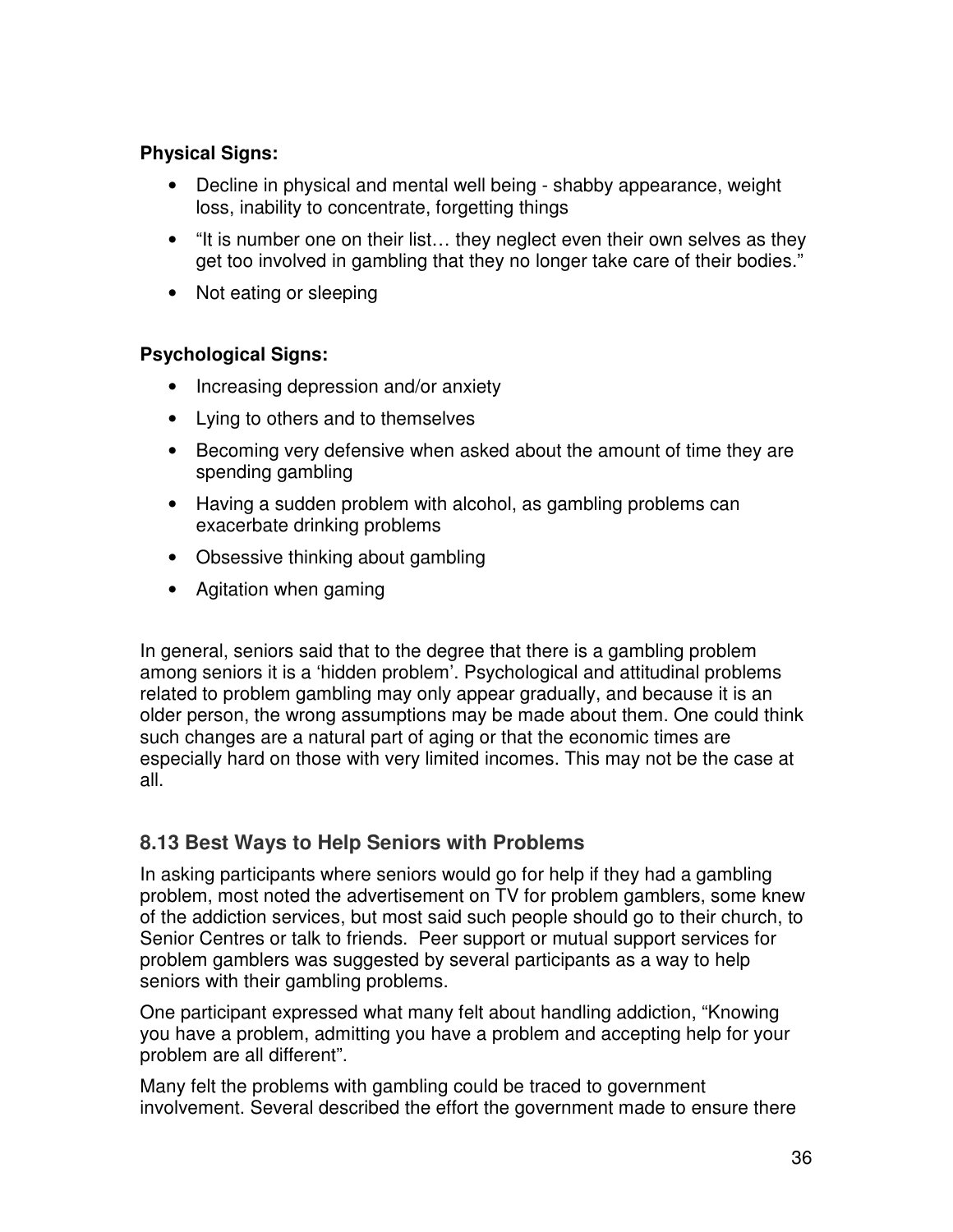was a casino in Halifax despite community opposition. They talked about how the number of opportunities to gamble has grown over the years and how it is promoted in the media and marketed to seniors' organizations/centers.

Education, mutual support and appropriate treatment are all needed, but we also need to be non-judgmental. One senior said, "Education is a beautiful thing so they know what is happening." Another said, "The church needs to be helping instead of being judgmental. The church needs to find a way to explain to people rather than criticize them. We need to find out what is the root of the problem".

Several spoke of the need to acknowledge what was happening in their community and find ways to take action, "We need to be able to educate our community. We try to hide it but in hiding it we are not helping ourselves and the community. When a person has a problem, we tend to put them down…they are lonely and they are doing these things because they want to be out with other people". "There are people who sit all day in the bingo hall wearing pampers because they don't want to leave their place and go to the washroom. So it is a mental thing".

One main theme in all the focus groups is the dependence of the government and of the community on the revenue that came in from gambling. One participant said that when she went to the casino and expressed concern about the number of seniors participating in the casinos she was told by someone associated with the casino (according to the participant) that 'you had better keep coming or you may lose a nurse in your community'. Many seniors said the government was addicted to the money from gambling, as were community groups.

### **8.14 Evaluation of Amount of Community Leisure Activities in Community**

Most of the participants felt there was a lot going on in their communities for seniors. Transportation to activities as well as getting information on activities to seniors who might like to be active but are unaware of what is available were the main problems. Several seniors said there was a lack of activities in rural areas. They had to travel to nearby towns to participate in activities and were fortunate they could drive or get a drive otherwise they would have nothing to do but 'watch the tube'.

Participants suggested a wide variety of leisure needs for their communities, such as libraries geared to the interests and needs of seniors (comfortable sitting areas, wide variety of content/books for seniors to borrow, lectures, discussion groups), bowling alleys, theatres, skating rinks, more space in Seniors' Centres for physical activities, etc. But it was interesting that beneath all the suggestions was the need for someone to take a leadership role in organizing and sustaining leisure activities for seniors.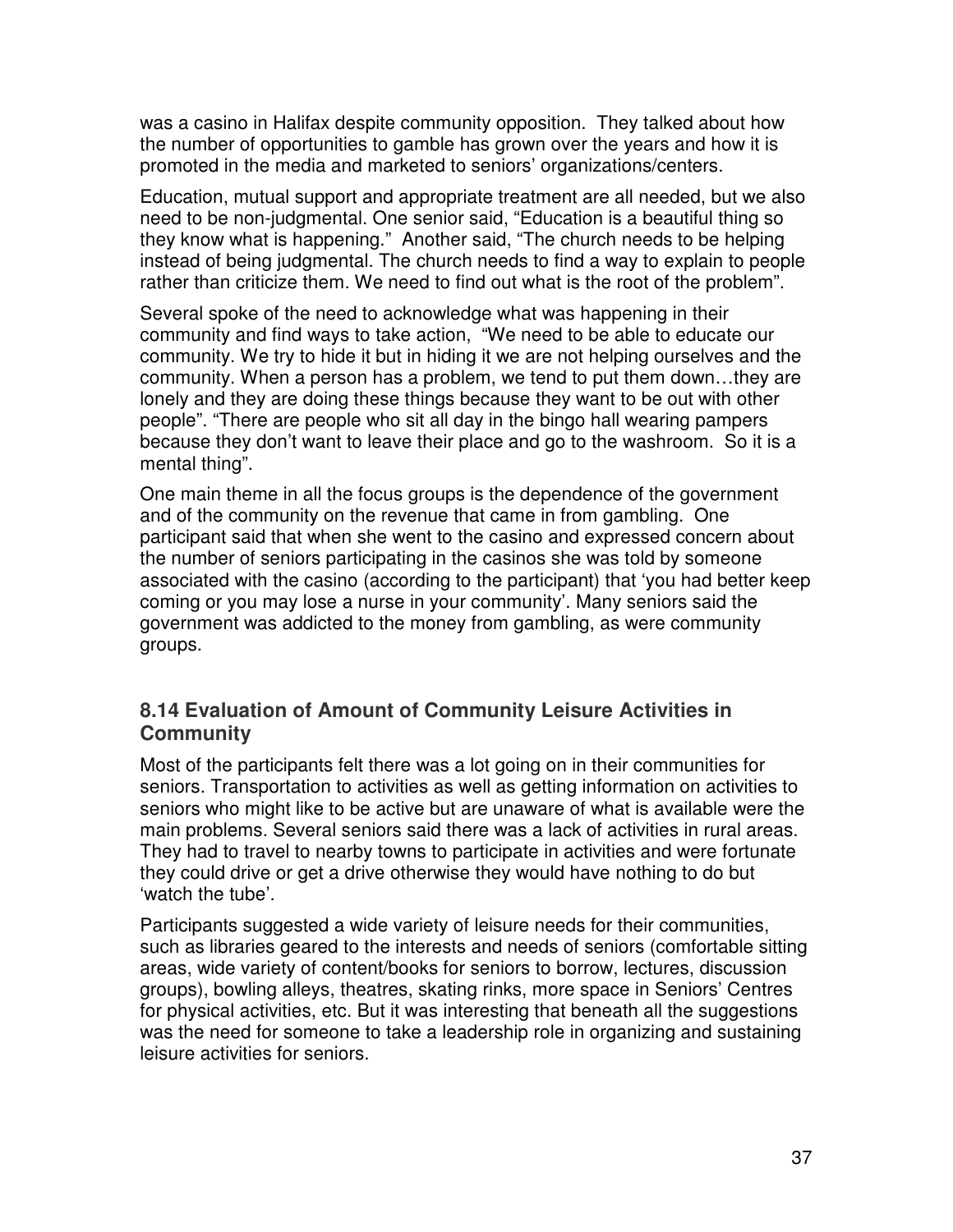### **8.15 Relationship Between Leisure Activities and Participation in Games of Chance**

As a follow up to a discussion of the kind of leisure activities that were needed in the community, we asked if they were more of these activities, did they think there would be a change in the gambling patterns of seniors. Most felt that the addition of leisure activities would have no impact on gambling. Some felt that if the appropriate activities were promoted, particularly to those who gambled, it might make a difference, but you would first have to find out what types of activities would attract these seniors.

Several felt that if transportation were available, it would make a difference. For example, the Casino buses certainly increased involvement in gambling so transportation to various senior activities might increase participation rates in other activities. One focus group stated that if social events were organized often, events in which seniors came together as a group, such as bowling, tea parties, bus trips to interesting places, then the rate at which seniors get involved in games of chance will reduce as they "have fun activities in their communities to take part in".

## **8.16 Final Comments by Participants**

In all of the focus groups, the participants said they enjoyed the experience. Many stayed on to talk afterwards. In one of the sessions, a person said "it was very refreshing to sit as a group and discuss issues plaguing our community and talk about some of the things that need to be done to reduce the rate at which seniors gamble". Many said it was good to be able to express their opinions and concerns about what was happening with gambling in our province.

The main complaint, as expressed earlier, was that while lots of money was spent on advertising and promoting gambling and lots was made on gambling itself, no one knew where and how the money was spent. A common statement was "The big question is what is happening to the 'gambling dollar' – don't believe it is going into programs and recreation".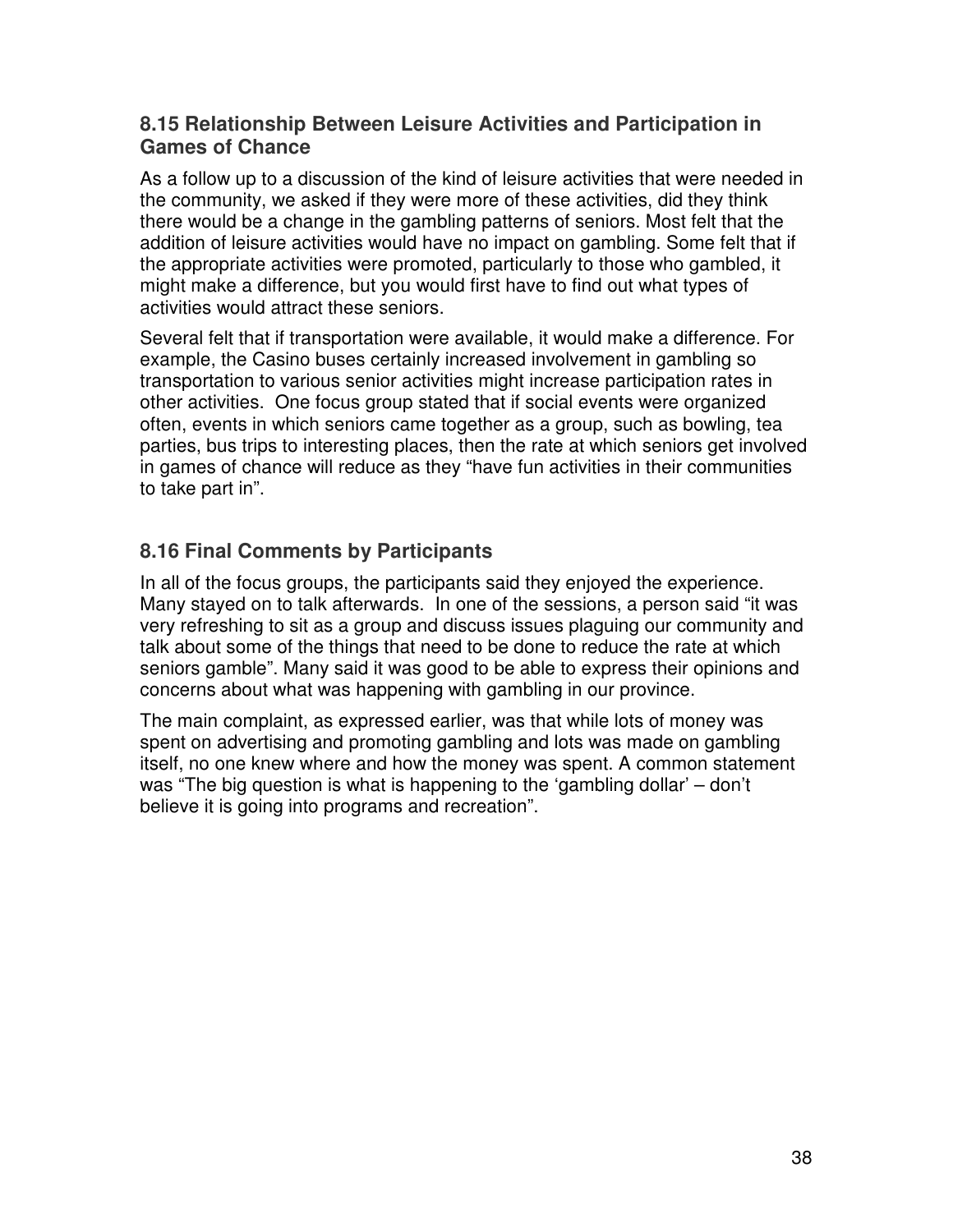# **9.0 Conclusion**

It is interesting to observe the consistency between what is said in the research and what senior leaders, senior servers and seniors themselves said in the project survey and the focus groups. Seven themes thread through all that has been written and spoken in this project and these help to create a clearer understanding of the complex issue of seniors and gambling in our province.

1. Gambling is a 'hidden problem' for seniors. Many more seniors are either at risk for having a gambling problem or are experiencing gambling problems than is indicated in prevalence studies and most research.

2. People who work with or for seniors and seniors themselves are concerned about the growing number of seniors involved in gambling activities and the growing number of gambling activities promoted to seniors.

3. Seniors' organizations are increasingly dependent on the revenues from gambling activities, but there is little understanding of the implications that this has both for them and their members and users.

4. Advertising and promotional campaigns appear to promote gambling much more than caution against it or provide information for those who have problems with gambling.

5. Seniors perceive that the role of the government in gambling activities is confusing, contradictory and disturbing. As one senior said, "the government's foot is on the gas and the brake at the same time".

6. Peer support is indicated as the best way to reach and help seniors who are at risk for or who have gambling problems.

7. Strategies and methodologies used in prevalence studies do not always suit the senior population. Seniors are very reluctant to admit to having gambling problems, particularly in a survey.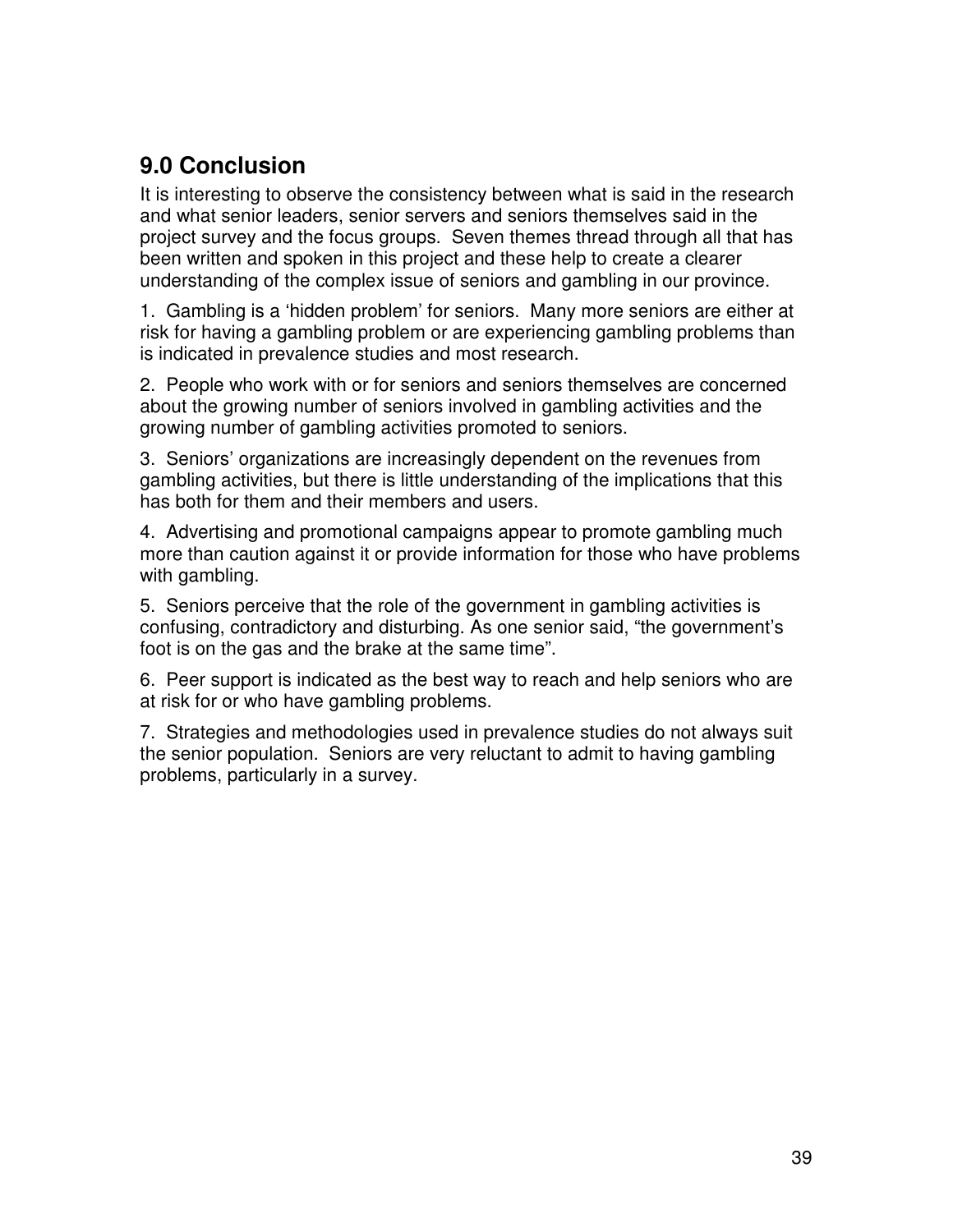# **10.0 Recommendations for Further Work**

1. Develop preliminary knowledge translation tools, geared at seniors and senior servers based on these research findings (Short term – Community Links).

2. Review and analyze the ways in which seniors who are problem gamblers are identified and the strategies used to reach those at risk by:

- Analyzing the different and alternative methodologies used to gather information on seniors and gambling.
- Identifying methodologies that could be piloted and used to more clearly understand the impact of gambling on Nova Scotia Seniors.
- Researching strategies used in other jurisdictions to treat and prevent gambling problems among seniors.
- Recommend appropriate ways seniors can be reached by overcoming barriers identified in the focus groups (Mid-term - requiring partnerships between appropriate research teams and community based partners).

3. Pilot approaches identified in the research with seniors in Nova Scotia. (Long term – appropriate partners to be identified).

4. Research the impact (both positive and negative) of revenues from gambling on senior serving organizations and community groups as a whole. Issues to be looked at would be:

- Is there a growing dependence on gambling revenues in supporting seniors' organizations and programs?
- What are the implications of the dependence on gambling revenues of community based senior groups?
- Are there alternative sources of revenues which can be identified which would reduce the dependence of organizations on gambling?\*

5. Research the impact of gambling problems of family members on seniors. Although this issue was not explored in the focus groups, it was identified by some of the respondents to the survey and participants in the focus groups as of potential importance.

The issue of gambling and its affects on seniors, families and community organizations should be of concern to the not for profit sector as a whole and not just to seniors and their organizations. In rapidly aging rural Nova Scotia, it is natural that it will be a seniors' issue in as far as many of the organizations are largely dependent on older adults and serve their needs in many ways. This issue should be of interest to a number of organizations that are addressing issues for the voluntary sector and volunteers and to Health Promotion and Protection – Volunteerism.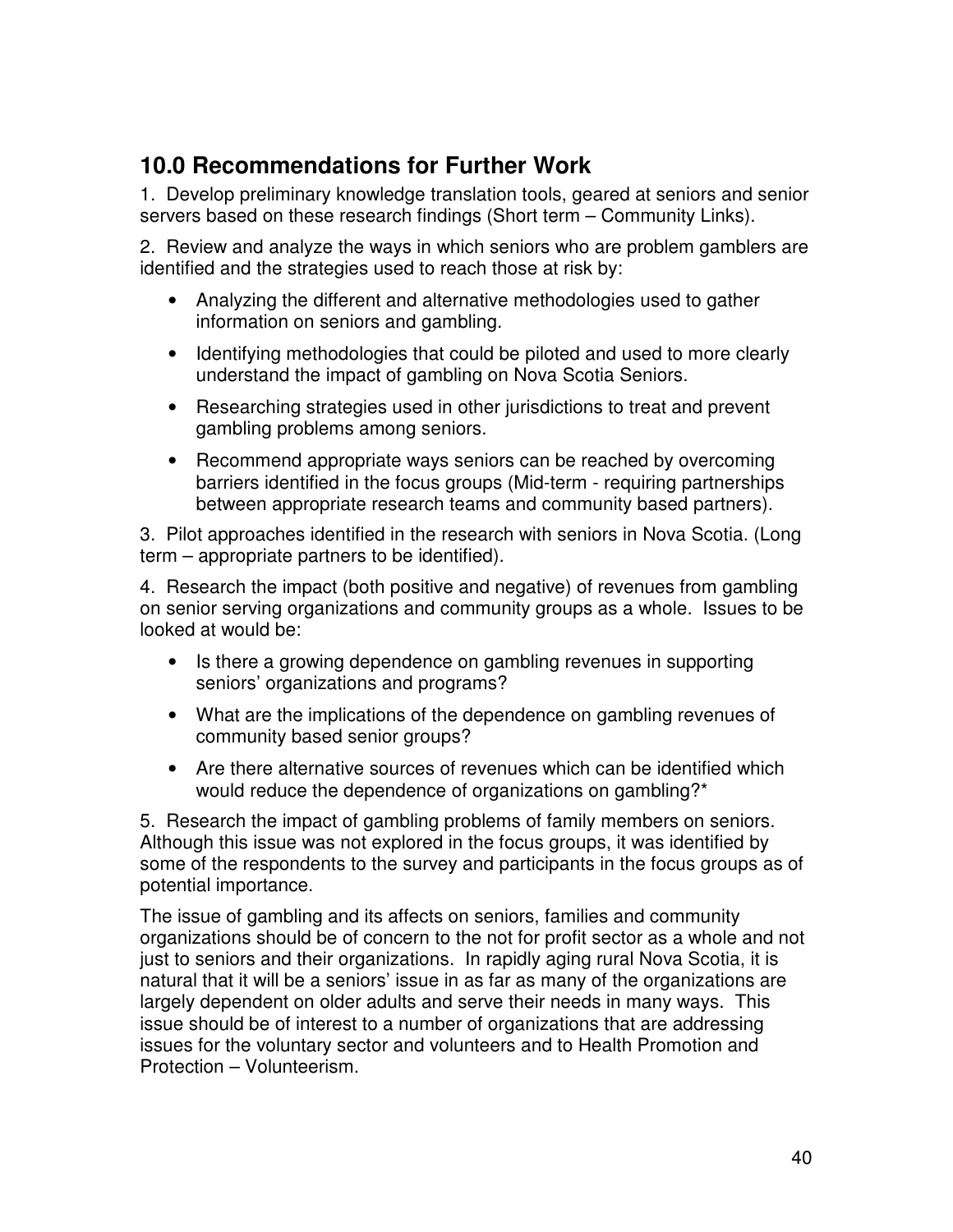# **Appendix A: Seniors and Gambling Survey Questions**

#### **1. Which of the following gambling activities have you noticed seniors taking part in (check all that apply):**

- Scratch tickets
- □ Lottery tickets
- Sports betting
- Charity raffles/draws
- VLTs
- Bingo
- Slot machines (casino)
- Table games (casino)
- General casino gambling (unsure of specifics)
- □ Card games
- o Other

#### **2. List some of the reasons you think seniors might gamble (check all that apply):**

- Socialization
- Entertainment
- Relief from boredom
- Hope of financial gain
- □ Support a good cause such as a charity or church
- Forget problems
- Other

#### **3. Do you think people gamble more or less after retiring?**

- o More
- **u** Less
- Same
- Additional comments

#### **4. What would be a sign that a senior might be struggling with Gambling?**

**5. Approximately how many seniors in your club or who receive service from your organization do you think might have financial issues due to gambling?**

- □ Very few
- □ Some
- □ Several
- Additional Comments: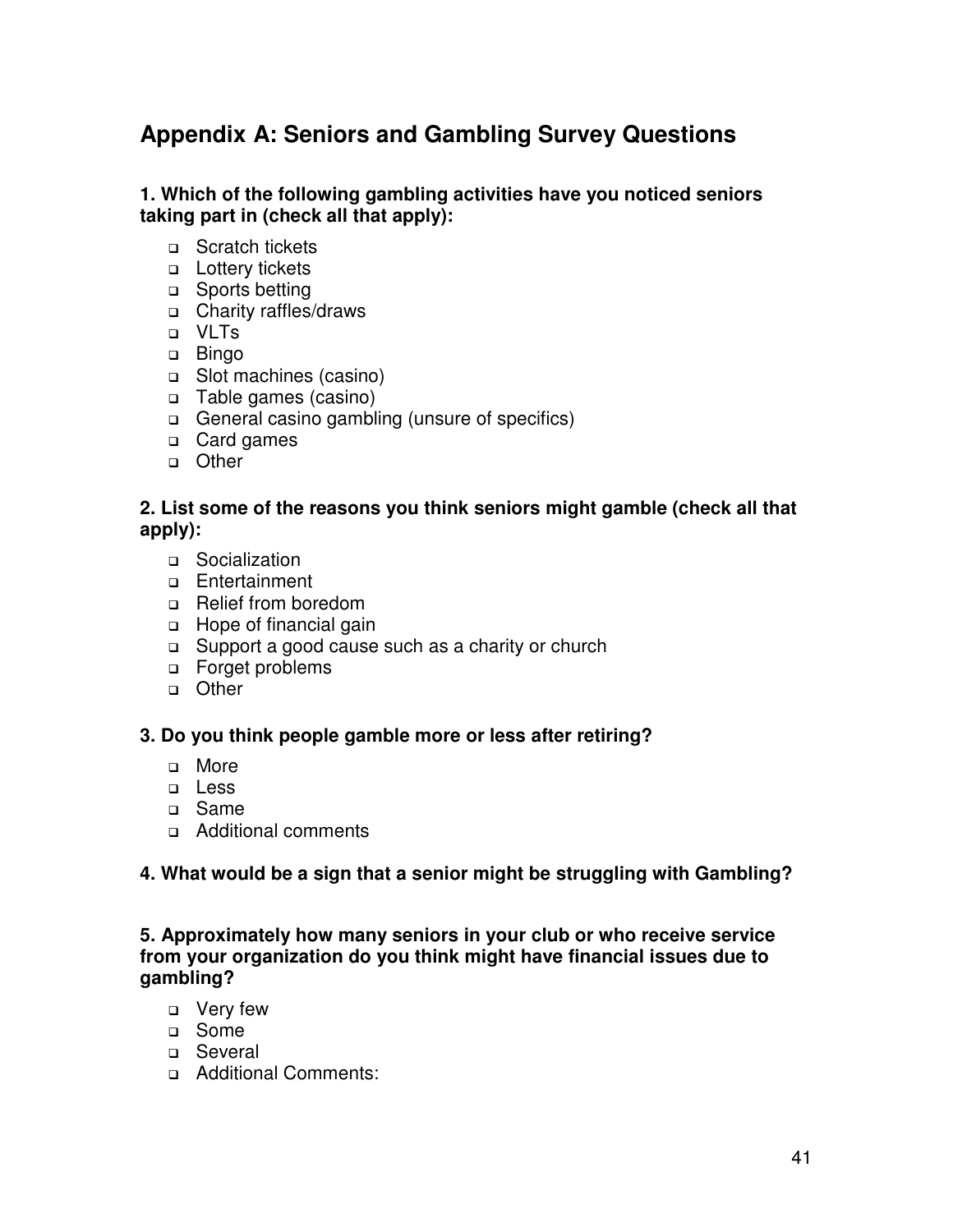**6. Are you aware of any situations where immediate family members of seniors, such as children, gamble?**

- Yes
- No
- Unsure/Don't know

#### **7. If yes, do you know if this person or persons ever borrowed money from seniors to gamble?**

- Yes
- No
- □ Unsure/Don't know

#### **8. Are you aware of promotions aimed at getting seniors to gamble, such as a bus trip to a casino along with free meals?**

- Yes
- No

### **9. If yes, please briefly describe.**

- TV commercials
- In-store promotions
- Mail promotions
- □ Local bus trips
- Entertainment at casinos (singer, performer, etc.)
- Other

#### **10. Regarding the above question, have any seniors in your club or who receive service from your organization participated in a promotion?**

- Yes
- No
- □ Unsure/Don't know

#### **11. Do you consider a form of gambling to be the main leisure activity for seniors?**

- Yes
- No
- □ Unsure/Don't know

#### **12. Do you feel seniors would gamble less if there were more leisure activities made available for them?**

- Yes
- No
- □ Unsure/Don't know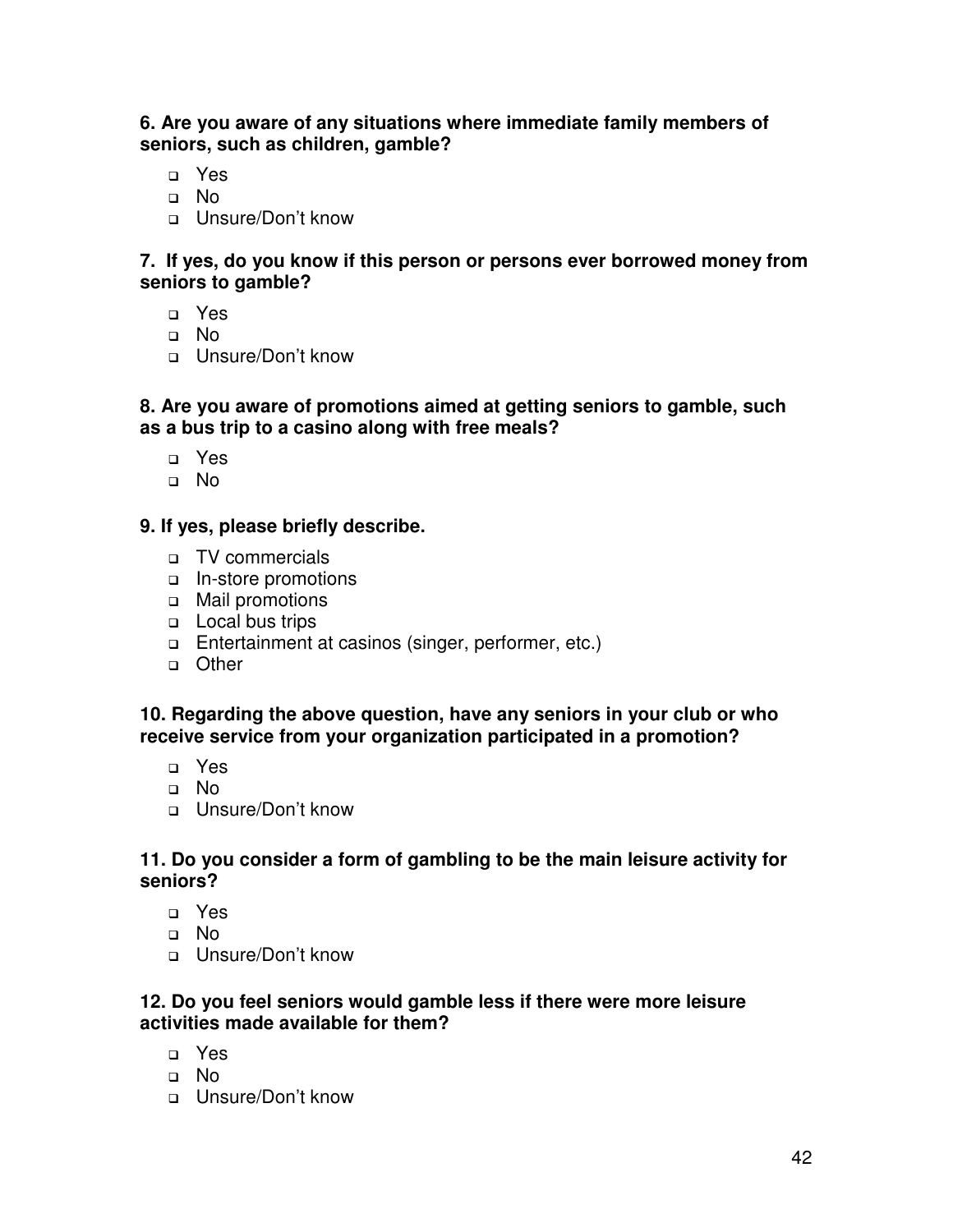**13. Are you aware of the Problem Gambling Help Line, administered by Nova Scotia Health Promotion and Protection?**

Yes

No

**14. Do you think seniors are aware of the Problem Gambling Help Line?**

- Yes
- No
- Unsure/Don't know

**15. Focus groups will be held in the fall to help better understand the gambling habits of Nova Scotia seniors. Would you or your organization be potentially interested in hosting a focus group?**

- Yes
- No
- □ Unsure/Don't know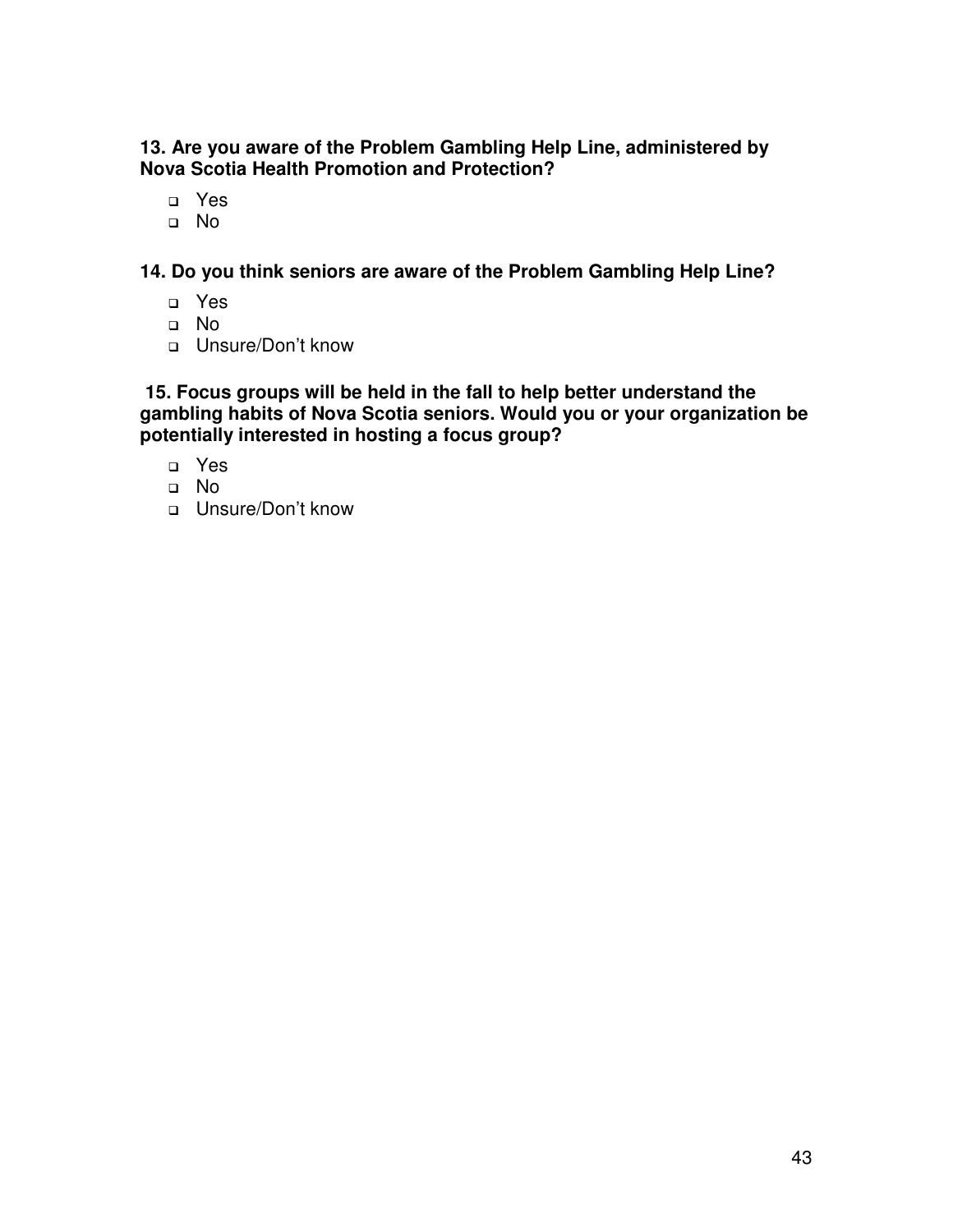# **Appendix B: Focus Group Questions**

After some questions there are 'probes' describing issues or topics to cover in the question.

- 1. Could you tell us a little about yourselves? For example, your first name and where you live.
- 2. Would you describe the leisure activities that you enjoy? **(Probe: Do seniors describe games of chance such as bingo, buying lottery tickets, going to the casino as part of their leisure activities, if not go to next question)**
- 3. If not described in answer to previous question ask: As part of your leisure activities, do you participate in games in which it is possible to win something, such as bingo, buying lottery or scratch tickets, card games, VLTs (video lottery terminal) or going to the casino? If you do, could you describe these games, where you play them, when and how often?
- 4. Are the games in which you participate ones that you do alone or with other seniors or a combination of both? *(Probe: Do seniors see the games in which they participate as primarily a social interaction and if so, ask them to describe the experience. If they are alone when they participate, do they still think this is a social activity, if so how. If, for example they play 'slots' at the casino, do they also describe a social component, such as going on a bus to the casino, sharing meals or drinks or talking while playing)*
- 5. Do you think all games of chance are alike or could there a difference between these games? *(Probe: Do seniors see playing bingo, buying lottery tickets or playing cards the same as going to the casino? Do seniors see going to the casino the same as playing VLTs? Do they see some as 'gambling' and others social activities?*
- 6. Do you play games of chance more or less often since you retired? **(***Probe: With more time, do they participate more in games of chance, take the opportunity to go to the casino, play bingo more, etc.)*
- 7. As a proportion of your income, do you spend more or less or the same now on games of chance since you retired? *(Probe: With a 'fixed income' do seniors limit the amount they spend or do they or others they know sometimes go beyond the amount they mean to spend)*